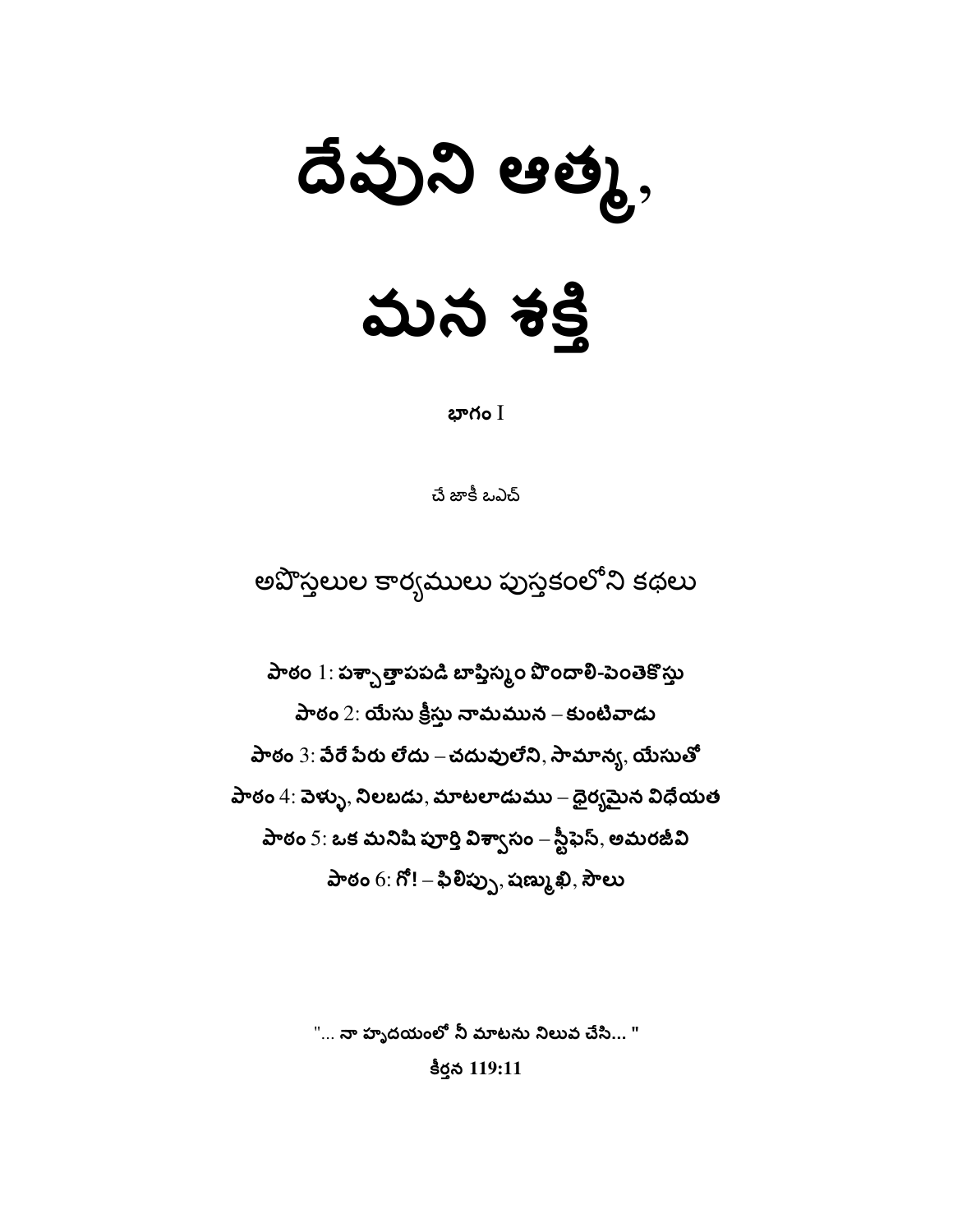#### పదో పపెర్ ప్రచురణ **చేత ఉత్పత్తి చేయబడింది**

www.tenthpowerpublishing.com

కాపీరైట్  $\odot$  215 క్రాస్ కనెక్ట్ మంత్రిత్వశాఖలు.

www.crosscm.org

అన్ని హక్కులూ ప్రత్యేకించుకోవడమైనది. సమీ<u>క</u>లో క్లుప్త గద్యాలై ఉటంకిస్తూ ఒక సమీక్షకారుడు తప్ప, ఈ పుస్తకం యొక్క ఏ భాగం రచయిత నుండి అనుమతి లేకుండా పునరుత్పత్తి చేయబడవచ్చు; లేదా ఈ పుస్తకంలో ఏ భాగం అయినా పునరుత్పత్తి చెయ్యబడదు, తిరిగి పెలికితీసే వ్యవస్థలో నిల్వ చేయబడుతుంది లేదా యాంత్రిక ఫోటోకాపీపింగ్, రికార్డింగ్ లేదా ఇతర మార్గాల ద్వారా వ్రాతపూర్వక అనుమతి లేకుండా కాపీ చేయబడుతుంది.

ఇతర సూచనలు లేకుండా, ది స్క్రిప్చర్ ఉల్లేఖనాలు ది హోలీ బైబిల్, ఇంగ్లీష్ స్టాండర్డ్ పెర్షన్ ® (ESV ®), గుడ్ న్యూస్ పబ్లిషర్స్ యొక్క ప్రచురణ మంత్రిత్వశాఖ క్రాస్ పేచే కాపీరైట్ © 21 అనుమతితో వాడినది. అన్ని హక్కులూ ప్రత్యేకించుకోవడమైనది.

"ESV" మరియు "ఇంగ్లీష్ స్టాండర్డ్ సంస్కరణ" క్రాస్వీ యొక్క రిజిస్ట్రేషన్ ట్రేడ్మార్కులు. ట్రేడ్మార్క్ యొక్క ఉపయోగం క్రాస్*ఓ*వర్ యొక్క అనుమతి అవసరం.

ఇంక్వెల్ క్రియేటివ్ డిజైన్.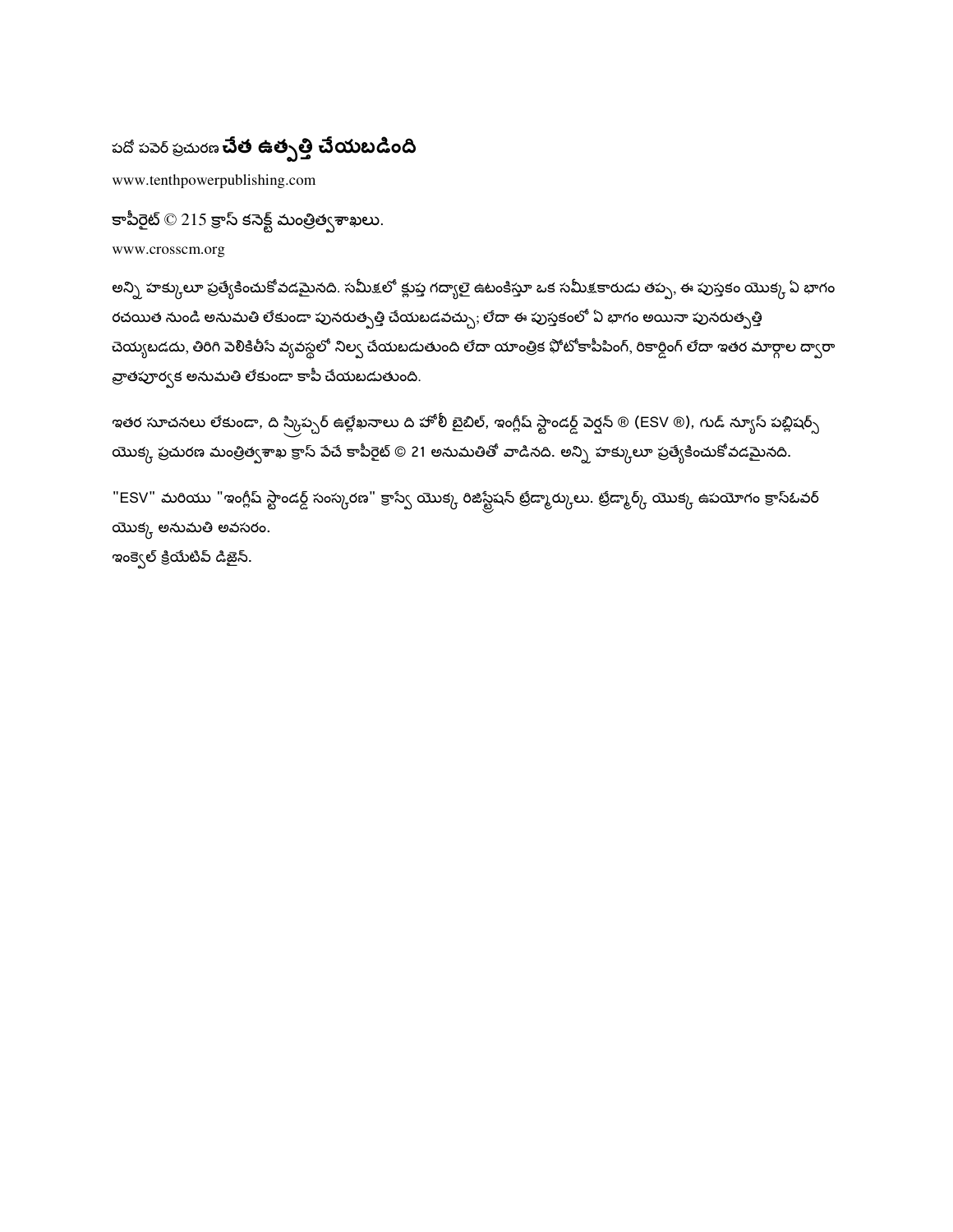#### మొదలు అవుతున్న

మీరు మీ జీవితంలోని మిగిలిన ఆకృతిని దేవుని ప్రేమ, మన జీవితము రూపొందించే అడ్వెంచర్లో పాల్గొంటున్నారు. మీ ప్రయాణం మీకు ప్రత్యేకంగా ఉంటుంది మరియు పవిత్ర టైబిల్ అని పిలువటడే బుక్ యొక్క మీ అవగాహనలో మీ ఉత్సాహంతో మరియు ఉత్సాహభరితమైన కోరికతో మీరు నిర్ణయించబడతారు. అధ్యయనంలో ఉన్న మీ నిబద్ధత దేవుడు తన వాక్యము ద్వారా మీతో మాట్లాడినందున మీ జీవితాన్ని సంపన్నం చేస్తానని వాగ్దానం చేస్తుంది.

మీరు అధ్యయనం చేస్తున్నప్పుడు మీకు కొన్ని సిఫార్సు చేయబడిన సరఫరాలను ప్రోత్సహిస్తారు:

1. ఈ బైబిలు అధ్యయన విభాగం: *"దేవుని ఆత్మ, మన <del>శ</del>క్తి - 1"* 

2. హోలీ టైబిల్ యొక్క న్యూ ఇంటర్సేషనల్ పెర్షన్ (ఎస్ ఐ వి). గమనిక: మీరు కొత్త కొనుగోలు చేస్తే,

సాధ్యమైతే, బైబిలు కోసం చూడండి:

ఒక. ఒక క్రాస్-రిఫరెన్స్ కాలమ్ వరకు ప్రతి పేజీ మధ్యలో,

- బి. ఒక కాంకోర్డన్స్ సాధారణంగా బైబిల్ పెనుక కనిపించేది, మరియు
- సి. కొన్ని ప్రాథమిక పటాలు కూడా తిరిగి కనిపించేవి.
- 3 . పెన్ లేదా పెన్సిల్
- 4 . 3x5 లేదా 4x6 ఇండెక్స్ కార్డులు

లో జాబితా చేసిన మూడు లక్షణాలతో # 2 మీరు మీ అధ్యయనం కోసం తగినంతగా సరఫరా చేయబడతారు మరియు ఈ పాఠాల ద్వారా విజయవంతంగా నావిగేట్ చెయ్యడానికి సిద్ధంగా ఉంటారు. అయితే, ఇది బైబిలుకు మొదటిసారి బహిర్గతమైతే, మీరు బైబిలును నావిగేట్ చేసే అధ్యయనంలో మొదట ఆలోచించదలిచారు. ఈ అధ్యయనంలో మీరు నైపుణ్యాలను అభివృద్ధి చేయడంలో సహాయపడటానికి రూపొందించిన నావిగేషనల్ టూల్స్ అందిస్తుంది మరియు మీకు మరింత నమ్మకంగా ఉన్న బైబిలు విద్యార్థిని తయారుచేయండి. బైబిల్ను నావిగేట్ చెయ్యడం క్రాస్ కనెక్ట్ వెబ్సైట్లో ఖర్చు లేదా బాధ్యతలను డౌన్లోడ్ చేసుకోవచ్చు <u>www.CrossCM.or</u>g ఈ అధ్యయనం సిఫారసు చేయబడినప్పటికీ, దేవుని ప్రణాళికను అధ్యయనం చేయడంలో విజయం సా *""దేవుని ఆత్మ, <i>మన <del>శ</del>క్తి - 1"* 

మీ బైబిలును గుర్తు పెట్టడానికి వెనుకాడరు. ఇది చదవడానికి మీ బైబిలు. మీ గమనికలు, మీ అండర్ లైనింగ్, హైలైటింగ్, సర్కింగ్ మరియు బాణాలుతో మీ స్వంతంగా చేయండి! మీరు ఆలోచనలు, ప్రశ్నలు, మరియు అధ్యయనం ద్వారా మీ ప్రయాణం ట్రాకింగ్ కోసం ఒక నోట్బుక్ లేదా టాబ్లెట్ ఉపయోగించడానికి ఎంచుకోవచ్చు. మీరు మీ స్వంతంగా సేర్చుకోగలిగేలా ఈ అధ్యయనం రాయబడింది. స్వీయ క్రమశిక్షణ యొక్క డిగ్రీతో మీరు ఈ పదాన్ని తక్కువ లేదా కష్టంతో కవర్ చేస్తారు. అదే సమయంలో, మీరు కొత్త సమాచారాన్ని వొందుతారు, కొత్త ఆలోచనలు పంచుకోండి మరియు సమాధానాల కోసం పేడుకోటోయే కొన్ని సవాలు ప్రశ్నలను అడగండి. ఈ

 $\mathfrak{Z}$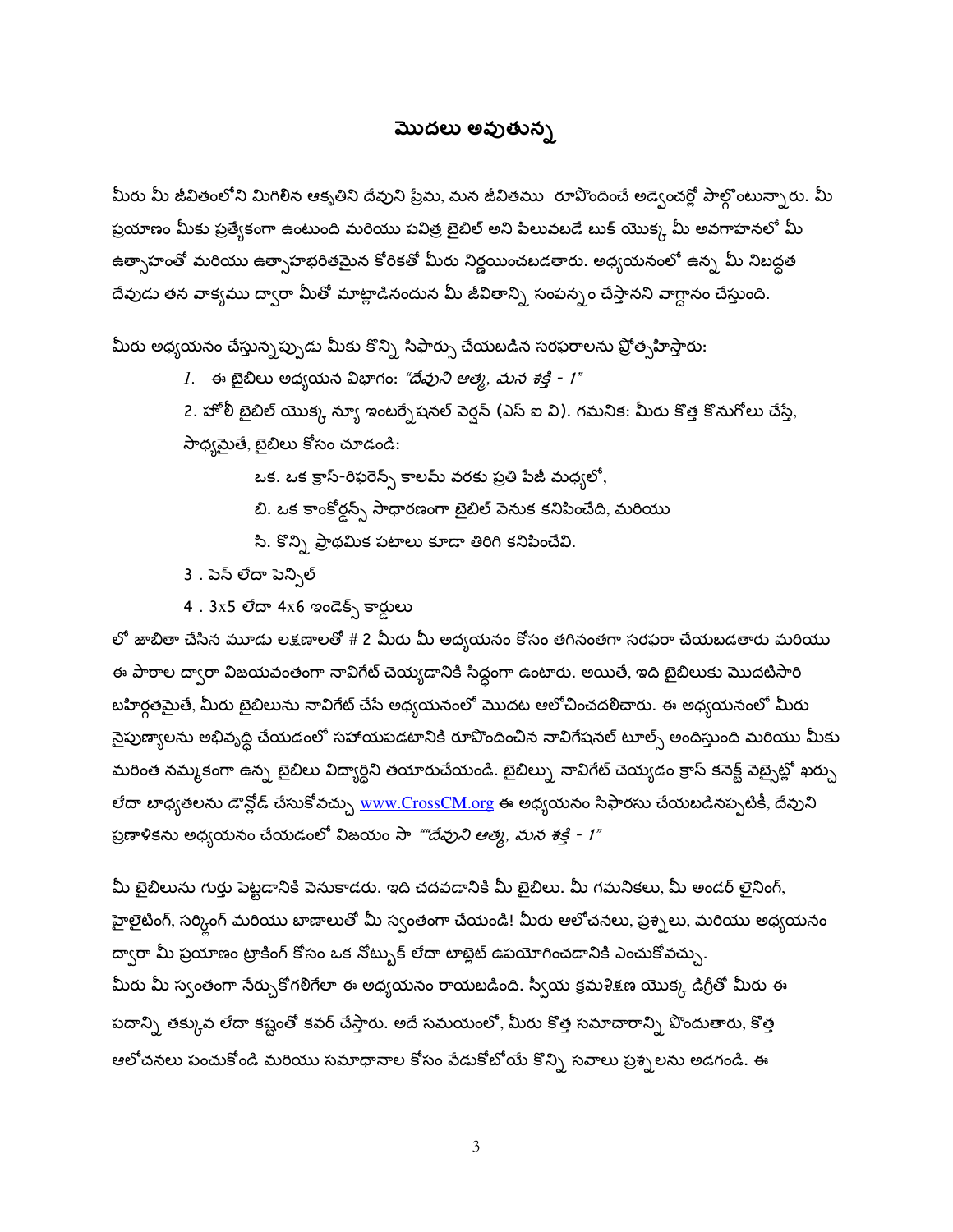ప్రతిస్పందనను ఎదుర్కోవడమే, మీతో కలిసి అధ్యయనం చేయటానికి స్నేహితుల జంటను ఆహ్వా నించమని తీవ్రంగా ఆలోచించమని ప్రోత్సహించబడ్డారు.

మీ అధ్యయన లో మీరు ఆన దాన్ని పొ దవచ్చు. దేవుడు తన వాక్యము ద్వారా మీతో మాట్లాడినందున మీ హృదయము స్వీకరించుకొనవలెను. ఈ బైబిల్ కథలు ఆయన కుమారుడైన యేసుక్రీస్తు ద్వారా మనకివ్వబడిన గొప్ప ప్రేమను మీరు నిశ్చయపరుచుకుంటావు, మా ప్రభువు మరియు రక్షకుడు: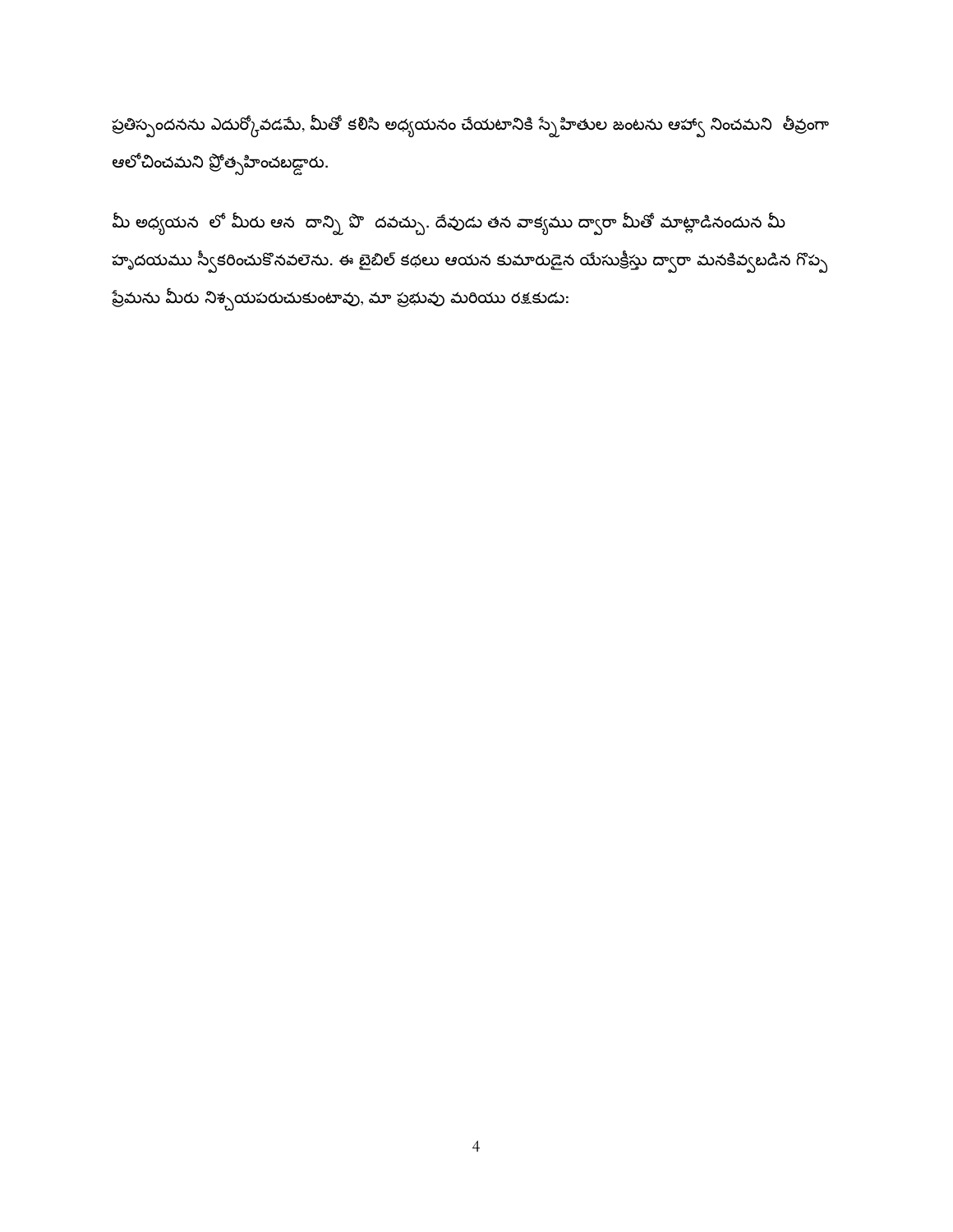#### పరిచయం

దేవుని ప్రేమ పేరుతో మునుపటి బైబిలు అధ్యయన యూనిట్, మత్తయి 28:18-2 లో యేసు శిష్యులు అప్పగించడంతో మన జీవితం ముగింపుకు వచ్చింది. ఆయన అన్నాడు, "పరలోకములో మరియు భూమిపై సర్వ అధికారము నాకు ఇవ్వబడింది. కావున సేను మీకు ఆజ్ఞాపించినవాటినన్నిటిని ఆచరించుమని వారికి బోధిస్తూ, సమస్త జనులను శిష్యులనుగా చేసి, తండ్రియు కుమారుని నామమున వారికి బాప్తిస్మమిచ్చుము. ఇదిగో నేను నీతో ఎప్పుడూ ఉంటాను, వయసు చివర వరకు. " అపొస్తలుల కార్యములు పుస్తకం, తొలి కైస్తవ చర్చి వృత్తాంతాన్ని, శిష్యులను బాప్తిస్మం చేయడం ద్వారా, బోధించడం ద్వారా దాన్ని ఏర్పాటు చేయడం. ఇవన్నీ వారు పంపిన దానికి విధేయులుగా ఉంటూ. అవొస్తలుల కార్యములు, థియోఫిలీస్ కు వ్రాసిన సువార్త రచయిత లూకా వ్రాసిన రెండవ పుస్తకం కాబట్టి ఆయన బోధించిన విషయాలు ఖచ్చితంలో తెలిసివుంటాయి (లూకా 1:4). ల్యూక్ అనే వైద్యుడు మళ్లీ థియోఫిలిస్ కు రాశాడు. ఈ సారి లూకా యేసు అనుచరులైన వారి జీవితాల్లో పని చేస్తున్న దేవుని పరిశుద్ధాత్మ ద్వారా సాధించేవన్నీ ఆయనకు చెప్పాడు.

పరలోకంలో, భూమ్మీద సమస్తాన్ని సృష్టించి ఉన్న దేవుని ప్రాథమిక పనిని బైబిలు సూచిస్తోంది. కుమారుడగు యేసు యొక్క ప్రాధమిక పని, పాపము, మరణము మరియు అపవాది నుండి లోకాన్ని విమోచనం చేయుట, మన కొరకు సిలువపై తన రక్తము కార్చువాడు. దేవుని ప్రాథమిక పని పరిశుద్ధాత్మ మన హృదయాలను, మన మనస్సులను, తన వాక్యం ద్వారా దేవుడు మనకు పెల్లడిచేసే విశ్వాసంతో స్వీకరించటానికి మన మనసులను తెరుస్తోంది. మనతో సన్నిహిత సంబంధాన్ని కోరుకుసే దేవుడు మనకు ఉన్నాడు. దేవుడు తన ఆత్మ ద్వారా మనలోసే జీవించడానికి ఎంచుకుంటాడు, అదే ఆత్మ మనలను శుద్ధిపరచుకొని, మనలను దేవుని వలే మరింత ఎక్కువగా చేస్తోందని లేఖనాలు మనకు బోధిస్తున్నాయి. ఈ పనిని పరిశుద్ధీకరణ అని పిలుస్తాము. దేవుని ఎదుట మనలను పరిశుద్ధుడ్ని చేస్తూ ఆయన మనలను ప్రతిప్ఠిస్తుంది. మనలోనే జీవించటం వల్ల మనం ఎక్కువ ఫలాలను భరించగలుగుతాం కానీ ఆయన లేకుండా మనం ఏమీ చేయలేరని మనకు బోధపడుతుంది. మన లోపల ఆత్మ భరించే ఫలం ఆనందం, ప్రేమ, ఓర్పు, శాంతి వంటి విషయాలు అని గలతీయులకు ఆయన రాసిన లేఖలో సెయింట్ పాల్ చెబుతుంటారు. మనం కూడా ఒకరితో ఒకరు మృదువుగా, స్వభావిగా, దయగా, మంచి గా ఉండాలి (గలతీయులు 5:22-23).

మీరు తొలి చర్చి అధ్యయనాన్ని ప్రారంభిస్తే, యేసు బాధలకు, హింసింపచేసిన చర్చి బాధలకు మధ్యగల పోలికలను గమనించండి. కష్టాలు, బాధలు నశిస్తయి. వారు యేసు మరియు అతని అనుచరులు అదే ఊహించిన జరిగింది. తన అనుచరులను ఎలా అరెస్టు చేశారో, అబద్ద ఆరోపణలు చేసి, చెరసాలలో వేసి, ఒక గుంపు నుండి మరో వ్<mark>వ</mark>క్తి వరకు

5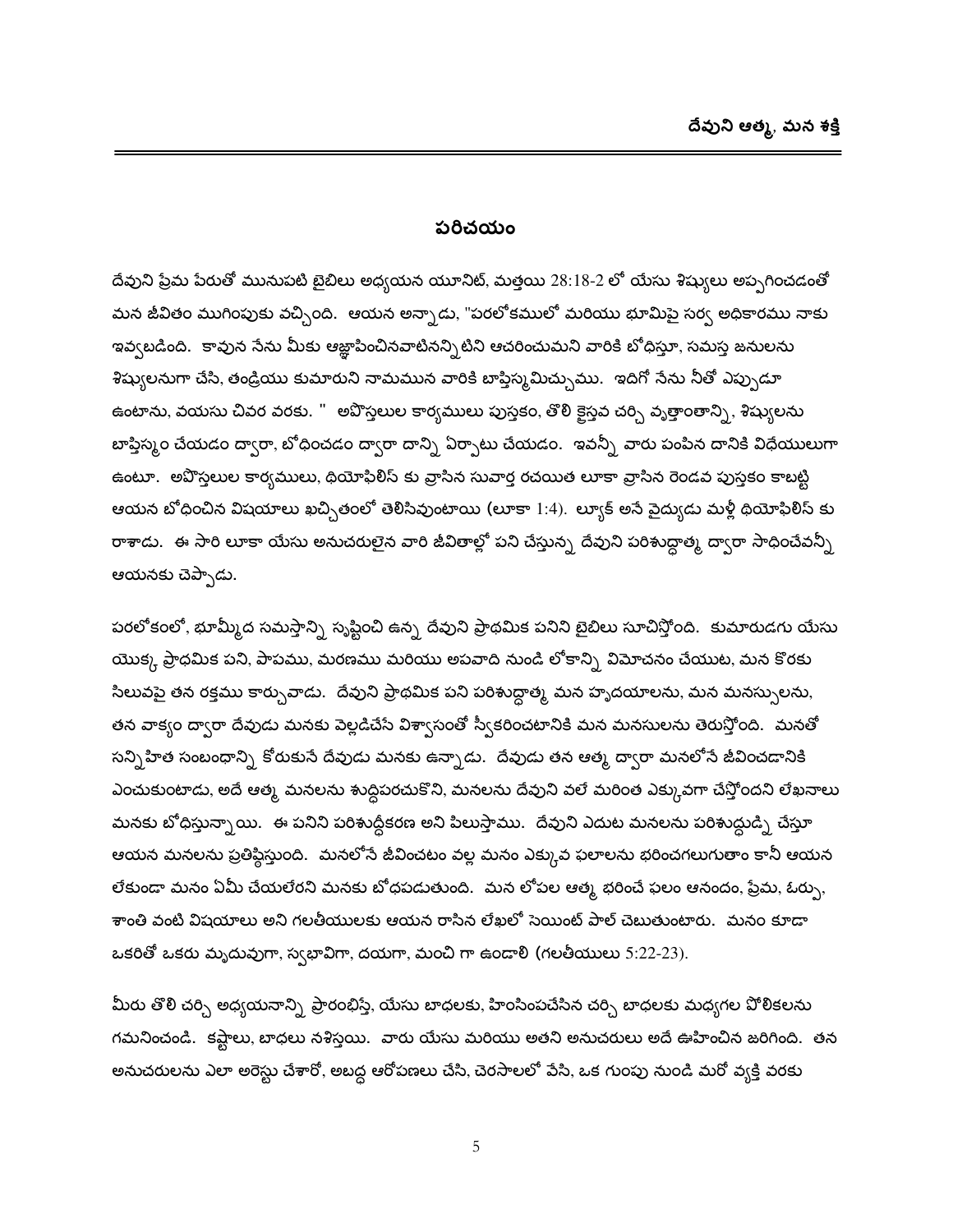యేసులాగే ఆయనను ఎలా బంధించిందనే విషయం చూడండి. యేసుకు ఏమి చేయాలో ఎవరికీ తెలియనంతగా ఆయన అనుచరులు ఏమి చేయాలో ఎవరికీ తెలియదు. దేవుడు తన ప్రజలను ఎలా కాపాడాడు, వారిని చెరసాలలో నుండి విడిపించాడు, వారిని చంపరించటానికి ప్రయత్నించేవారి నుండి వారిని కాపాడినట్లు గమనించండి. దర్ననాలు, ఇతర వ్యక్తులు, భూమి మరియు సముద్రంపై కష్టాలను ఎదుర్కొంటే దేవుడు తన ప్రజలతో మాట్లాడటం చూసి ఆనందించండి. యూదులు మరియు అన్యులు ఇరువురు ఆలింగనం చేసుకున్నట్లు మాట్లాడుతుంది వినండి. విన్న వాళ్లందరూ నమ్మకానికి లోనపడి, పెరుగుతున్న చర్చిలో భాగమైవోయారు.

దేవుని రక్షణ సకల జనుల కొరకు చేయబడినదా, ఒక వ్యక్తి యూదుడా లేక అన్యజనులే, దాసుడు లేదా స్వేచ్ఛగల పురుషుడు లేదా స్త్రీ, క్రీస్తుయేసునందు ఒకనిగా ఉంటాడు అని తెలుసుకోవడానికి లూకా తన చదువరిని కోరుకున్నాడు. ఆయన తన మిషన్ లో చేరడానికి దేవుని ఆహా్నం అందరికి ఇవ్వబడుతుంది! కావున పెళ్లి సమస్త జనులను శిష్యులనుగా చేయుడి!

చర్చి ఎదను చూస్తూ ఆనందించండి. ఈ క్రింది వచనాలు చదవడం ద్వారా మీ అధ్యయనాన్ని ప్రారంభించండి:

ఇప్పుడు మనం మొదలు పెట్టి, దేవుడు తన పరిశుద్ధాత్మ దా్ారా తన ప్రజలకు శక్తి మంజురు తన చర్చి ఏ మార్గాల దా్ారా చెలరేగిన చూడండి!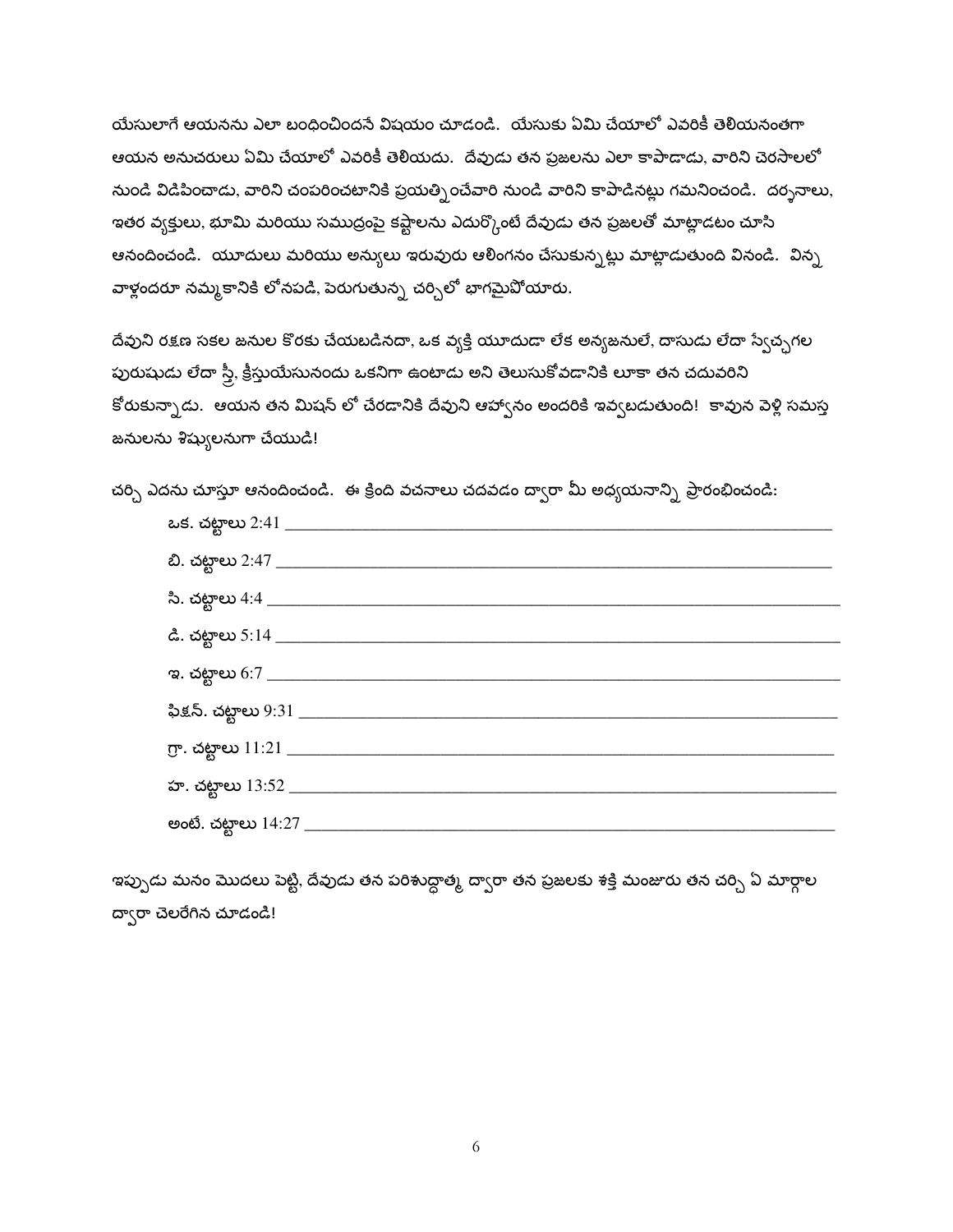#### పాఠం ఒకటి

# పశ్చాత్తాపపడి బాప్తిస్క o Toopa

అవొస్తలుల కార్యములు 1-2 – పెంతెకొస్తు

యొక్క అవలోకనం పాఠం  $1$ 

| అవలోకనం                          |    |
|----------------------------------|----|
| పరిచయం                           | 8  |
| పాఠము 1: అవొస్తలుల కార్యములు 1-2 |    |
| అన్ని జనాంగాల<br>$\bullet$       | 9  |
| • పెంతెకొస్తు దినము              | 11 |
| • ಆತ್ಮು ಯುಕ್ಗು ಐಕ್ಸತ             | 12 |
| • పేతురు సందేశాన్ని              | 13 |
| అనుమానాస్పదం<br>$\bullet$        | 14 |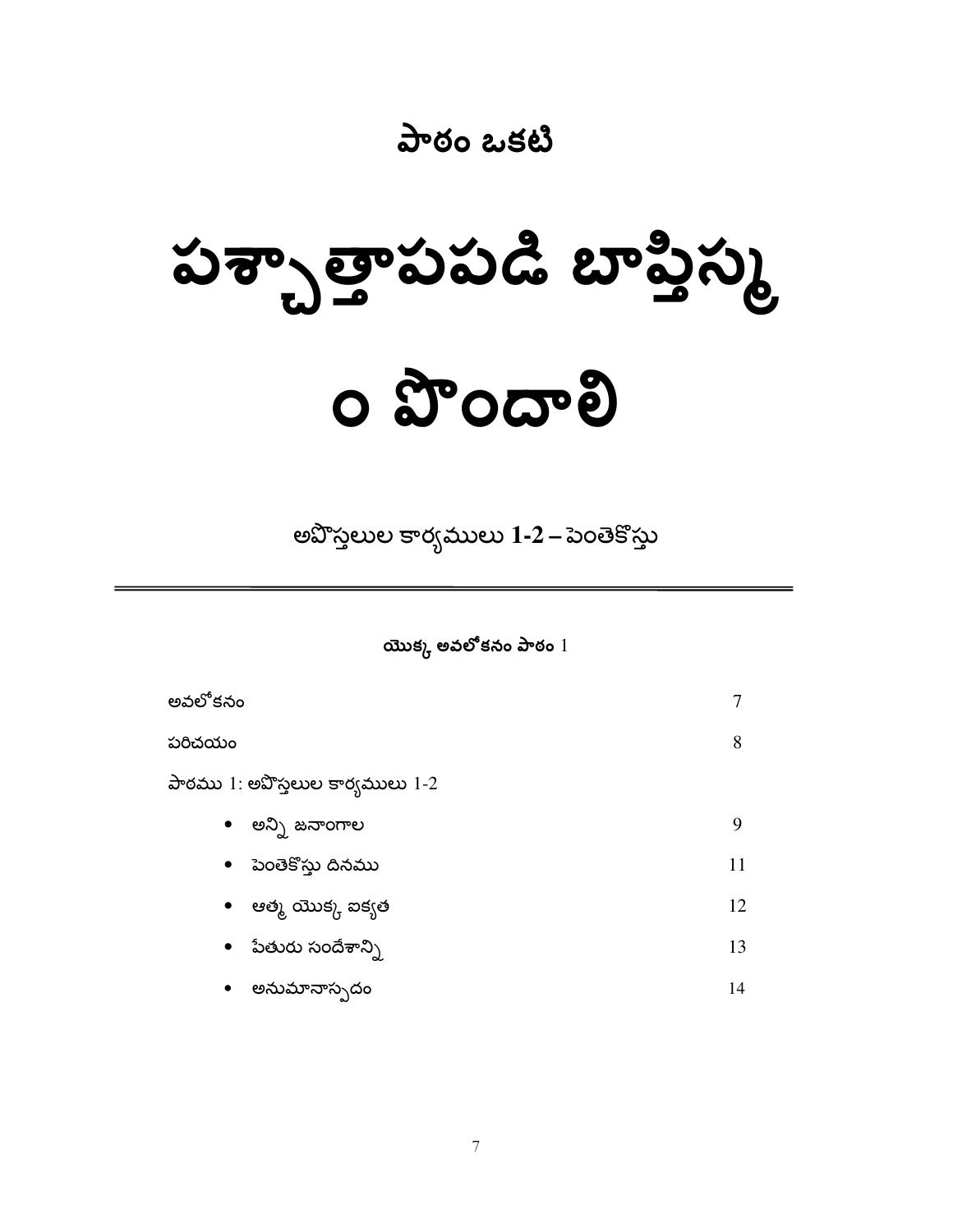#### పరిచయం

ఒకప్పుడు యూదులకు భయపడడం కోసం ఒక గదిలో తాళం పేసిన మనుష్యులు ఇప్పుడు, యావత్ లోకానికి యేసు సాక్షిగా ఉండే శక్తిని ఇవ్వగల పరిశుద్ధాత్మ తండ్రి వాగ్దానం కోసం పేచివున్నారు. మీరు పాఠాన్ని అధ్యయనం చేస్తున్నప్పుడు, మీరు ఎదురుచూస్తున్న ఈ రోజుల్లో శిష్యులతో సహనంగా జీవించండి. పెంతెకొస్తునాడు సమకూర్చబడ్డ వారు, దృశ్యాలు, శబ్దాలు, మాట్లాడే భాషలు, అసేకాసేక సంభాషణలూ, దేవుని ఆత్మ, తనను తాను ప్రదర్భించేంత విస్మయపరిచే వాటిని చవిచూసివుండే విషయాన్ని పరిశీలించండి.

పేతురు మాట్లాడాడు, విన్నవారి హృదయాలు పాపానికి పాల్పడ్డారని, "మనం ఏమి చేయాలి?" అని మాత్రమే అడగవచ్చు. పేతురు సందేశాన్ని పొందిన సుమారు 3, ప్రజల స్పందనను బట్టి మీరు ఉక్కిరిబిక్కిరి కావడానికి అనుమతించుకొని, వారి పాపాల క్షమాపణ కోసం బాప్తిస్మం తీసుకున్నారు.

ప్రభువు నామాన్ని పిలుస్తున్న వారందరికీ దేవుని వాగ్దానం నెరపేరడాన్ని ఆస్వాదించండి! "మనమేం చేయాలి?" అని అడుగుతూ, "మారుమనస్సు వొంది బాప్తిస్మము వొందుము" అని పేతురు పలికిన మాటల ఓదార్పుని<mark>బట్</mark>టి సంతోషించాలా.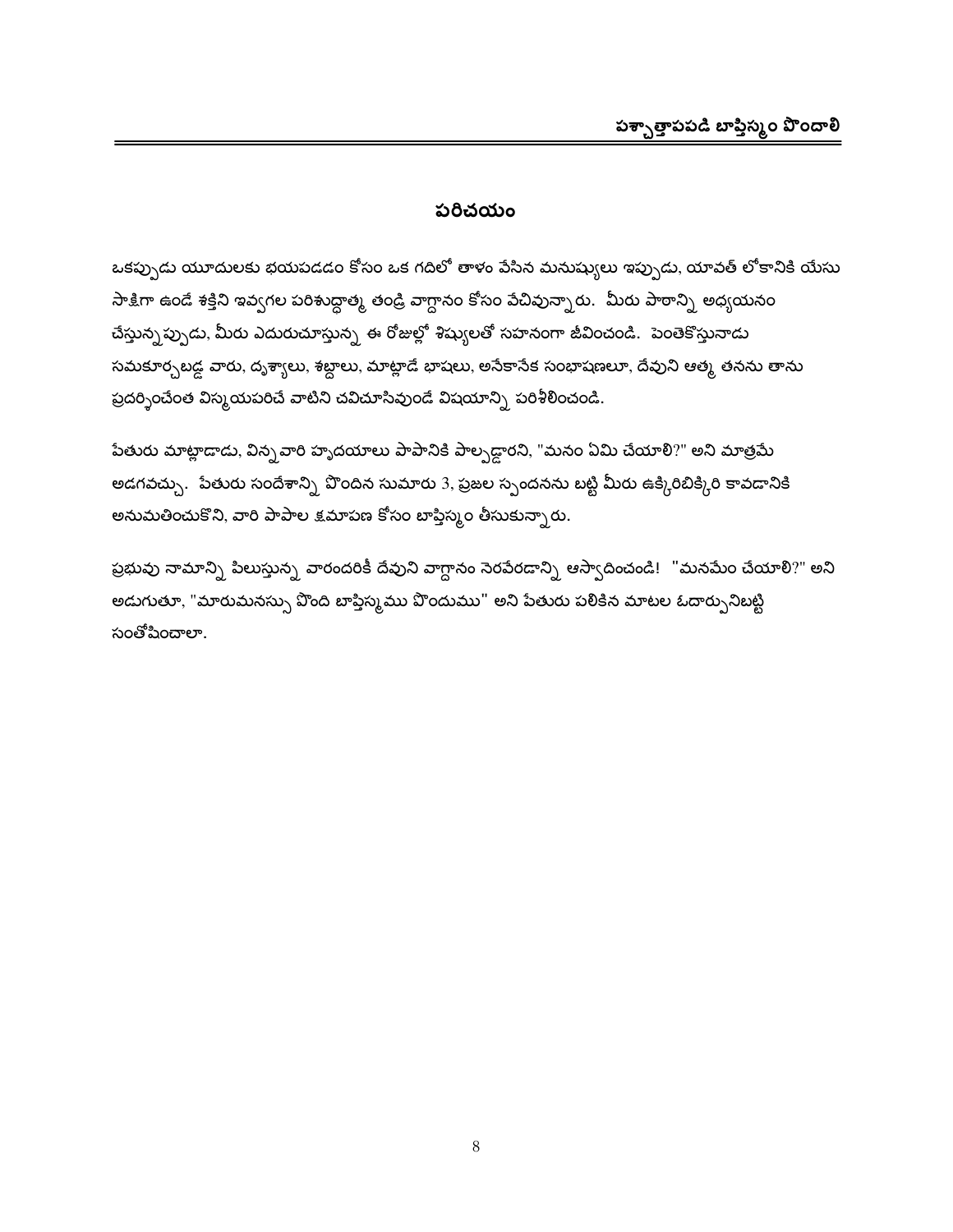#### పాఠం $1$

#### <u>పార్ట్ 1</u>

**ఉవోద్ఘాత౦:** దేవుని ప్రేమ అనే అధ్యయన యూనిట్ లో, పరలోకంలో ఆరోహణం చేయడానికి ముందు యేసు తన శిష్యులను తన పరిచర్య లోకానికి తీసుకెళ్ళే ఆజ్ఞను, బాధ్యతతో తన శిష్యుల్ని విడిచిపెట్టాడు. ఆయన మాటలు, "తండ్రి నన్ను పంపెను, నిన్ను పంపుతున్నాను (యోహాను 2:21)." ఆయన కూడా అన్నాడు, "కావున పెళ్లి సమస్త జనులను శిష్యులనుగా చేయుడి (మత్తయి 28:19)."

 $\lambda$ యామకం: అవొస్తలుల 8 చదవండి కార్యములు 1:4-.

**లభ్వాసం:** అపొస్తలుల లోని పదాలను ఉపయోగిస్తూ ఈ ఖాళీలను పూరిం కార్యములు 1:8.



- 
- 2. యేసు శిష్యులకు సాక్షమివ్వడ కాదు.

ఒక. వ వచనంలో 5 దేవుని వాగ్దానం: మీరు ఇష్టపడతారు \_\_\_\_\_\_\_\_\_\_\_\_\_\_\_\_\_\_\_\_\_\_\_\_\_\_\_\_\_\_\_\_\_

సి. 8 వ వచనంలో దేవుని వాగ్దానం: మీరు ఇష్టపడతారు \_\_\_\_\_\_\_\_\_\_\_\_\_\_\_\_\_\_\_\_\_\_\_\_\_\_\_\_\_\_\_\_\_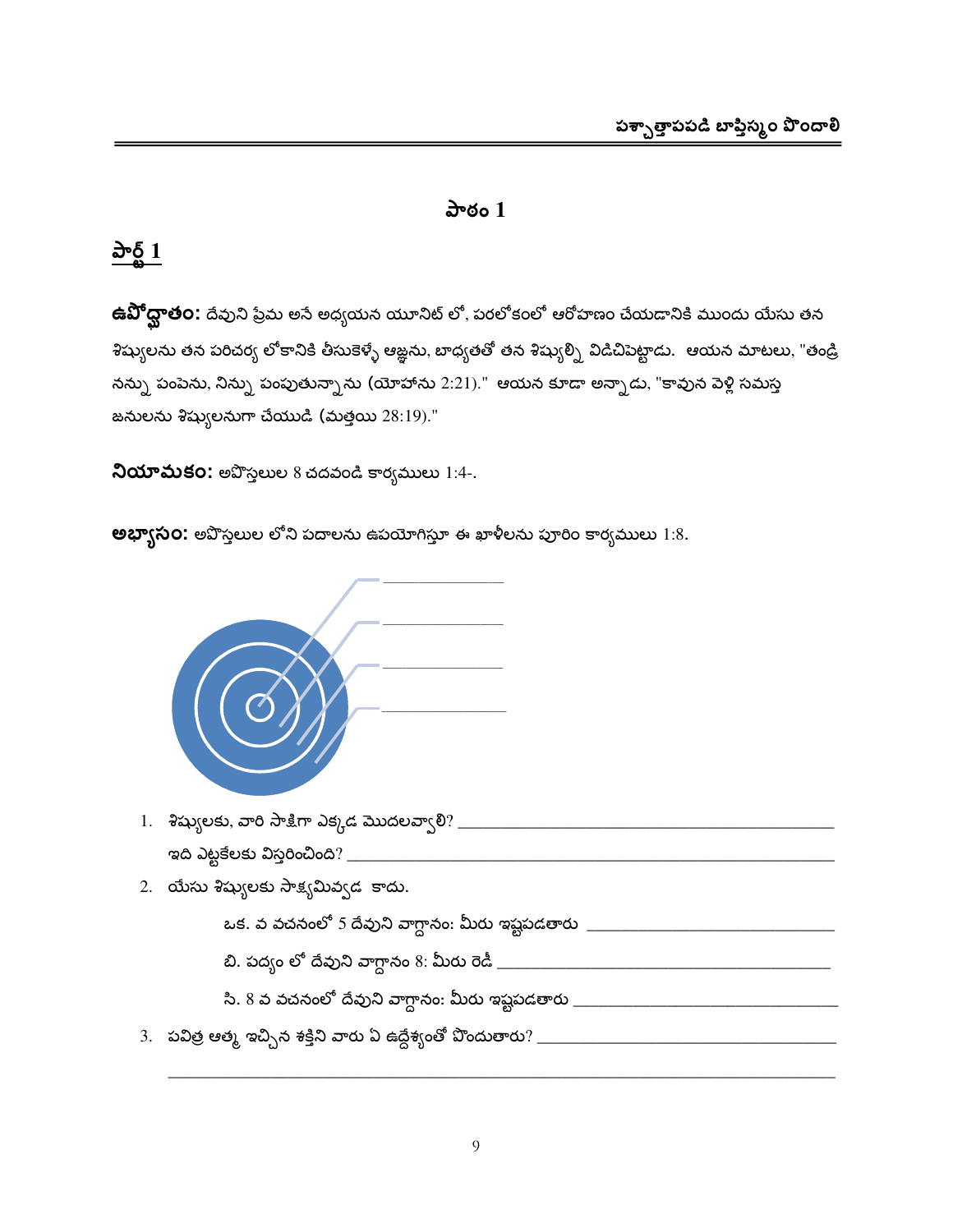శిష్యులు టోధించి ప్రకటించడానికి పంపించబడ్డారు. అయితే, యేసు తాము యెరూషలేముకు తిరిగి వచ్చి, తన తండ్రి వాగ్దానం చేసిన పరిశుద్ధాత్మ బహుమానం కోసం అక్కడ పేచియున్నారని చాలా స్పష్టంగా చెప్పాడు (అపొస్తలుల కార్యములు 1:4). ఈ మాటలతో యేసు తన శిష్యులను విడిచిపెట్టాడు. ఆయన పైకి తీసుకెళ్ళి ఒక మేఘము వారి చూపు నుండి దాచిపెట్టాడు (అవోస్తలుల కార్యములు 1:9).

**ప్రతిబింబించడం:** యేసు తన శిష్యులకు చెప్పిన మాటలను, ఆయన మాటల అర్థం ఏమిటో పరిశీలించడానికి మనకు ఒక అవకాశం ఇవ్వబడును. మనం ఈ కథలను అధ్యయనం చేయడం చాలా ముఖ్యం, ఎందుకంటే, దేవుడు కాలం ప్రారంభం నుంచి ఒక మిషన్ లో ఉన్నాడని మనం అర్థం చేసుకున్నాను మరియు ఇప్పుడు అతడిని తన మిషన్ లో చేర్చమని మేం ఆహ్వానిస్తున్నాం.

- 1.  $\alpha$ యోహాను  $8:31$  లో యేసు ఇలా అన్సాడు, "మీరు నివసించినట్లయితే \_\_\_\_\_\_\_\_\_\_\_\_\_\_\_\_ . నీవు నిజంగా నావి \_\_\_\_\_\_\_\_\_\_\_\_\_\_\_\_\_\_\_\_\_\_\_\_\_\_\_\_\_." మీరు మరియు సేను యేసు బోధనలు కలిగి ఉంటే మేము అతని శిష్యులు అని అర్థం? మనము ఆయన శిష్యులమైతే, యేసు తన పరిచర్య ప్రణాళికలో పాల్గొనడానికి మనల్ని ఆహ్వానిస్తున్నారా? అసేక సహవత్సరాల క్రిత ఆయనను విడిచిపెట్టడానికి ముహదు ఆయన తన శిష్యులతో, ఇ తకుము దు 21 వ స వత<sub>్న</sub>ర లో జీవి చడ నాకు వర్తిస్తు దా?
- 2. మీ ఆలోచనలు:

**అన్వయి౦పు:** మనం ధ్యానించడం ప్రారంభించినప్పుడు, దేవుని ఆత్మ ఆయన శిష్యుల్లో ఆయన చెప్పినట్లు మనలో పని చేయమని, ఆయన మనకోసం సిద్దంచేసిన పనికి మనకు ఊహ, శక్తి, శక్తి, ప్రోత్సాహాన్ని ఇస్తుంది (ఎఫెసీయులు 2:1). మనందరం కలిసి మన విశ్వాసాన్ని బలపరుస్తాం. ఆయన చేసిన వాగ్దానంలో మనం ఎక్కడ పనిచేస్తున్నాం అన్న విషయంలో ఆయన ఎప్పుడూ మనతో ఉంటాడు (మత్తయి  $28:2$ ).

1. తన సాక్షులైన తన శిష్యులయ్యేందుకు యేసు ఒక ప్రణాళిక పేశాడు. వారి కోసం ఆయన చేసిన ప్రణాళిక, అవి యెరూషలేములో ఎక్కడ ఉన్నాయో అక్కడే ప్రారంభమైంది. ఆయన యెరూషలేము నుండి యూదయకు, తర్వాత షోమ్రానుకు, చివరికి ప్రపంచమంతటిలో వివిధ మార్గాల ద్వారా యెరూషలేములో నుండి వారిని కదిలిస్తాడు. యేసు నిన్ను, నన్ను ఆయన శిష్యులని పిలుస్తే నా జెరూసలెక్కడ? నా  $\alpha$   $\alpha$   $\alpha$   $\beta$   $\alpha$   $\beta$   $\alpha$   $\alpha$   $\beta$   $\alpha$   $\beta$   $\alpha$   $\beta$   $\alpha$   $\beta$   $\alpha$   $\beta$   $\alpha$   $\beta$   $\beta$   $\alpha$   $\beta$   $\beta$   $\alpha$   $\beta$   $\beta$   $\alpha$   $\beta$   $\beta$   $\alpha$   $\beta$   $\beta$   $\alpha$   $\beta$   $\beta$   $\alpha$   $\beta$   $\beta$   $\alpha$   $\beta$   $\beta$   $\alpha$   $\beta$   $\beta$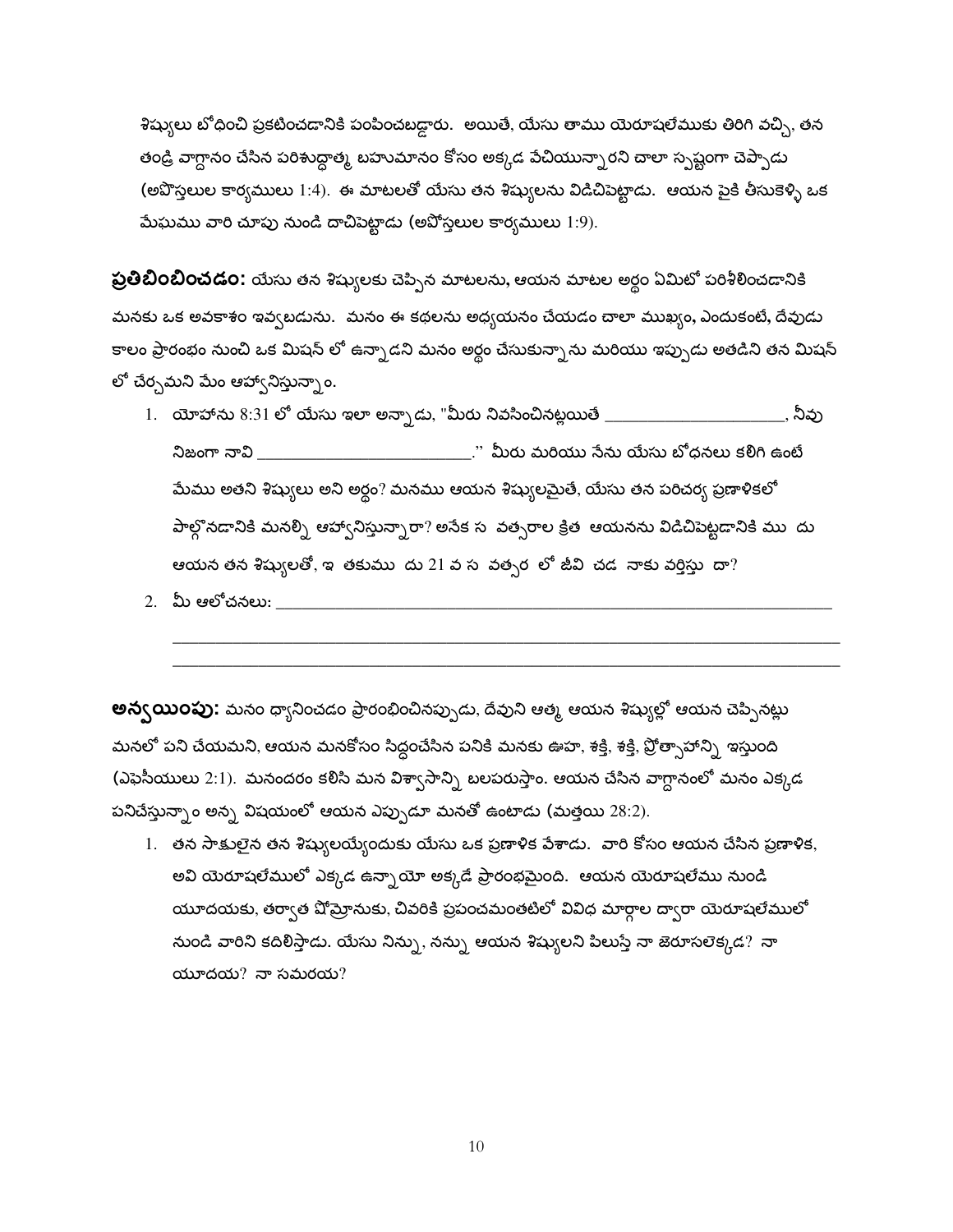

#### <u>పార్ట్ 2</u>

ఉ**వో ద్ఘాత౦:** శిష్యులు యెరూషలేముకు తిరిగి వచ్చి అక్కడ పేచిఉన్నట్లు చెప్పారు. పెయిటింగ్ అసేది ఒక ఆసక్తికరమైన అనుభవం. మనం నిరీక్షించవలసి వచ్చినప్పుడు మనలో కొందరు కొన్ని సార్లు ఆనందిస్తారు. మంచి లేదా చెడు కష్టం లేకున్నా వచ్చే వార్తల కోసం ఎదురుచూస్తూ ఉంటారు. సమయం ఒక స్టాస్టిల్ కి వచ్చినట్లుంది. చాలా సార్లు "వెయిటింగ్ రూమ్" లో ఎలా బ్రతకాలో తెలియదు. శిష్యులు ఇచ్చిన ఆత్మీయత కోసం పది రోజులు పేచి చూడాల్సి వచ్చిందని, అయితే, ఎంత కాలం ఉంటుందో వారికి తెలియదు. రోజు రోజు గడిచినా వారు పేచి చూడక తప్పలేదు. అవొస్తలుల కార్యములు 1:13-14 లో, యేసు తన పరిచర్య అంతటా పాటిస్తున్న స్త్రీలతో పాటు ఆ పదకొండు మంది మేడగదిలో సమకూడి ఉన్నాడని మేము చెప్పాము. వారితో ఇంకా ఎవరు సమాపేశమయ్యారు?

మేము చేస్తున్నామని ఏం చెప్పారు? వారు తమ సమయాన్ని ఎలా వెచ్చిస్తున్నారు? \_\_\_\_\_\_\_\_\_\_\_\_\_\_\_\_\_\_\_\_\_\_\_\_\_\_\_\_\_

**నియామక:** అపొస్తలుల చదవండి కార్యములు 2: 1-13.

#### వ్యాయామం:

- 
- 2. ప్రతి ఒక్కరూ ఎక్కడ ఉన్నారో మాకు చెప్పలేదు కానీ ఏమి జరిగిందో మాకు చెప్పబడుతున్నాయి. పద్యం లో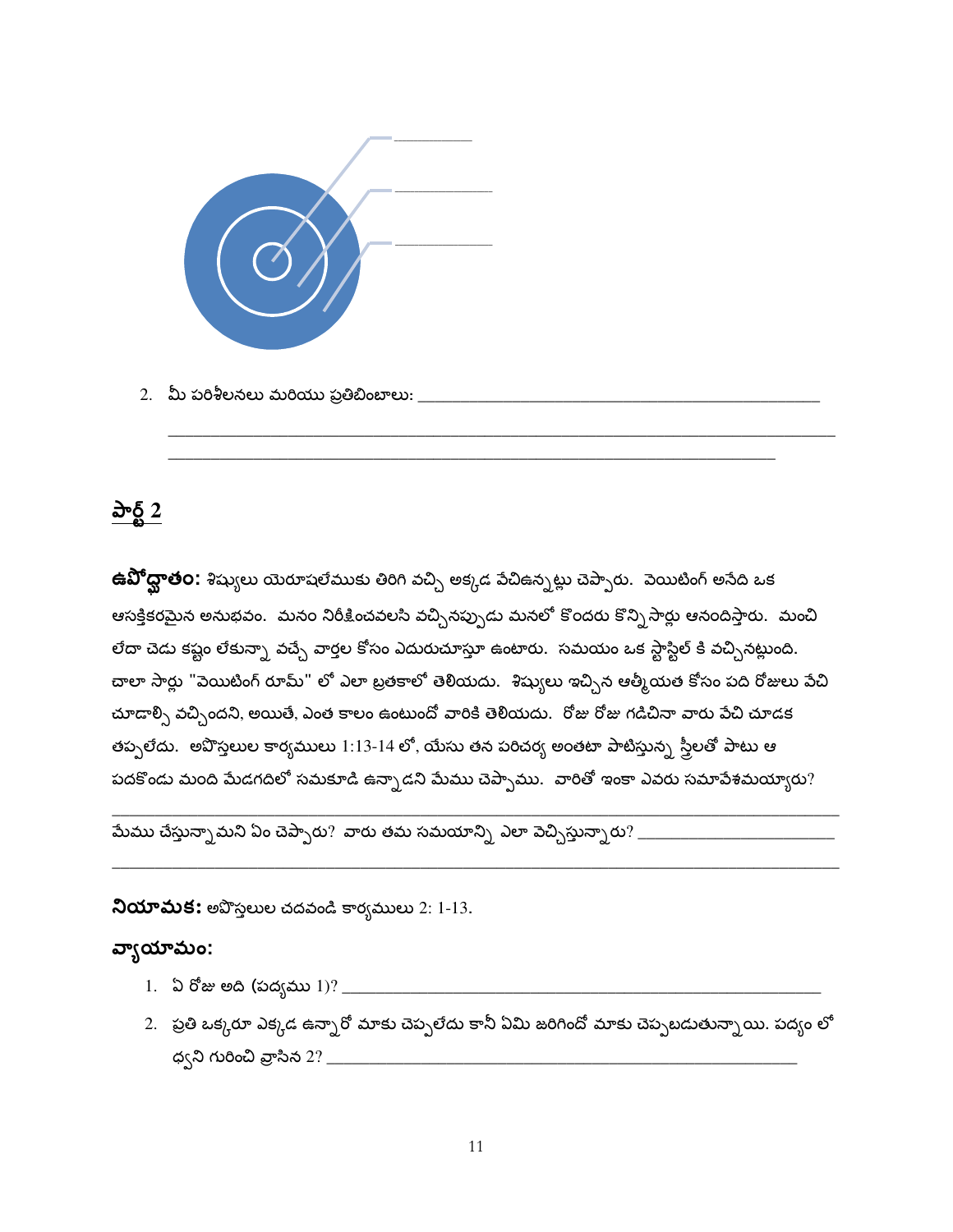| 4. |                                   |                                                                                         |  |                                                                                                       |
|----|-----------------------------------|-----------------------------------------------------------------------------------------|--|-------------------------------------------------------------------------------------------------------|
|    |                                   |                                                                                         |  | ఎనేబుల్                                                                                               |
|    |                                   | గా ______________________ కు ప్రారంభించారు.                                             |  |                                                                                                       |
|    |                                   |                                                                                         |  | 5.   ఇది ప్రతి దేశం నుండి పెంటెకోస్ట్ దేవుని భయపడే యూదులు ఎందుకంటే జెరూసలేం లో సేకరించిన (శ్లోకం      |
|    |                                   |                                                                                         |  |                                                                                                       |
|    |                                   |                                                                                         |  |                                                                                                       |
| 7. |                                   |                                                                                         |  |                                                                                                       |
|    |                                   |                                                                                         |  | 8.   బుక్ ఆఫ్ యాక్ట్స్ యొక్క రచయిత అయిన లూకా, ప్రతినిధుల పైవిధ్యతను ప్రతిబింబించే ప్రతి దేశాల గురించి |
|    | ప్రస్తావించారు (శ్లోకాలు 9-11 ఎ). |                                                                                         |  |                                                                                                       |
|    |                                   |                                                                                         |  |                                                                                                       |
|    |                                   |                                                                                         |  |                                                                                                       |
|    |                                   |                                                                                         |  |                                                                                                       |
|    |                                   |                                                                                         |  |                                                                                                       |
|    |                                   |                                                                                         |  |                                                                                                       |
|    |                                   |                                                                                         |  |                                                                                                       |
|    |                                   |                                                                                         |  |                                                                                                       |
|    |                                   |                                                                                         |  |                                                                                                       |
| 9. |                                   | ్ ఈ భాషని కూడా పేరుచేయలేదు, అవొస్తలులు చెప్పేది వినడానికీ వాటిని ఉంచకూడదు               |  |                                                                                                       |
|    |                                   | ఈ కొన్ని శ్లోకాలలో "తన నొంత నాలుకలో" అసే పదము ఎన్ని సార్లు గమనించండి.                   |  | _ (పద్యం 11)                                                                                          |
|    |                                   |                                                                                         |  |                                                                                                       |
|    |                                   | $10.$ తమ స్వంత భాషలో ప్రకటిస్తున్నట్లు దేవుని అద్భుతాలను విన్నప్పుడు వారు ఈ సందర్శకులను |  |                                                                                                       |
|    |                                   |                                                                                         |  | యెరూషలేముకు వివరిస్తూ తికమకపడి, ఆశ్చర్యపడి, కలవరపడుతారు. వారు మరొకరిని అడిగిన ప్రశ్న                  |
|    |                                   | (పద్యం 12) ఏమిటి? ________________                                                      |  |                                                                                                       |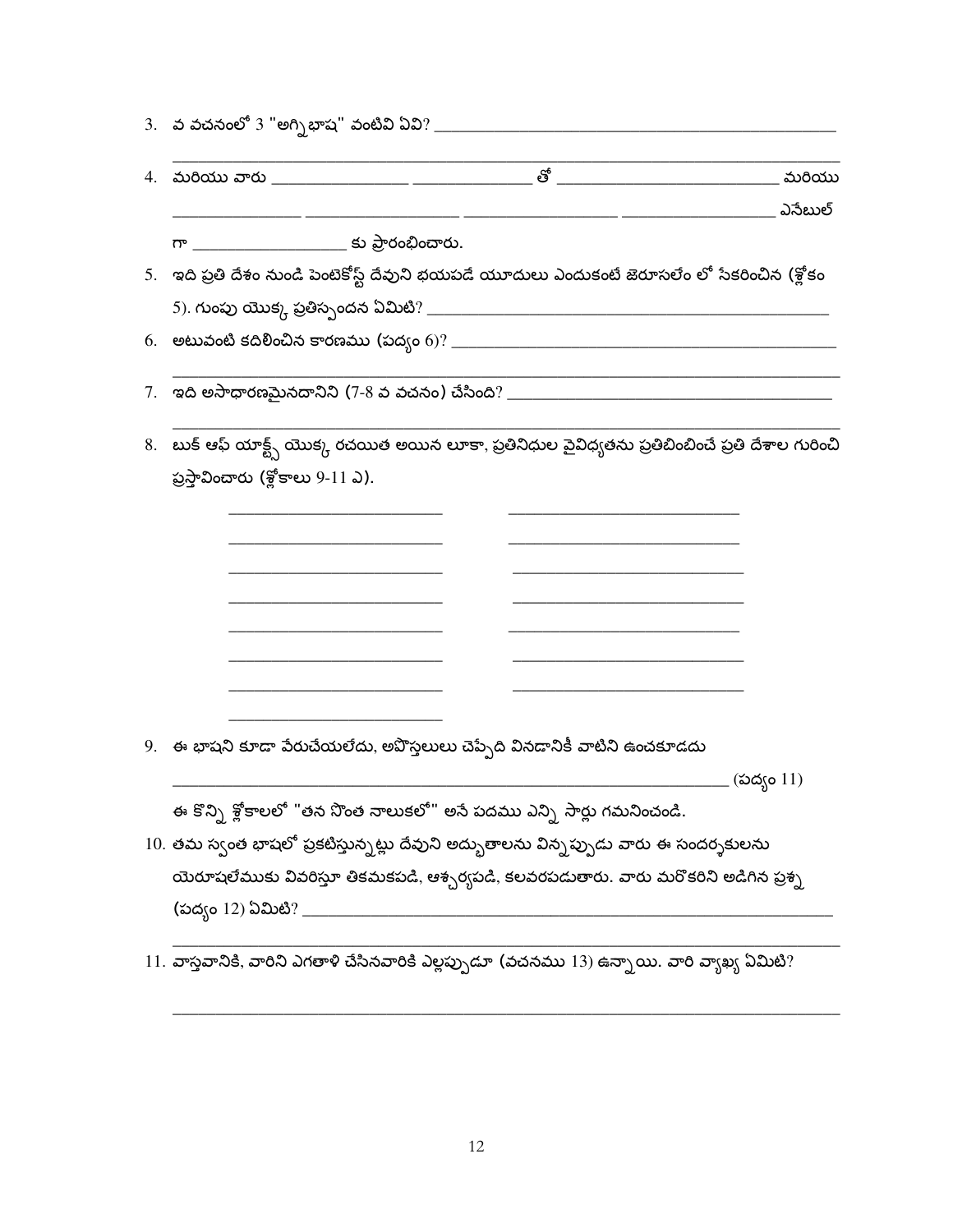#### $\underline{\mathbf{d}}$   $\underline{\mathbf{d}}$   $3$

**బో ధన:** పాత నిబంధనలో దేవుని ద్వారా పెంతెకొస్తు దినము స్థాపింపబడినది. పస్కా పండుగ తరువాత 5 రోజులు జరిగింది. మొదటి ఫలాలు సమర్పిస్తున్నప్పుడు ఈ రోజు ఆచారాలు, సన్మానాలు జరిగాయి. కొన్ని చర్చిల్లో పెంతెకొస్తునాడు, ఈస్టర్ ఆదివారం తర్వాత, ఫిలిపెస్ట్ దినమైన శ్వేతవారం అని పేర్కొనబడినట్లుగా ఉంటుంది. ఇశ్రాయేలీయులు ఐగుప్తును విడిచిపెట్టిన తర్వాత మోషకు ధర్మశాస్త్రాలు ఇచ్చినప్పుడు దేవుడు ఈ పండుగ రోజును స్థాపిద్చాడు. అవొస్తలుల కార్యములు 2లో నమోదైన సంఘటనలు ఒకప్పుడు కైస్తవునిగా యూదుల పండుగ అని చెప్పబడాయి. క్రైస్తవ సంఘము కొరకు క్రిస్మస్, ఈస్టర్, మరియు పెంతెకొస్తు అసేవి చర్చి సంవత్సరము యొక్క మూడు ప్రాధమిక పండుగలు.

పెంతెకొస్తు వరకు ఒకే స్థలంలో సమకూడినవారు పరిశుద్ధాత్మతో నిండివుందిగా, ఆత్మ తమకు చేతనైన ఇతర భాషలలో మాట్లాడడం ప్రారంభించేసరికి వారికి తన ఉనికిని కనబర్చారు (4 వ వచనం) అని మనం తెలుసుకుందాము. తమ ప్రసంగాన్ని, పెంతెకొస్తు కోసం సందర్శిస్తున్న ఇతర దేశాల నుండి వచ్చిన వారు విన్నారు, గుర్తిస్తున్నారు. ఈ ప్రజలు తమ నొంత భాషలో దేవుని అద్భుతాలను గురించి మాట్లాడేవాళ్లు విన్నంత వరకు వారి మాటలు వారికి అర్థమైవోయాయి! భగవంతుడి ఆత్మ ఐక్యతను తెచ్చింది. రోమీయులకు వ్రాసిన పత్రికలో (15:5-6) సెయింట్ పౌలు మనకు ఇలా చెబుతాడు: "దేవుడు \_\_\_\_\_\_\_\_\_\_\_\_\_\_\_\_\_\_\_\_\_ చేసి, \_ \_\_\_\_\_\_\_ లో జీవించాలని మీకు కల్పించండి క్రీస్తుయేసునకు అనుగుణంగా, \_\_\_\_ అటువంటి\_\_\_

యేసు మరణం, పునరుత్థానాల ద్వారా దేవుడు, మానవజాతి మధ్య సంబంధాన్ని నాశనం చేశాడు. పాపం, మరణం, సాతానును గురించి యేసు విజయం ప్రకటించాడు. మానవజాతిని పేరుచేసి, నాశనం చేయవలసిన చివరి ముక్క, పాపం మానవ జాతి మీదికి తెచ్చిన భాషా గందరగోళం. మానవజాతి నాశనం కాకుండా ఉండేందుకు దేవుడు భాషా గందరగోళాన్ని ఉపయోగించాడు. ప్రజలు భూమి మీద ఉన్న ముఖంమీద చెల్లాచెదురుగా పడి ఉన్నారు. ఆదికాండము 11:1-9 కు తిరగండి మరియు మీరు కథను పునరేపించి మీ జ్ఞాపకశక్తిని పునశ్చరణ చేయండి.

**ఉవిోద్ఘాత౦:** అవొస్తలుల కార్యములు 2లో మన కథను తిరిగి చూద్దాము. ధ్వని యొక్క అసాధారణ సంకేతాలతో మరియు అగ్ని యొక్క నాలుకల రూపాన్ని బట్టి, ప్రజలు ఇతర భాషలలో మాట్లాడినట్లుగా ఆత్మ నింపి వచ్చింది. వారు పరిశుద్ధాత్మ శక్తిని స్వీకరించారు కాబట్టి ఆ అసాధారణ మార్పును చూసి ఆశ్చర్యవోతారు. కొన్ని వారాల క్రితం, తాళపు తలుపుల పెనుక ఉన్న ఈ మనుష్యులు ఇప్పుడు పేలాదిమంది ముందు దైర్యంగా మాట్లాడుతారు, యెహోవా ఆజ్ఞాపించినట్లు సువార్త లోకానికి తీసుకురావాలసే నిమిత్తం మనం చూస్తాము, మన జైలు శిక్ష, రాళ్లతో, మరణాన్ని కూడా ఎదుర్కోవలసి ఉంటుంది. మీరు మరియు నాతో సహా తన ప్రజలకు ఇవ్వాలని కోరుకుసే దైర్యం మరియు

13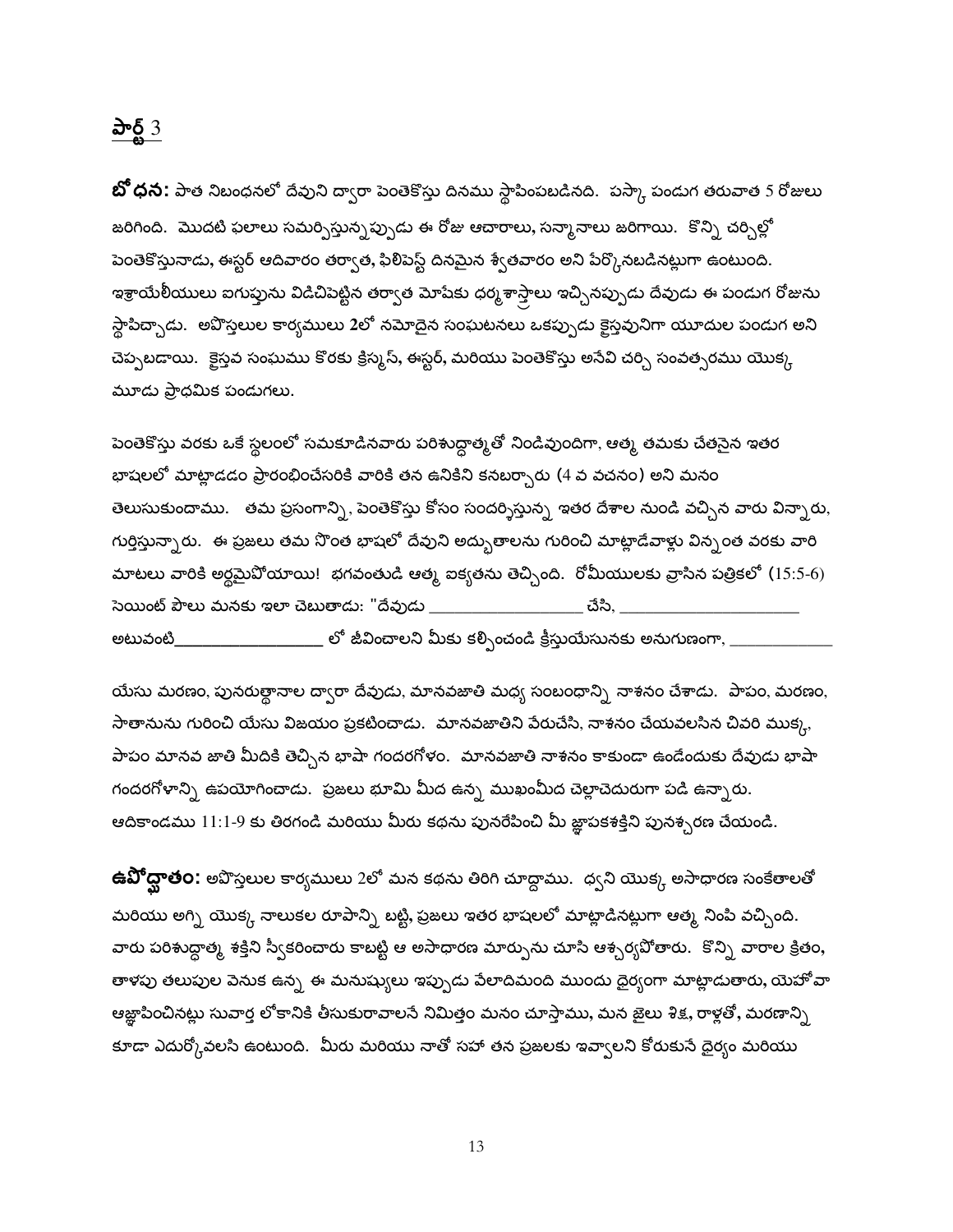|                                                                                       | ధైర్యసాహసాలను మేము మాత్రమే ఆశ్చర్యపరుస్తాం.  ఇప్పుడు శిష్యులు దేవుని శక్తికి బలయ్యారు, వారి ద్వారా కాదు. |
|---------------------------------------------------------------------------------------|----------------------------------------------------------------------------------------------------------|
| వాటిని ఆయన సాక్షులుగా విడుదల చేశారు.  పేతురు సందేశాన్ని  మనం క్లుప్తంగా పరిశీలిద్దాం. |                                                                                                          |

#### వ్యాయామం:

1. పేతురు స దేశ ఈ ప్రజలను త్రాగుతు దని ఆలోచి చిన వారి మాటలను ప్రస్తావి చడ ప్రార భి చాడు. 14- $21$  వచనాలు చదవ  $a$ .

బి. ముఖ్యంగా జోయెల్ ప్రవక్త తన ఆత్మ యొక్క ఏోయడం గురించి చెప్పడం లేదు (పద్యం 17)?

సి. ఎలా అతని ఆత్మ స్పష్టంగా ఉంటుంది (పద్యం 17 బి)? \_\_\_\_\_\_\_\_\_\_\_\_\_\_\_\_\_\_\_\_\_\_\_\_\_\_\_\_\_\_

డి. దేవుని \_\_\_\_\_\_\_\_\_\_\_\_ మరియు \_\_\_\_\_\_\_\_\_\_\_\_\_\_\_\_\_\_\_\_ సేవకులు (పద్యం 18) రెండింటిలోనూ అతని ఆత్మను వోషించాలని దేవుడు చెప్పాడు.

ఇ. ప్రకృతి యొక్క స్పందనలు ఏమిటి (పద్యము 19-2)? \_\_\_\_\_\_\_\_\_\_\_\_\_\_\_\_\_\_\_\_\_\_\_\_\_\_\_\_\_\_\_\_\_\_

ఫిక్షన్. కానీ, అన్నింటిలోనూ, దేవుని ఏ వాగ్దానం అతని ఆత్మ బహిర్గతం చేస్తుంది (పద్యము 21)?

2. దేవుడు తన విమోచనా ప్రణాళిక పూర్తవ్వగాసే దుష్టుల చేతుల్లోకి దేవుని తండ్రియైన యేసుకు ఏమి చేసిందనే దానితో సహా చారిత్రక వాస్తవాలను సమీక్షిస్తూ పేతురు సందేశం కొనసాగుతోంది. 22-36 వచనాలు  $\partial \mathcal{D}_k$ న్ చేసి కొన్ని సంఘటనలను రాసుకోండి పేతురు ప్రజలకు తన సందేశంలో పునరుద్ఘాటించాడు.

| ఒక. | (పద్యం 23) |
|-----|------------|
| ಬಿ. | (పద్యం 24) |
| సి. | (పద్యం 33) |
| ఒక. | (పద్యం 36) |

 $3.$  ్టీటర్ యొక్క సందేశం ప్రజల హృదయాలను తాకినది (పద్యము 37). వారు ఏమి అడిగారు? \_\_\_\_\_\_\_\_\_\_\_

| 4. పిటర్ యొక్క స్పందన ఏమిటి (పద్యం 38)?                           |
|-------------------------------------------------------------------|
| <u>ఒక.___________________________________</u>                     |
| <b>బి.</b>                                                        |
| 5. లార్డ్ యొక్క పేరు లో ఇచ్చింది వాగ్దానం పీటర్ ఏమిటి (పద్యం 38)? |
| ఒక.                                                               |

ಬಿ.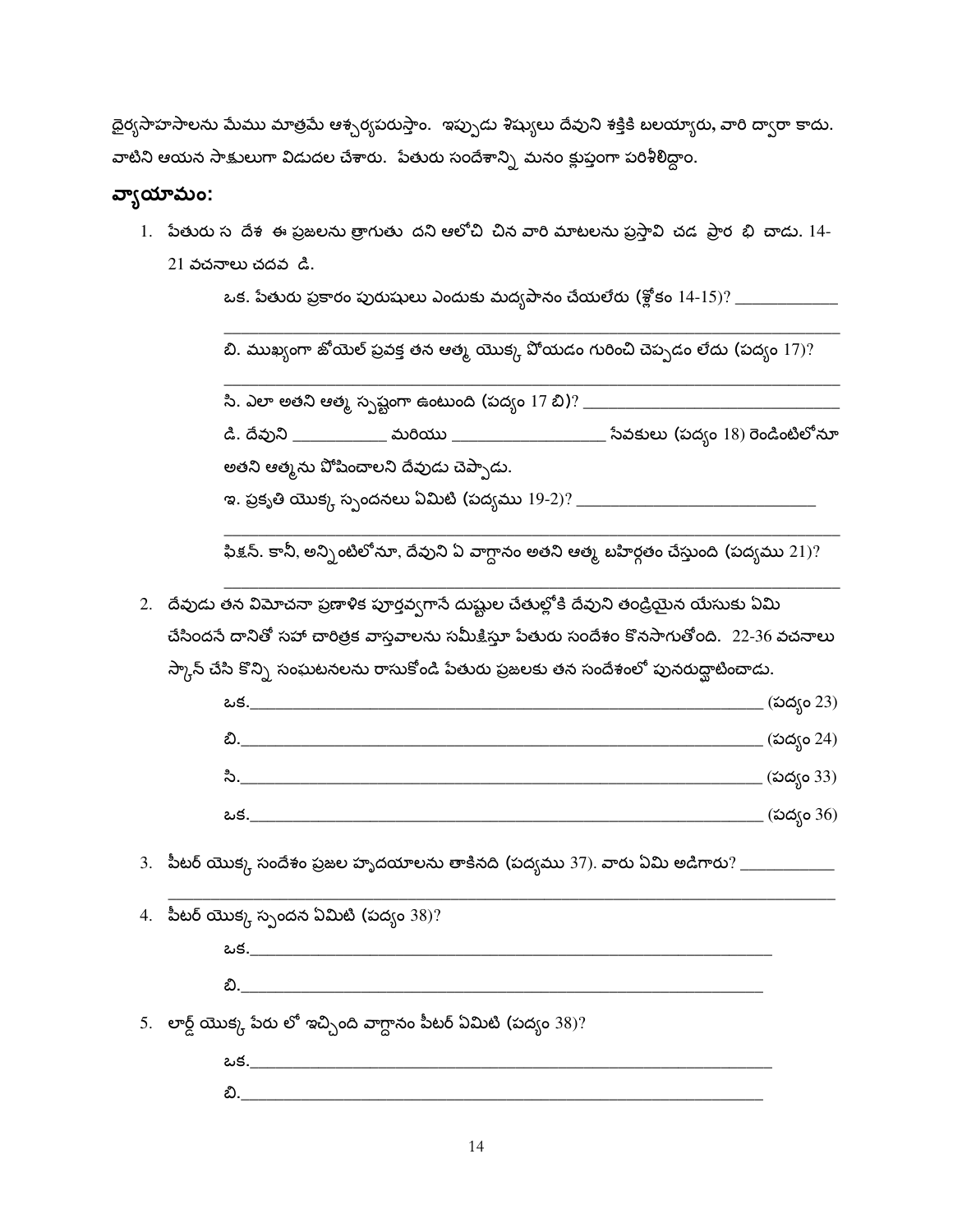\_\_\_\_\_\_\_\_\_\_\_\_\_\_, మరియు \_\_\_\_\_\_\_\_\_\_\_\_\_\_\_\_\_\_\_\_\_ వెయ్యి ఆత్మలు గురించి

\_\_\_\_\_\_\_ ఆ రోజు ఉన్నారు" అని ప్రజలు చెప్పారు. పీటర్ ద్వారా మాట్లాడారు! దేవుని స్పిరిట్

మాత్రమే స్పందిస్తారు విన్న వారికి కదిలించు కాలేదు.

#### ప్రతిబింబం:

 $1.$  ఈ కధను చదివిన తర్వాత ఒకరు సహాయం చేయలేరు కాని చాలా ప్రశ్నలు అడగవచ్చు:

ఒక. ఇది నిజంగా జరిగిందా?

బి. మొత్తం ఇంటిని నింపిన ధ్వని వినడానికి ఏది ఇష్టం? అది ఒక ఇంటిలో పెళ్తున్న అగ్ని అలారం లాగా  $60<sup>2</sup>$ 

సి. అగ్ని యొక్క నాలుకలు? ప్రజల మీద నిలుచున్న అగ్ని భాషలని ప్రజలు ఎలా చూశారు? నో, అన్ని గురించి ఏమిటి?

డి. అప్పుడు అన్నింటికంటే, వాళ్ళు ఇతర భాషలలో మాట్లాడటం మొదలుపెట్టాడు. మనకు సహాయం చేయలేము, కానీ వారు అడిగిన ప్రశ్నకు, "ఇది అర్థం ఏమిటి?"

ఇ. ఈ సంఘటన పవిత్ర ఆత్మ బహుమతి కోసం వారు జెరూసలేం లో ఎదురుచూస్తున్న వంటి శిష్యులు ఎదురుచూచే ఉంటే వాటిని ఆశ్చర్యానికి ఉండవచ్చు.

<u>బి. మీరు ఏం చేస్తారు? \_\_\_\_\_\_\_\_\_\_\_\_\_\_\_\_\_\_\_\_\_\_\_\_\_\_\_\_\_\_</u>

ఇతర ప్రశ్నలు: \_\_\_\_\_\_\_

2. అప్పుడు పేతురు లేచి ప్రజల హృదయాలకు తెగించిన ప్రసంగాన్ని ఇచ్చాడు. ఆయన సందేశాన్ని అంగీకరించేవాళ్లు బాప్తిస్మం తీసుకున్నారు, 3, మంది ఉన్నారు. అది ఎక్స్పోజింగ్ గ్రోత్!

ఒక. వారు పశ్చాత్తాపపడ్డారు.

- బి. వారు బాప్టిజం పొందారు.
- సి. వారు క్షమించబడ్డారు.
- డి. వారు పవిత్రాత్మ బహుమతిని అందుకున్నారు.
- 3. పేతురు ఆ చోటుచేసుకుంటున్న సంఘటనలను (14-21 వచనాలు) పంచుకున్నాడు. అప్పుడు ఆయన వారికి యేసు మరణ పునరుత్దానములో విశ్వాసము ద్వారా రక్షణ గురించి చెప్పాడు. యేసు తన సందేశాన్ని, తన పరిశుద్ధాత్మను (22-36 వచనాలు) పరలోకంలోకి ఆరోహణంతో ముగించాడు. అప్పుడు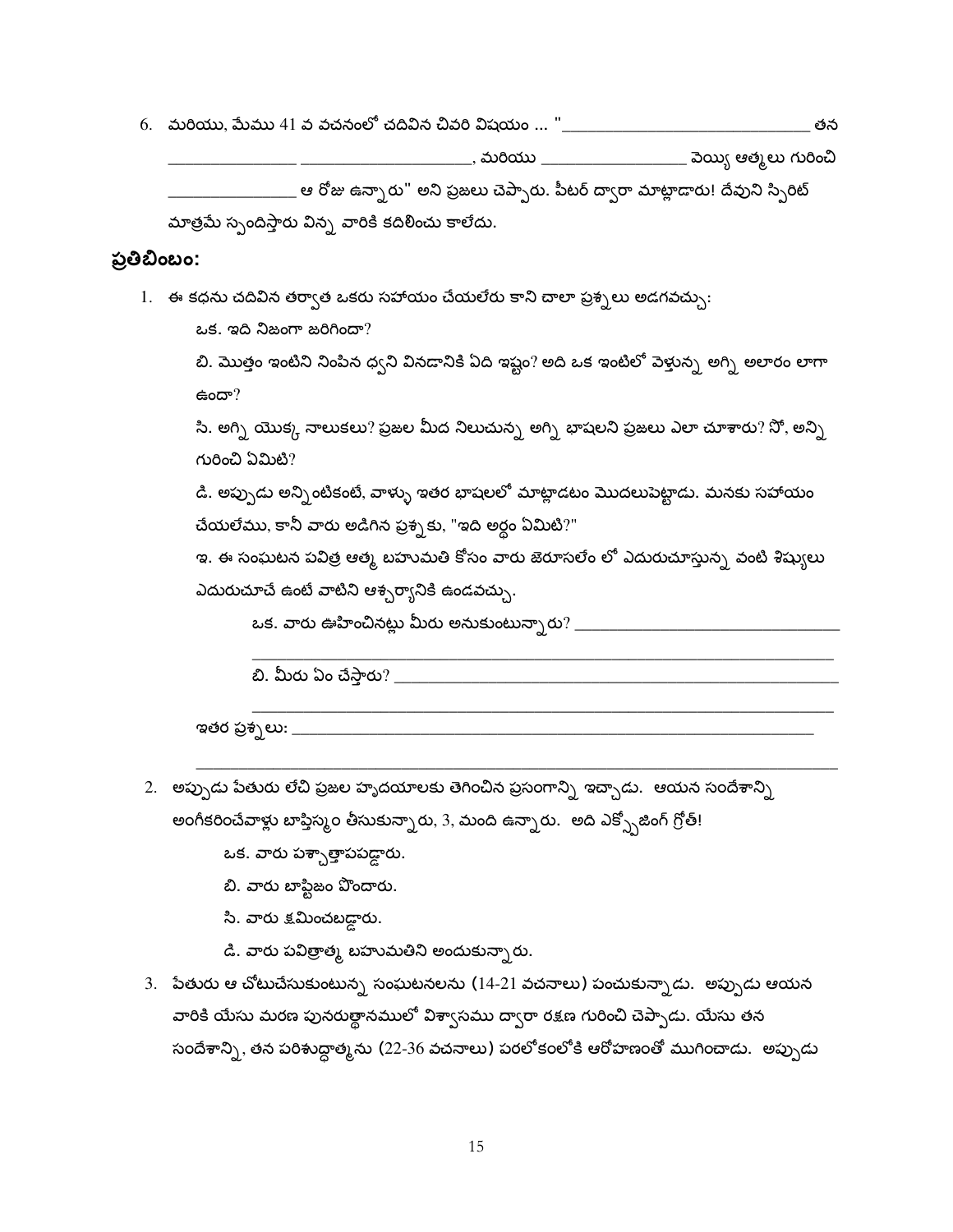పేతురు పశ్చాత్తాపపడి బాప్తిస్మము కొరకు బాప్టిజం పొందవలెనని ఆహ్వానాన్ని విస్తరింపచేసి వారి పాపాలు క్షమించబడి వారు పరిశుద్ధాత్మ వరాన్ని పొందిరి.

ఒక. బాప్టిజం లో మన పాపాలు కొట్టుకొని, శుభ్రం చేసి, మీరు సంకల్పం ఉంటే. ఇది క్రీస్తు విమోచనను మనకు వ్యక్తిగతంగా చేకూరుస్తుంది. అప్పుడు పరిశుద్దాత్మ తన ఉనికితో, ఖాళీ ఆత్మను తానే నింపుకుంటుంది. ఆయన తన పరిశుద్ధతను కాపాడుకునే పనిని మొదలుపెడతాడు, అది మనలను పరిశుద్ధునిచేస్తూ, మనలను మరింత మనలాగే చేస్తూ.

బి.. పశ్చాత్తాపము మరియు క్షమాగుణం యొక్క కొనసాగుతున్న చర్య మన విమోచనను గుర్తుచేస్తుంది, యేసు ద్వారా దేవుడు చేసిన పని, ఆయన తన రక్తము ద్వారా మనలను రక్షించాడు మరియు తన ఉనికిని మన జీవితాల్లోకి తీసుకువచ్చాడు.

సి. బాప్తిస్మ ములో దేవుడు మనలను తన వలె చెప్పుకుంటాం మరియు ఆయన ఆత్మ మనకు తండ్రి తో మనకున్న సంబంధాన్ని యేసు ద్వారా పునఃస్థాపింపబడినది అని చెబుతుంది. మనం ఆయన, ఆయన మాది!

యొక్క. మీ అనుమానాస్పదం: \_

4. పేతురు సందేశాన్ని అంగీకరించి, బాప్తిస్మం పొందిన వారిలో పరిశుద్ధాత్మ, ఆయన శక్తి బహుమానం విషయంలో మనం పట్టించుకోలేము. దేవుడు యేసును ప్రభువును, క్రీస్తును చేశాడు అని నమ్మడానికి మానవజాతి హృదయాలను మార్చే చర్య (36 వచనము) దేవుని పని, ఆయన పరిశుద్ధాత్మ యొక్క పని మనలో ప్రతి ఒక్కటి సృష్టిస్తుంది. ఎఫెసీయులు 2:8-9 జ్ఞాపకం చేసుకోండి. మీ ఆలోచనలు: \_\_

**గుర్తుంచుకొన్న**: అవోస్తలుల కార్యములు 2 లో ప్రముఖమైన వచనము 38 వచనము. ఈ పాదాన్ని ఒక సూచిక కార్డుపై రాసి, పశ్చాత్తాపపడి, బాప్తిస్మం, క్షమాపణ, పరిశుద్ధాత్మ, వంటి పదాలను గమనించండి. మీరు వచనాన్ని ఔవోసన పట్టిన ఈ పదాలను మనస్సులో పెట్టుకోండి. ఇప్పుడు మీరు ఇతరులతో పంచుకోగలిగిన అవకాశాల కోసం చూడండి, యేసు ద్వారా బహుమతి క్షమాపణను అందుకోవడానికి మరియు తన పరిశుద్ధాత్మ ద్వారా బలవంత మైన జీవితాన్ని జీవించాలని పిలుపు ఇచ్చిన దేవుని ఈ ఆహ్వానము.

**ప్రార్థన:** మీరు ఆయన క్షమాగుణాన్ని, నిత్యజీవాన్ని 'ఇచ్చిన బహుమానం పొందడం ద్వారా పశ్చాత్తాపం, కృతజ్ఞత చూపించే జీవితాన్ని గడపమని దేవుని ఆత్మను అడుగుతూ ప్రార్థనలో సమయాన్ని వెచ్చించండి.  $\_$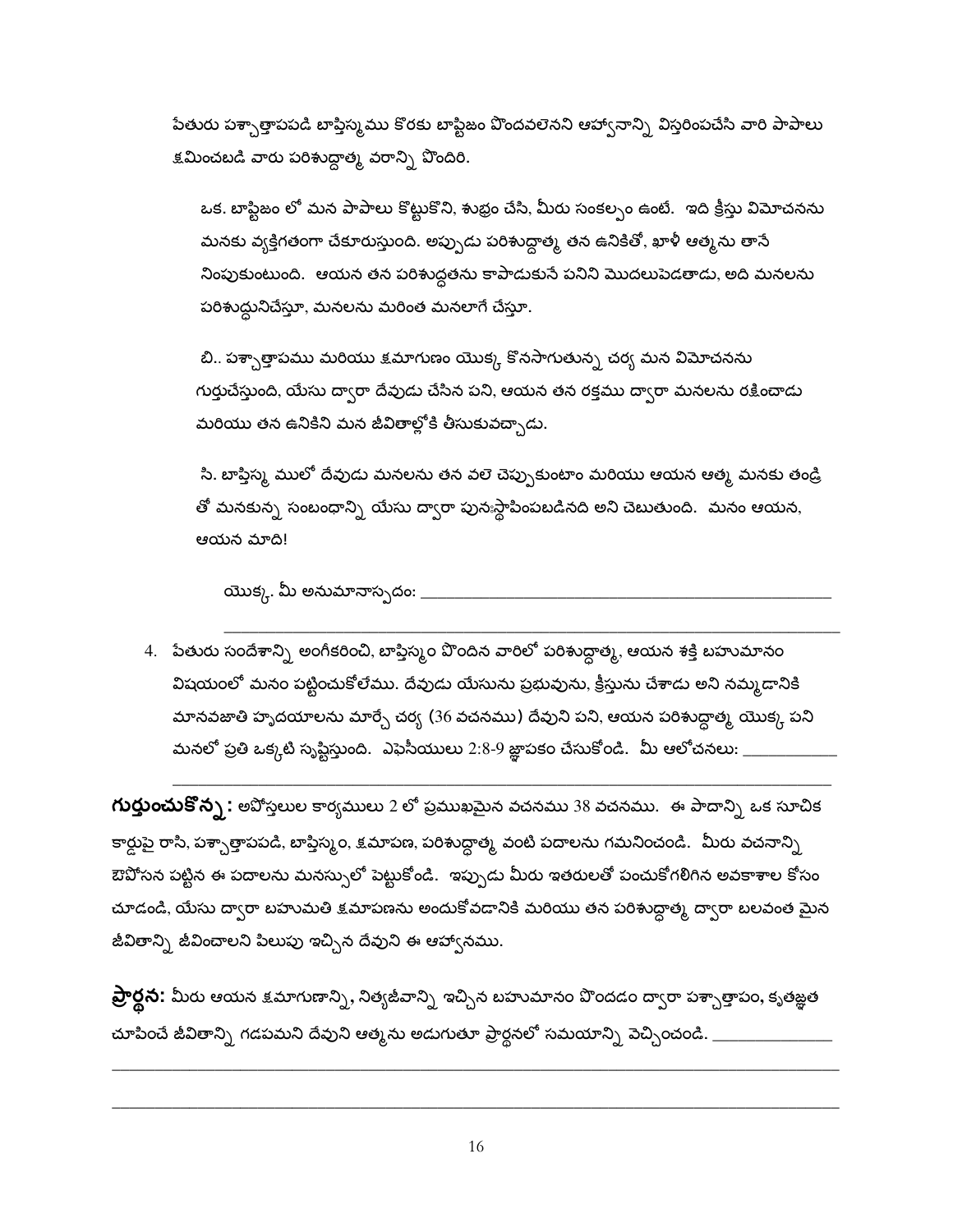#### పాఠం రెండు

# $\omega$   $\omega$

### మమున

అవొస్తలుల కార్యములు 3 – కుంటి వాడు

యొక్క అవలోకనం పాఠం  $2$ 

| అవలోకనం                              | 17 |
|--------------------------------------|----|
| పరిచయం                               | 18 |
| పాఠం 2: అవొస్తలుల కార్యములు 3        |    |
| అలవాట్లు మరియు సహవాసం యొక్క విధానాలు | 19 |
| పెండి లేక బంగారం<br>$\bullet$        | 21 |
| అనుమానాస్పదం: కుంటి మనిషికి అస్వస్థత | 22 |
| పేతురు సందేశాన్ని                    | 23 |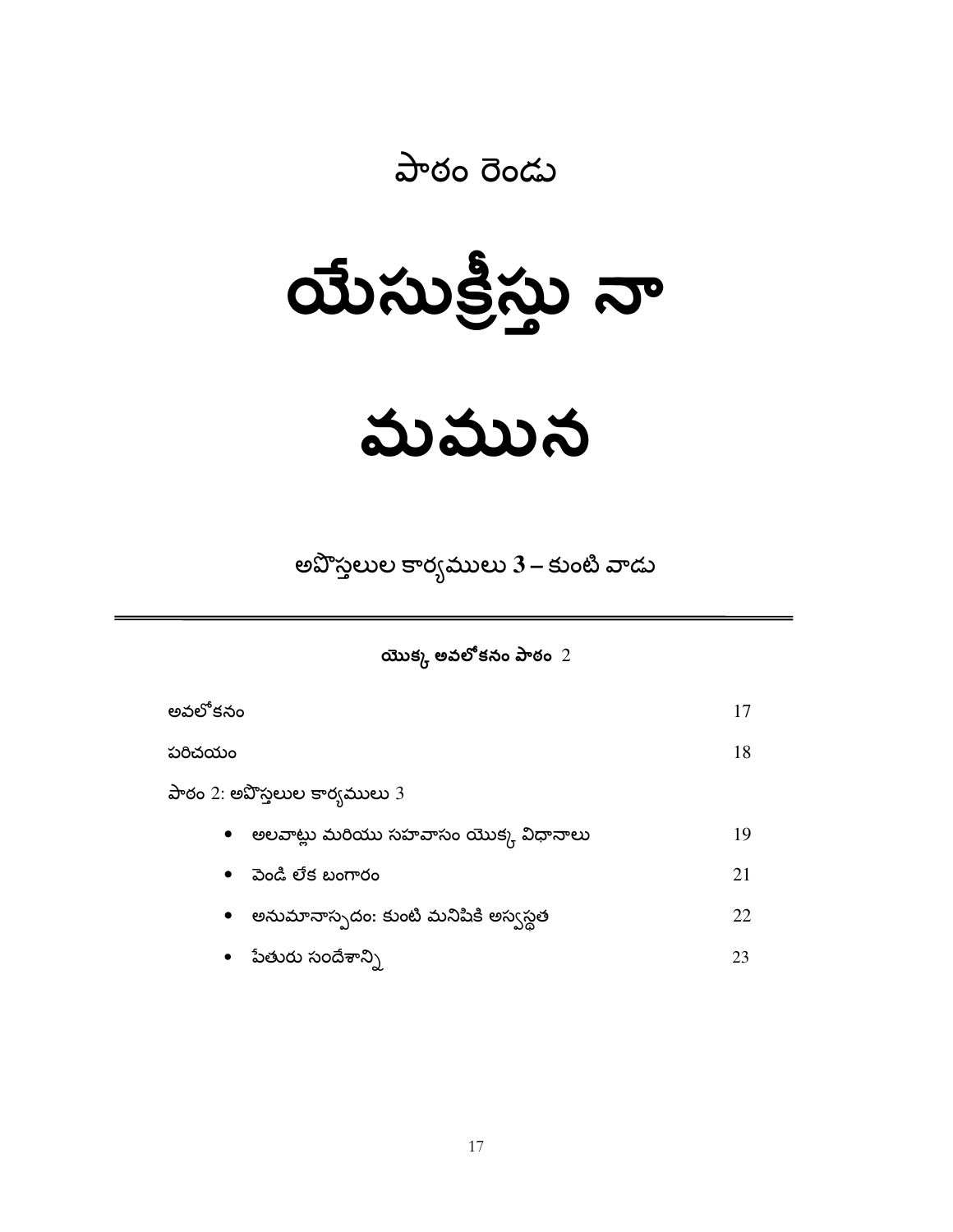#### పరిచయము

ఈ నూతన విశ్వాసుల సహవాసాన్ని బలపర్చడానికి, ప్రోత్సహించిన తొలి చర్చి విధానాలను అభివృద్ధి చేశారు. దేవుని వాక్యం, ప్రార్థన గురించిన అధ్యయనానికి వారు ప్రాధాన్యతనిచ్చారు. సహవాసం చేయడం, భోజనం చేయడం కలిసి వారిని బలవంతిని, సమాజం తమ విశ్వాసాన్ని మరింత బలంగా చేసివుందని వారికి తెలుసు. వారు ఒకరికొకరు మద్దతిచ్చి, ఒకరికొకరు అందించగా ఇతరులకు ఒక బలమైన సాక్ష్యాన్ని ఎలా ఇచ్చారో సేర్చుకోండి.

ఈ పాఠంలో కథ పీటర్ మరియు జాన్ గురించి మరియు కుంటి ఇచ్చినట్లు వారు ఒక రోజు ఆలయానికి వారి మార్గంలో తారసపడ్డారు. పేతురు, యోహానులు ఏమి చేయలేదని ఆయన కోరుకున్నాడు, అవి డబ్బు, కానీ వారు ఏమి చేశారో, యేసు పేరు ఆయనకు ఇచ్చారు! మీకు ఏమీ కాలేదని ఎప్పుడైనా అనిపించారా? మీకు కావలసినదేమీలేదని ఎప్పుడైనా అనిపించారా? ఈ మనుష్యులకు యేసు నామము చాలును. యేసు నామమును గూర్చిన శక్తి వారికి මවී. තිබි!

అతను లేచి నిల్చొని కుంటి బెగ్గర్ రియాక్షన్ చూడు. అతనికి జరిగినదంతా చూసిన వ్యక్తులను పరిశీలించండి. సిలువపేయబడిన, ఉదయముగల యెహోవా యేసును గూర్చి మాట్లాడే అవకాశాన్ని పేతురు కలిగి ఉన్నాడని వినుము. వారు యెహోవా సన్నిధిలో విశ్రాంతిని పొందవలెనని పశ్చాత్తాపపడి తమ పాపాల నుండి దూరంగా పెళ్లిపోమని వారిని పిలుస్తాడు.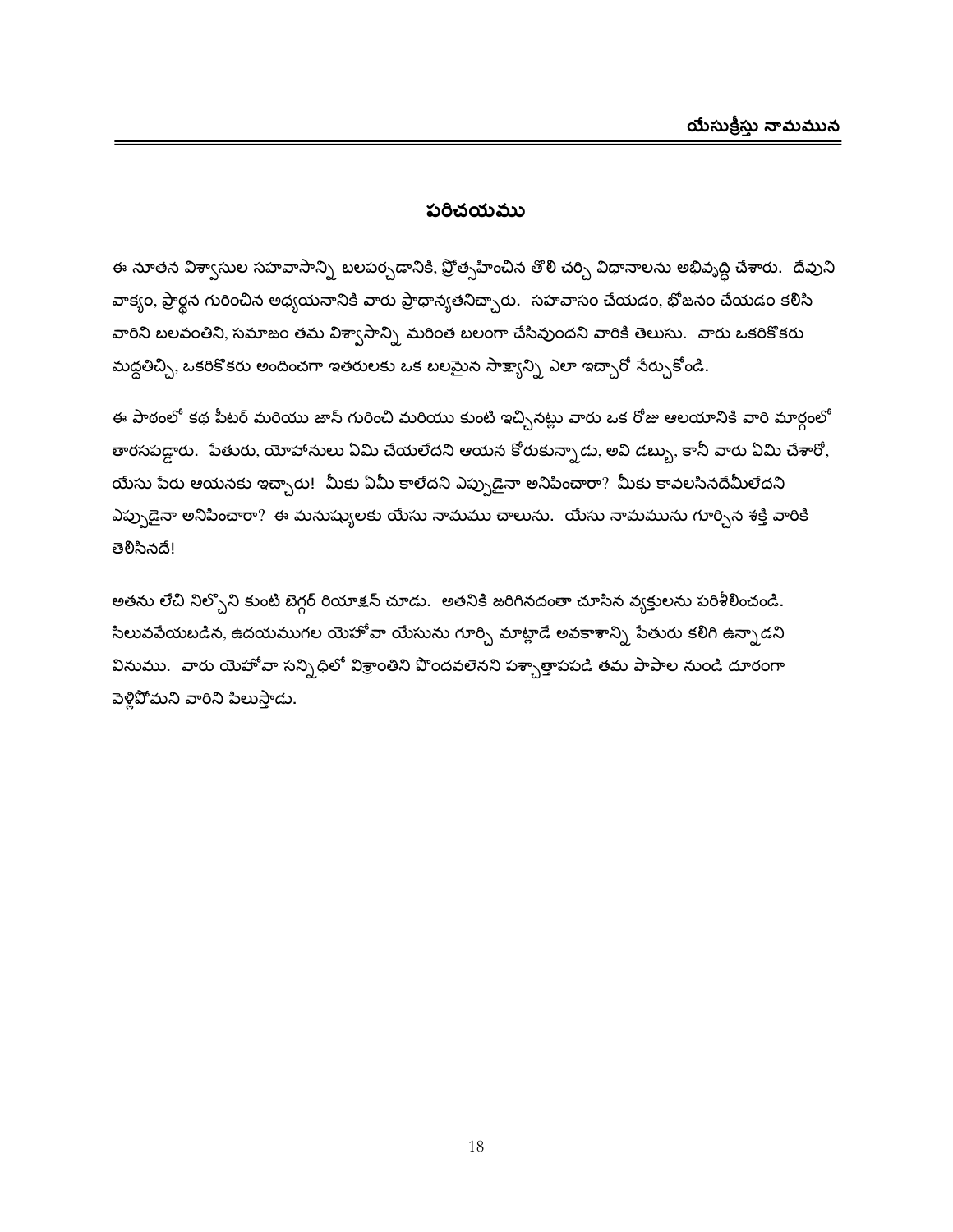#### పాఠం 2

#### <u>పార్ట్</u> 1

**బో ధించడం:** యేసు భూమ్మీద జీవిస్తున్నప్పుడు తన అనుచరులకు ఒక క్రొత్త జీవన విధానాన్ని సేర్పించాడు. ఆయన వారిలో కొత్త ప్రవర్తనలను, జీవితానికి స్పందించే వివిధ మార్గాలను, వ్యక్తులకు, పరిస్థితులకు అనుగుణంగా, మత్తయి 5-7 యేసు కొండమీది ప్రసంగంలో ఉంది. ఆయన బోధనలో తన అనుచరులకు కావాలనుకున్న జీవనం కోసం ఎన్నో కొత్త వ్యక్తిగత, సాంఘిక అలవాట్లను పంచుకున్నాడు. ఉదాహరణకు, ఆయన వారికి ఆధ్యాత్మిక అలవాట్లను సేర్పించాడు, విశ్రాంతి, ప్రతిబింభం, ప్రార్థన వంటి వాటికోసం ఒంటరిగా, ప్రశాంతంగా ఉండే స్థలాలకు పెళ్లేవాడు, ఆయన పాపులతో క<mark>లి</mark>సి తినడానికి పెళ్ళినా వారికి నూతనమైన అలవాట్లను సేర్పిందాడు. , శారీరకంగా అంధులు, భావోద్రేకం కలిగి ఉన్నవారిని గుర్తించాను. ఈ ప్రవర్తనలు లేదా విభాగాలు వారి యూదు రబ్బులు ద్వారా చట్టంలో వారు బోధించిన దానికి వ్యతిరేకంగా దుష్చవర్తన.

కానీ, ఈ అనుచరులు ఒకసారి వారిని వదిలేస్తే ఏమవుతుంది? వారు తమ పాత అలవాట్లకు, మునుపటి ప్రవర్తనలకు, లేదా ధర్మశాస్తాన్ని పాటించకముందు పెనక్కి తిరిగి పెళ్తారని? యేసు వాటిని ముందుకు ఎగిరి, ఈ అలవాట్లను మరింత లోతుగా వివరించాడు. వారికి కొత్త గుర్తింపును ఇచ్చాడు. ఇంతకు ముందు ఆయన వారితో, "నన్ను అనుసరించండి" అని చెప్పారు. ఇప్పుడు, ఆయన పరలోకానికి ఆరోహణమముందు, "మీరు నా సాక్షులైయుందురు" అని చెప్పాడు. వారు యేసును పెంబడించి అతని మార్గాలను తెలుసుకున్నారు మరియు ఇప్పుడు వారు అతనికి ప్రపంచానికి ప్రతిబింబంగా ఉంటారు. ఇప్పుడు వారు తాము సృష్టిరిచారు, దేవుని ప్రతిబింబము ప్రపంచానికి ప్రతిబింబము (ఆదికాండము 1:27). వారు చూసిన, విన్న వారందరికీ సాక్యమివ్వడానికి తమకు చేతనైన ఆత్మతో ఇప్పుడు నిండిపోయారు.

అవొస్తలుల కార్యములు 2లో ఈ కొత్త ప్రవర్తనల్లో కొన్ని ఎలా కనిపించానో తెలుసుకుందాము. యేసు తన అనుచరులు ఆరోహణమైన తర్వాత పరిశుద్ధాత్మ ఇచ్చిన బహుమానం తర్వాత ఎలా జీవించాడు?

నియామకం: అపొస్తలుల కార్యములు 2:42-47 చదవండి. ఈ విభాగం అంతటా కూడా వారు, ప్రతిఒక్కరూ, మరియు అందరూ ఉపయోగించిన పదాలను మీరు చదివినవిధంగా మీరు గమనించవచ్చు. ఈ వచనాలు తొలి చర్చిని, ఈ విశ్వాసుల సహవాసం సమాజంలో ఎలా కలిసి జీవించాడసేదాన్ని వర్ణిస్తున్నాయి. వారు ఒకరితో ఒకరు ఏర్పరిచిన కొన్ని ప్రవర్తనలు లేదా అలవాట్లు ఏమిటి?

19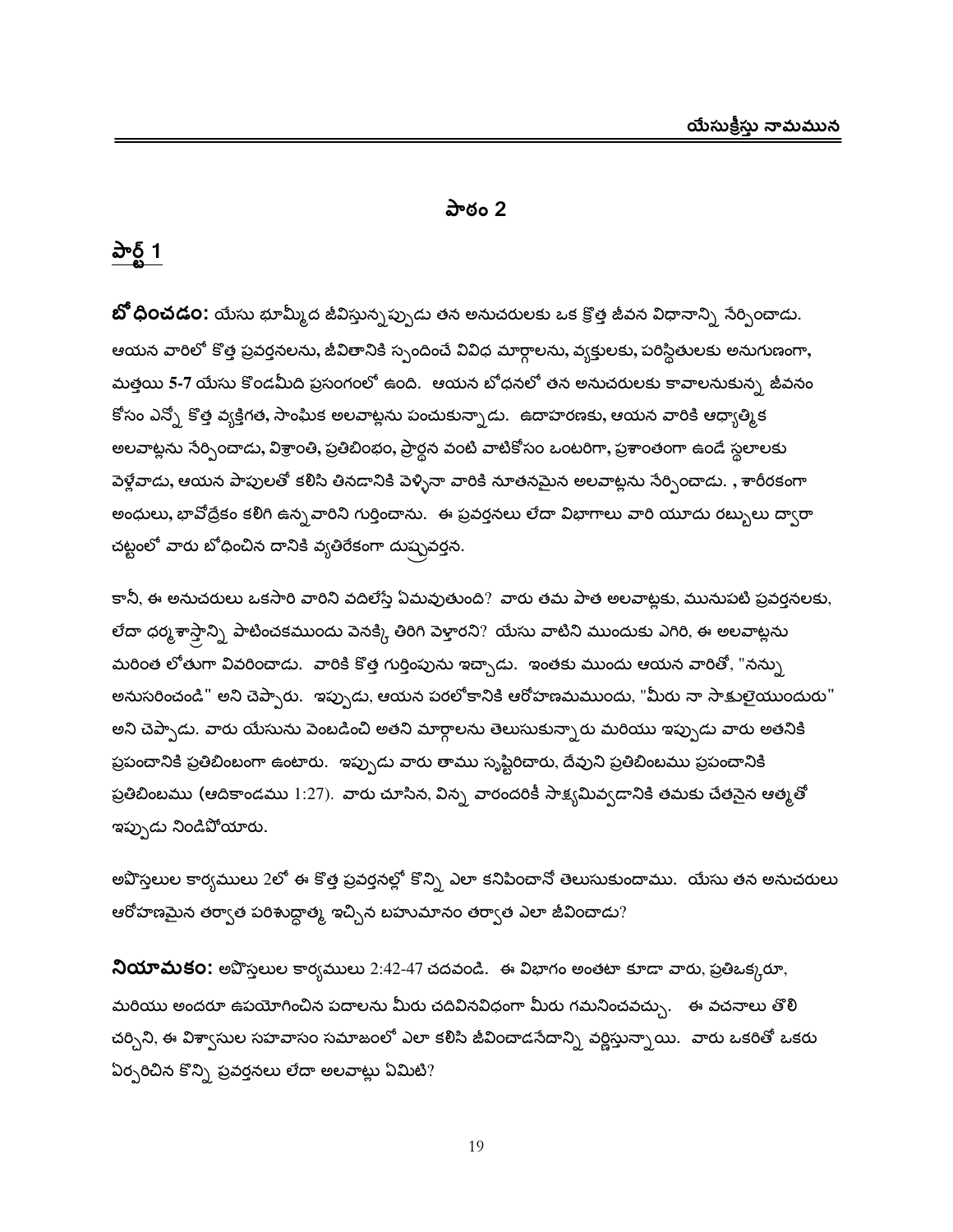#### వ్యాయామం:

1. మీరు వాటిని ఫెలోషిప్గా సమీకృతం చేసిన 42 వ వచనంలో ఏ నాలుగు సామాజిక అలవాట్లు గమనించవచ్చు?  $\mathring{z}$ .  $25.$ 2. దేవుని పరిశుద్ధాత్మ అపోస్టల్స్ ద్వారా అసేక (43 వ వచనము) సంకేతాలు మరియు అద్భుతాలు చేసాడని 3. విశా్సులు సంఘంలో నివసించేవారు. వారు ఒకరితో ఒకరు ఉదారంగా పంచుకుని అవసరంలో ఎవరికైనా సహాయం చేయవచ్చునని అందరూ (వచనం 44, 45). వారు తమ ఆస్తిపాస్తులను తేలిగ్గా తీసుకువెళ్ళి, ఇతరులకు అవసరమైతే తమ వస్తువులను ఇష్టపూర్వకంగా ఇచ్చివేశారు. ఈ వచనాలకు అనుగుణంగా వారి 4. నమ్మినవారి ఆరాధన అలవాట్లు గురించి 46-47 వ వచనాలు చెబుతాయి. వారు దేవాలయ న్యాయస్థానాలలో మరియు వారి ఆరాధనలో రెండు సాధారణ ఆరాధనలో తమ ఇళ్ళలో పాల్గొన్నారు, అక్కడ వారు కూడా \_\_\_\_\_\_\_\_\_\_\_ మరియు \_\_\_\_\_\_\_\_\_\_\_\_\_\_\_\_\_\_\_\_\_\_\_\_\_ హృదయాలతో కలిసి తిన్నారు. \_\_\_\_\_\_\_\_\_\_\_\_ యొక్క \_\_\_\_\_\_\_\_\_\_\_\_\_\_\_\_\_\_\_\_\_\_ కలిగి ఉన్నారు. మీరు "అన్ని ప్రజలందరికీ 

వారి విశా్ధసాన్ని ప్ర చుకునే సువార్త, వారి రోజువారీ అలవాట్లలో ఒకటి!

#### <u>పార్ట్ 2</u>

రిఫెక్షస్: తొలి చర్చికి నాలుగు ప్రాథమిక అలవాట్లు ఉన్నాయి:

- 1. బోధ, అధ్యయనము, ప్రార్థన, సంస్కారములు కలిగిన దేవుని వాక్యములో జీవము కేంద్రీకృతమైంది
- 2. జీవితం ఫెలోషిప్ లో అనుభవమైంది, ఒకరి సమక్షంలో ఒకరికి ఆనందం, అవసరాన్ని బట్టి అందించే ఔదార్యం
- 3. పెద్ద (ఫార్మల్) మరియు నిశితమైన (అనియత) సెట్టింగ్ ల్లో జీవితం ఆరాధించబడింది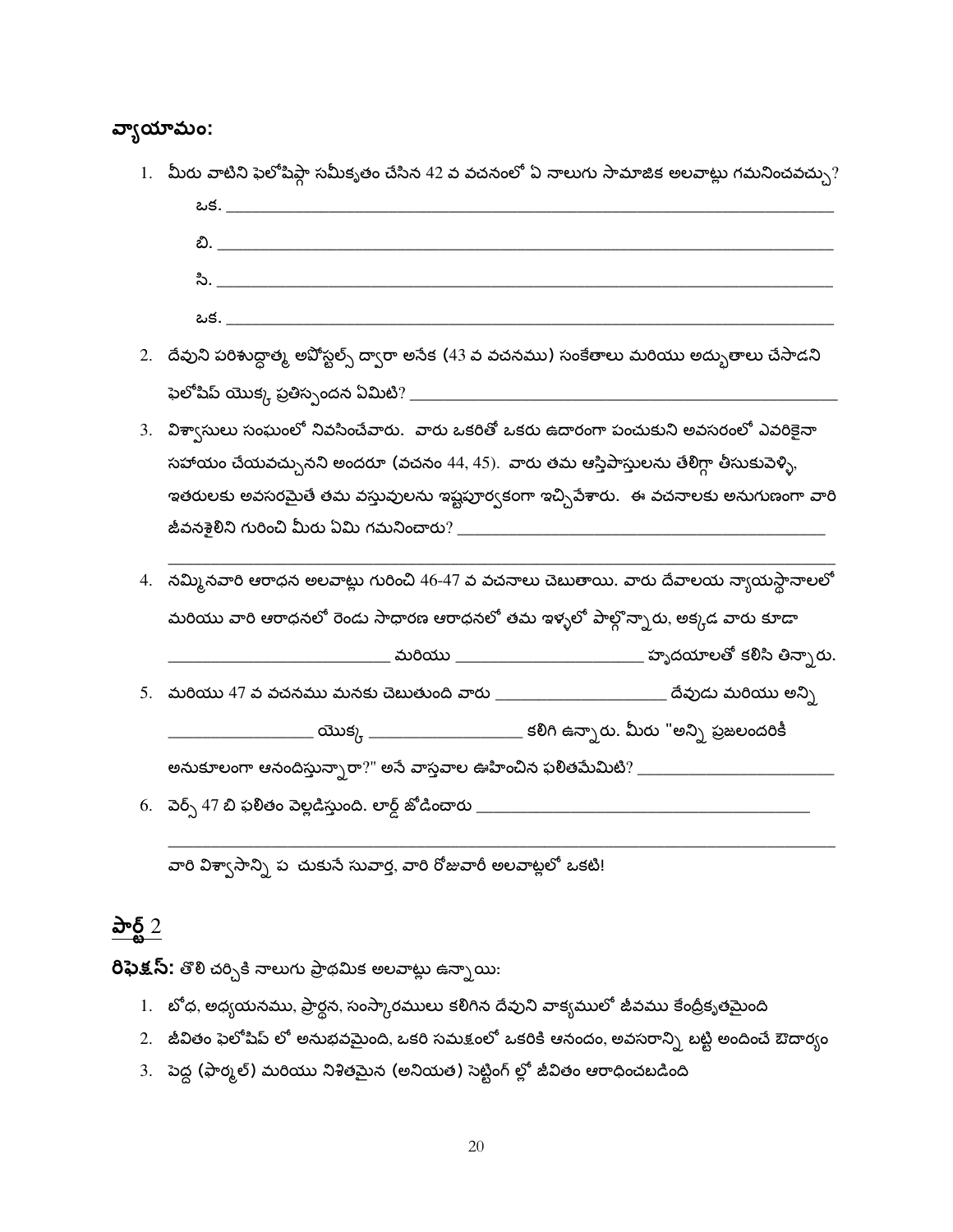4. జీవితం ఆశించిన మరియు ఊహించిన పెరుగుదల ఫైలోషిప్

#### అఫ్లికేషస్:

1. తొలి చర్చి తన సాక్షులుగా కొత్త గుర్తింపు విషయంలో ఎలా వ్యవహరించాడసేదానికి మీ స్పందన ఏమిటి?

2. ఏ అలవాట్లు మీకు ప్రత్యేకంగా ఆసక్తి కలిగిస్తున్నాయి? \_\_\_\_\_\_\_\_\_\_\_\_\_

- 4. సమకాలీన చర్చి యొక్క ప్రవర్తనా మరియు సామాజిక (రిలేషనల్) అలవాట్లకు సంబంధించి మీ పరిశీలనలు ධ්ධාහී $?$
- .<br>5. ఈ కొత్త గుర్తింపుని ఆయన సాక్షిగా ఇచ్చినా, ఈ కొత్త గుర్తింపుతో మీ అలవాట్లు సంఘర్షించారా? వివరించండి.
- 6. ప్రభుపైన క్రీస్తుతోపాటు, ప్రామాణికమైన చర్చి (అవొస్తలుల కార్యములు 2:42-47) తో మీ అలవాట్లను సమలేఖనం చేసుకోవడానికి సహాయం చేయడానికి ఏమి చేయవచ్చు? దేవుని ప్రతిబింబాన్ని లోకానికి మరింత ఖచ్చితంగా ప్రతిబింబించే ఎలాంటి మార్పులు మీ సామర్థ్యాన్ని మెరుగుపరుస్తాయి? \_\_\_\_\_\_\_\_\_\_\_\_

ప్రార్థన: ఓ ప్రభువా, నీ పరిశుద్ధాత్మ ద్వారా నీవు నాకు బోధిస్తూనే యుండి. మిమ్మల్ని అనుసరించడం మరియు మీ సంకల్పం మరియు జీవించే మార్గాలను సేను సేర్చుకుంటున్నాను. మీరు నన్ను అనుసరించాలని అనుకోవడం మాత్రమే కాదు, సేను ఎక్కడ ఉన్నా మీతో సేను మిషన్ లో ఉన్నానని మీకు గుర్తు చేస్తాను. గొఱ్ఱౌపిల్ల రక్తములో నా పాపమువలన నీవు నన్ను పవిత్రపరచుకొని, నా బాప్తిస్మములో నీ పరిశుద్దాత్మతో నిండియున్నాను. మీరెవరు అనే దానికి ప్రామాణికమైన సాక్ష్యాన్ని నాకు చేతనము చేయుము. ఈ కొత్త గుర్తింపుకి, ఈ కొత్త పిలుపుకి విశ్వాసంగా ఉండాలని నన్ను క్షమించు, ప్రోత్సహించండి. సేను విఫలమైనప్పుడు, మీ కృపకు, ఇతరులపట్ల కనికరం గలవారికి బలమైన సాక్షులుగా జీవించేందుకు మీ ఆత్మ నన్ను బలపర్చడానికి, బలపరుస్తుంది. \_\_\_\_\_\_\_\_\_\_\_\_\_\_\_\_\_\_\_\_\_\_\_\_\_\_\_\_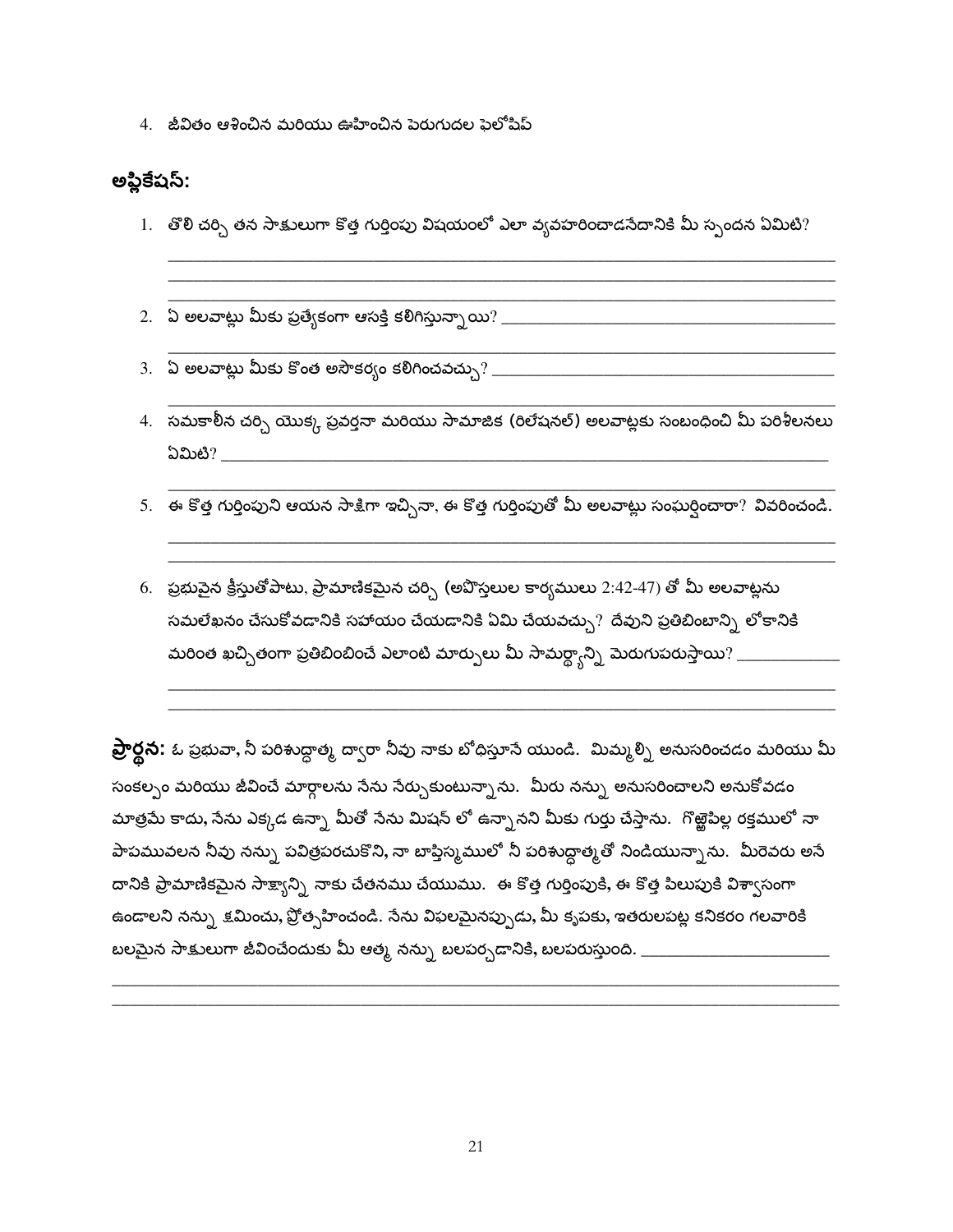#### $\frac{\partial^2 \delta}{\partial x^2}$

**ఉవోద్ఘాత౦:** యేసు అనుచరులు యేసు ఏమి చేస్తాడో చూసి ఆయన నుండి ఏమి సేర్చుకోవచ్చు. యేసు సాక్షులు యేసు యొక్క స్వరూపము మరియు యేసు ఏమి చేసాడు. మత్తయి 28:18 లో యేసు, తన అధికారం ద్వారా తనకు అన్ని అధికారం ఇవ్వబారని చెప్పాడు, తన అనుచరులకు సాక్షులుగా ఉండడం, శిష్యులను చేయడం. మార్కు  $16:17$ - $18$  లో, స్వస్థత చేకూర్చే కొన్ని వరాలు, దయ్యాలను నడపడం, క్రొత్త భాషల్లో మాట్లాడడం వంటి నమ్మకంతోసహా మనం ఆ గుర్తులు చెప్పాము. ఇతరులను స్వస్థపరచడానికి ఆయన తన ప్రతినిధిగా మనల్నీ స్వస్థపరచువాడు అని మనం గుర్తుంచుకోవాలి. అవొస్తలుల కార్యములు 3, 4 లలో స్వస్థత చేకూరింది అని ప్రమాణం చేసిన భిక్షువుల కథ తెలుసుకుందాము.

నియామక : అపొస్తలుల కార్యములు 3: 1-1 చదవ డి.

- $\bullet$  కథలోని పాత్రలు ఎవరు?
- $\bullet$  ఏం జరిగింది?
- ప్రజల ప్రతిస్పందన ఏమిటి?

#### వ్యాయామం:

| _ మరియు ____                                                                              |
|-------------------------------------------------------------------------------------------|
| 2.   వారు ఎక్కడికి పెళ్లారు? ___________                                                  |
| 3. ఎందుకు పెళ్తున్నారు? _________                                                         |
| 4. రోజు ఏ సమయం? ________                                                                  |
| 5. పద్యంలో కొన్ని ప్రత్యేక విషయాలు 2:                                                     |
| ఒక. ఈ వ్యక్తి గురించి మనం ఏమి చెప్పాము $?$ $\_$                                           |
|                                                                                           |
| సి. గేటు పేరు ఏమిటి? ____                                                                 |
| మీరు ఒక పటం కలిగి ఉంటే, గేటును గుర్తించండి మరియు ఇది దేవాలయం యొక్క తూర్పు వైపున           |
| స్త్రిలు మరియు యూదులు యొక్క న్యాయస్థానాలకు సంబంధం కలిగి ఉంటుంది. ఈ ద్వారం మహిళల           |
| న్యాయస్థానంలోకి ప్రవేశించింది మరియు ఇది ప్రధాన ఆలయ ప్రవేశద్వారం. ఈ ద్వారాలు ఆకట్టుకునేవి, |

కొర్టియన్ ఇత్తడితో తయారు చేయబడి, ఆకట్టుకునే ఎత్తులో ఉన్నాయి.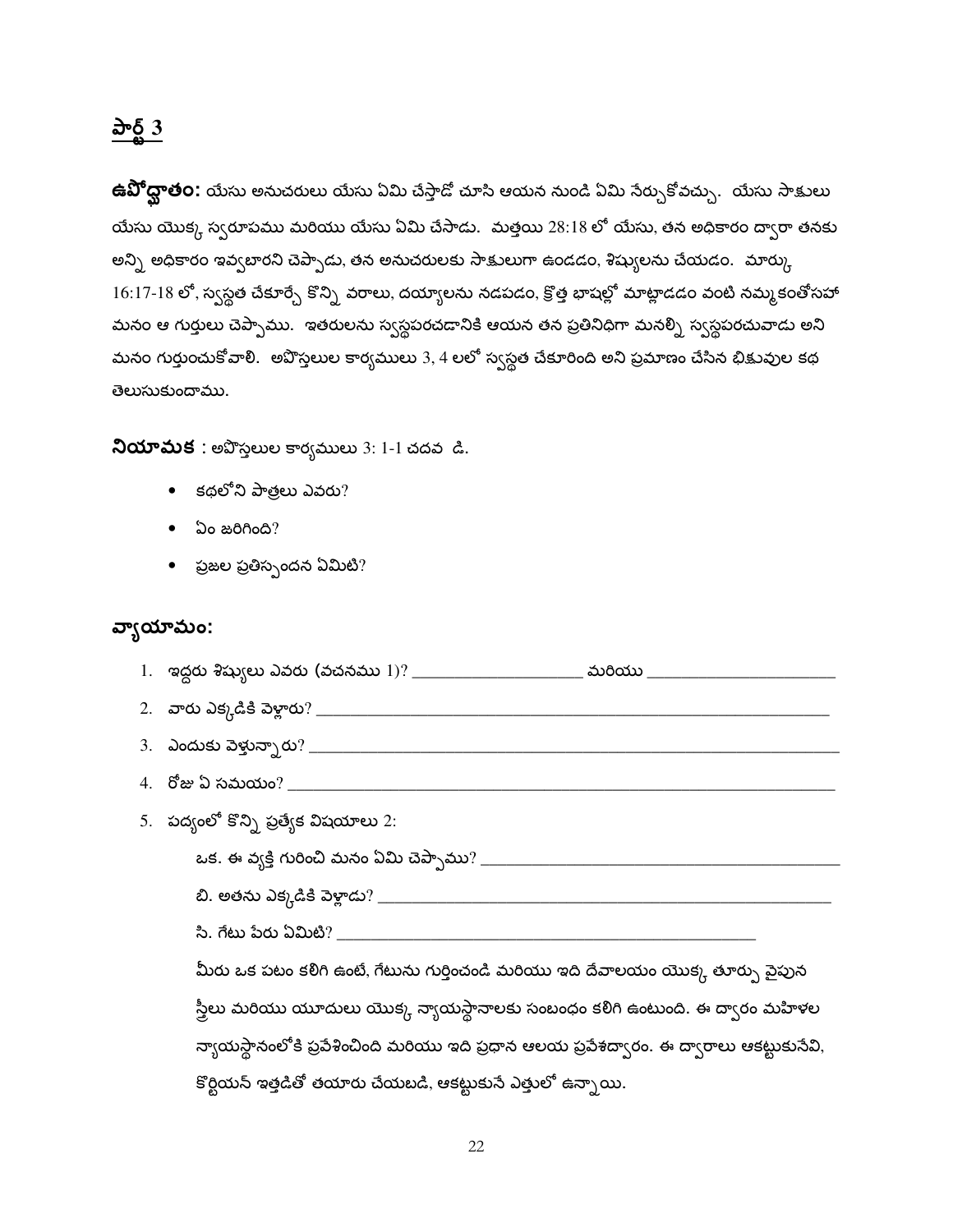| డి. మేము అతను కుటుంబం మరియు స్నేహితుల ద్వారా గేట్ రోజువారీ తీసుకువచ్చారు భావించవచ్చు    |  |
|-----------------------------------------------------------------------------------------|--|
|                                                                                         |  |
|                                                                                         |  |
|                                                                                         |  |
|                                                                                         |  |
|                                                                                         |  |
|                                                                                         |  |
|                                                                                         |  |
|                                                                                         |  |
|                                                                                         |  |
| ఎలా అతను పీటర్ మరియు జాన్ తో ఆలయం కోర్టులు ఎంటర్ వచ్చింది (పద్యము 8 బి)? ______________ |  |
| 13. ప్రజలు అతనిని చూసినప్పుడు                                                           |  |
|                                                                                         |  |
|                                                                                         |  |
|                                                                                         |  |
|                                                                                         |  |

#### పార్ట్  $4$

#### ప్రతిబింబం:

1. పేతురు, యోహానులు ఆలయంలోను, గుమ్మంలోను అందంగా అపరిచితులు కాదు, ఎందుకంటే ఆ ఆవరణలోకి ప్రాథమిక ద్వారం వచ్చింది. దేవాలయ కోర్టులోకి పెళ్ళినవారి నుంచి పేడుకోటానికి ప్రతి రోజు .<br>తీసుకొనేముందు, ఆ తర్వాత ఈ వ్యక్తి చాలా మటుకు ఆ వ్యక్తిని ఎదుర్కొంది. కానీ, ఈరోజు పేరు. పేతురు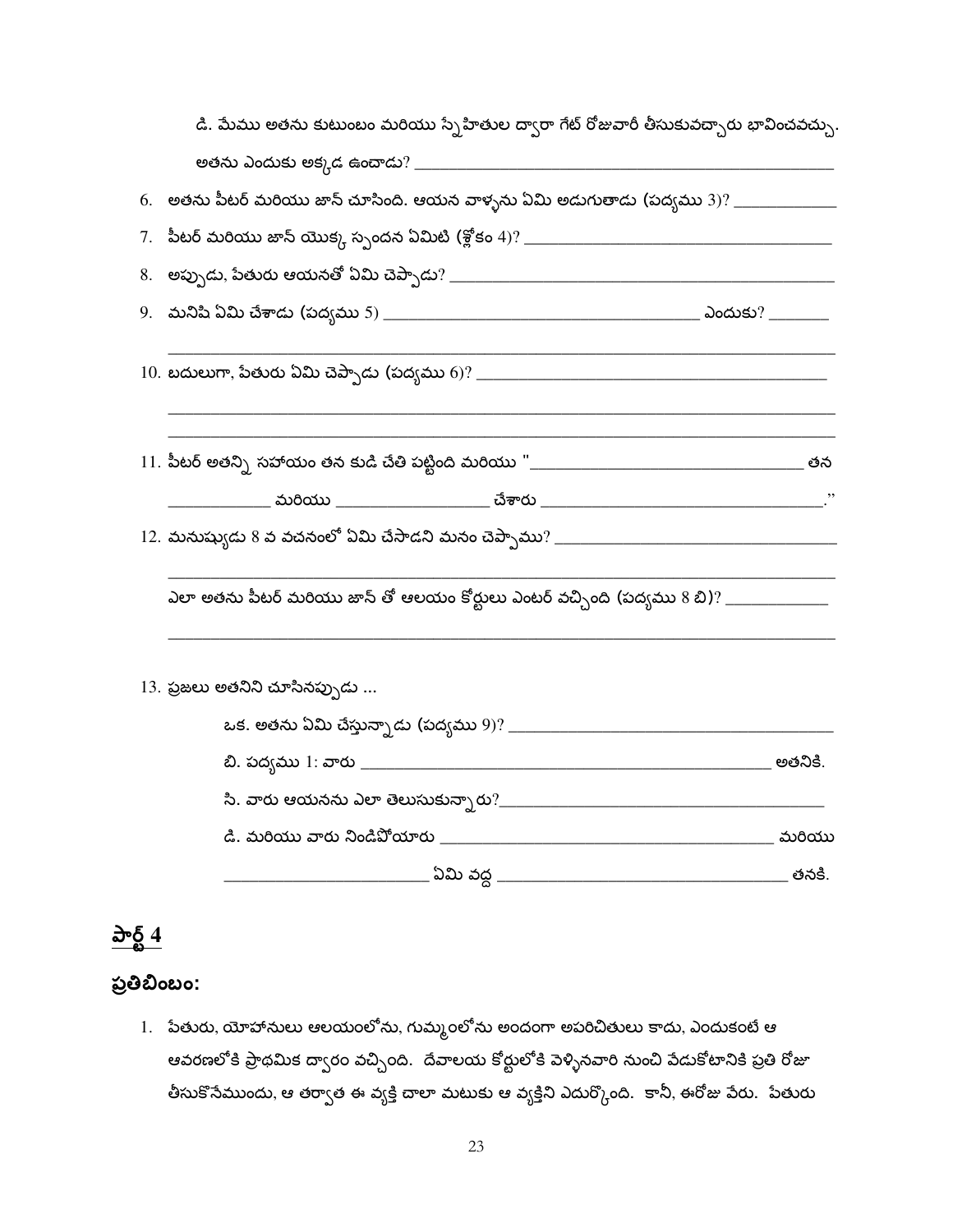తన వైపు సూటిగా చూసి డబ్బు కోసం వాళ్లను అడిగినప్పుడు మేము చెప్పాము. పేతురు, యోహానులు ఆయన దా్ధరం దగ్గర మరో భిక్షగాడిగా ఉన్నప్పుడు ఆయనను దాటలేదు. బదులుగా, వారు ఆపి మరియు మేము అతనిని కంటికి చూసారు చెప్పారు. `పేతురు, యోహానులపై శ్రద్ధలేని ఆ భిక్షు తర్వాతి పాసెట్కు ముందుగానే ఎదురు చూస్తున్నా నని మేము సుమితుడిగా చెప్పవచ్చు. ఈ ఇద్దరు సన్నిహితులను ఎదుటివారి దృష్టీ నుంచి అడ్డుకోవడంతో ఆ పెద్దమనిషి కొంచెం చిరాకుగా కూడా ఉండవచ్చు. కానీ, పీటర్, జాన్ ఆగివోయి, అతన్ని కంటికి రెప్పలా చూసి, "మమ్మల్ని చూడు!" అన్నాడు. అది పేతురు చెబుతున్నకొద్దీ, "మమ్మల్ని గమనిద్దాం! మేము ఆగిపోయాను. మీరు ఒకరు. మీరు కేవలం ప్రవేశ ఆకృతి యొక్క ఒక భాగం కాదు. నువ్వు మనిషినే. " కాబట్టి మనిషి ప్రయాణిస్తున్న గుంపు స్కానింగ్ ఆగివోతుంది. వాటిని తన దృష్టికి ఇస్తాడు.

- 2. వారి నుండి ఏదో పొందాలని ఆ వ్యక్తి ఆశపడ్డాడు అని మేము చెప్పాము. -పేతురు నోట పలికిన మొదటి మాటలు, "నాకు పెండి, బంగారములు లేవు..." మనిషి ఏదో ఇలా అనుకుంటున్నావా: "అది కేవలం బాగానే ఉంది; కేవలం వెంట తిరుగుతూ ఉండండి. ఇది కేవలం నా ఉద్యోగం స్వభావం. కొందరికి డబ్బు ఇవ్వటానికి, కొందరికి వద్దు. సేను మాత్రం అడుగుతూ ఉంటాను. "
- 3. అప్పుడు పేతురు పెళ్తాడు, "... కానీ సేను మాత్రం నీకు ఇస్తాను. " ఆ పేరుకే ఆ మనిషి ఆసక్తిని చూపించి? పేతురు ఆయనకు ఏమి ఇవ్వాల్సి వచ్చింది? "నజరేతు యేసుక్రీస్తు నామమున నడుచుము." ఇక పీటర్ తన నోటినుంచి మాటలు బయటకు తీసి మనిషిని నిలదీసే సాయం చేస్తున్నాడు! తక్షణమే బలం మనిషి పాదాలకు, చీలమండలకు వస్తుంది. పైకి దూకి, నడుస్తాడు! పేతురు మాత్రమే యేసు యొక్క పేరు కానీ యేసు పేరు అన్ని మనిషి అవసరం! పరిశుద్ధాత్మ ద్వారా శక్తిపొందాడు, పేతురు ప్రవర్తిస్తున్నాడు. యేసు నామమున విశ్వాసమునుబట్టి పేతురు ఆ వ్యక్తి చేతిని పట్టుకొని లేచి నిలబడడానికి సహాయం చేశాడు. పరిశుద్ధాత్మ పేతురు, పేతురు ఉపయోగించాడు, ఆ వ్యక్తి స్వస్థపరిచాడు.
- 4. ఆ వ్యక్తి ప్రతిస్పందన దేవుణ్ణి ఆరాధించి, వొగిడారు. మొదటిసారిగా అతడు దేవాలయ కోర్టులోకి నడిచాడు. పేతురు, యోహాను దేవునికి స్తుతి ఇస్తూ నడిచాడు. అంతకు ముందెన్నడూ తాను తీసుకువెళ్ళలేని విధంగా. ఈసారి ఆయన తన సాక్షులైన పేతురు, యోహానుల జీవితాల ద్వారా దేవుని శక్తికి సంబంధించిన సాక్యం ఇచ్చారు.
- 5. ద్వారకను పేడుకున్న వ్యక్తిగా ఆయనను ప్రజలు గుర్తించారు. ఇప్పుడు నడుస్తూ, ఆకాశానిస్తూ దేవుణ్ణి స్తుతిస్తూ. వాళ్లు ఆశ్చర్యవోయారని, ఆయనకు జరిగినదాన్ని చూసి ఆశ్చర్యవోయామని మేము చెప్పాము. తన జీవితాన్ని ఒక ప్రమాదావంగా భావించి, అప్పుడే ఏం జరిగింది? మీ ఆలోచనలు:

24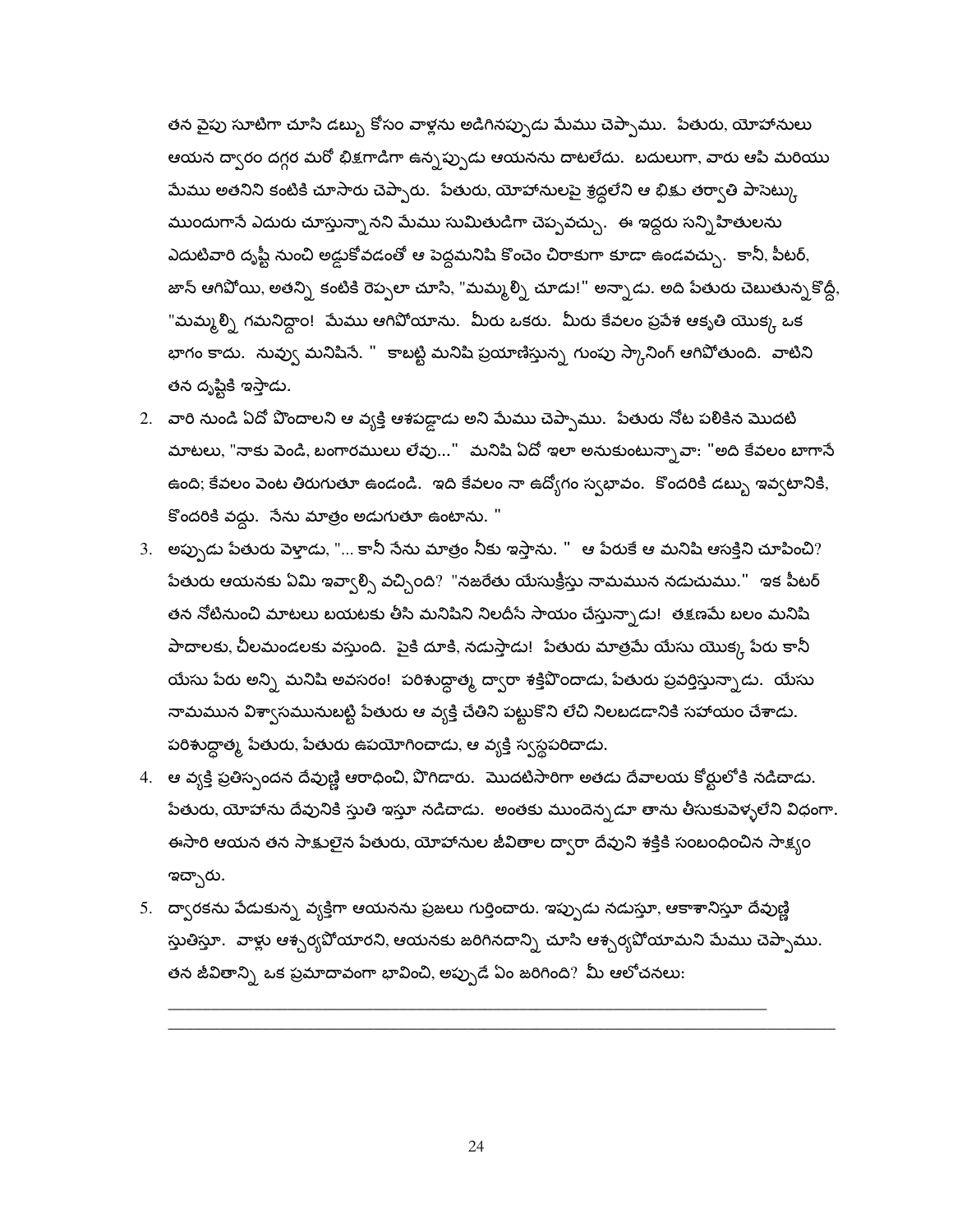**ఉవిోద్ఘాతo:** ఒక గుంపు తనకు, యోహానుకు పరుగెత్తుతున్నారని పేతురు గమనిస్తాడు. జరిగినదాన్ని చూసి ప్రజలు ఆశ్చర్యవోయారు. ఈ వ్యక్తిని స్వస్థపరచినవాడు యేసును గూర్చి మాట్లాడడానికి పేతురు ఈ అవకాశాన్ని చూశాడు.

 $\lambda$ యామక: అవొస్తలుల చదవ డి కార్యములు 3: 11-2.

#### వ్యాయామం:

- 1. పేతురు ఇద్దరు ప్రశ్నలను అడగడం ప్రారంభించాడు (పద్యం 12):
- 2. ఆ మనిషి యేసు పేరు ద్వారా స్వస్థత పొందాడు. పేతురు ఎవరు మహిమపర్చబడ్డారు? (13 వ వచనము)?
- 3. వారు (ప్రజలు) చేసినట్లు ప్రజలకు పేతురు ఏమి చెప్పారో (13 బి -15 ఎ వచనాలు)?

| అప్పుడు పేతురు ఇలా అంటున్నాడు: "ఇదివరకు మేము ఉన్నాము ___________________________."           |
|----------------------------------------------------------------------------------------------|
| 5. పేతురు పదవ అధ్యాయంలో మరింత వివరించడానికి వెళతాడు: "అతని పేరులో                            |
| _____________________ ద్వారా మీరు ____________ మరియు ___________________, మరియు              |
|                                                                                              |
| _______________________ ఈ పరిపూర్ణ ఉంది. మీరు అన్ని సమక్షంలో.                                |
| 6. పేతురు ఇశ్రాయేలు ఇశ్రాయేలు ప్రజలకు క్రీస్తు రాకడను ప్రవచిస్తాడు, బాధలు అనుభవిస్తాడు మరియు |
| మీ                                                                                           |
|                                                                                              |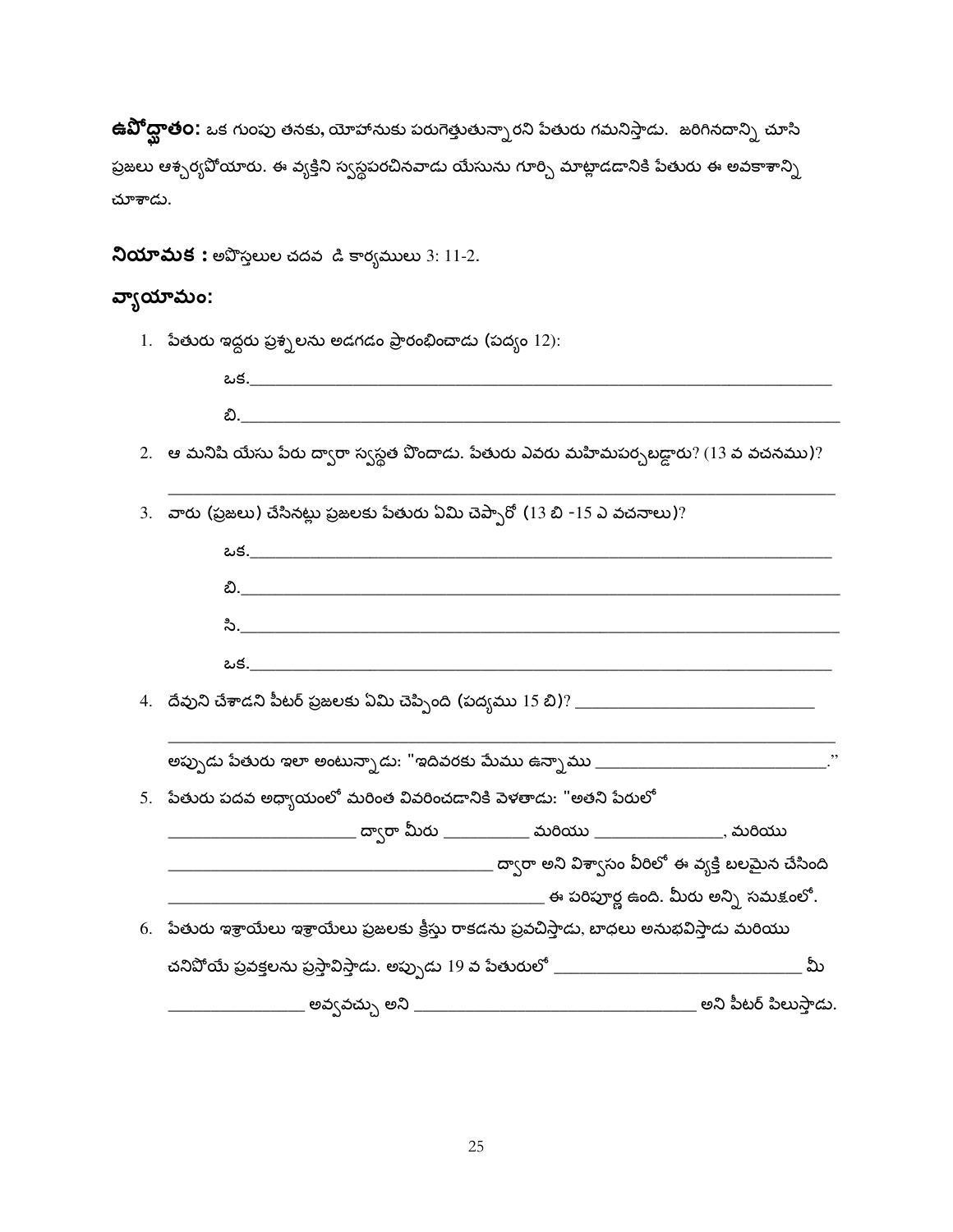- 7. పద్యంలో 25 పేతురు, దేవుడు అబ్రాహాముకు వాగ్దానం చేసినట్టుగా వారు తమ తండ్రులకు వాగ్దానం చేసిన
- 8. అప్పుడు పేతురు యేసు గురించి మాట్లాడాడు. మీ దుష్టత్వాన్ని (పశ్చాత్తాపం) మీ పవిత్రతను (పద్యము 26) \_\_\_\_\_\_\_ ద్వారా నిన్ను ఆశీర్వదించటానికి మొదట ఇశ్రాయేలుకు పంపబడ్డాడు.

 $\boldsymbol{\theta}$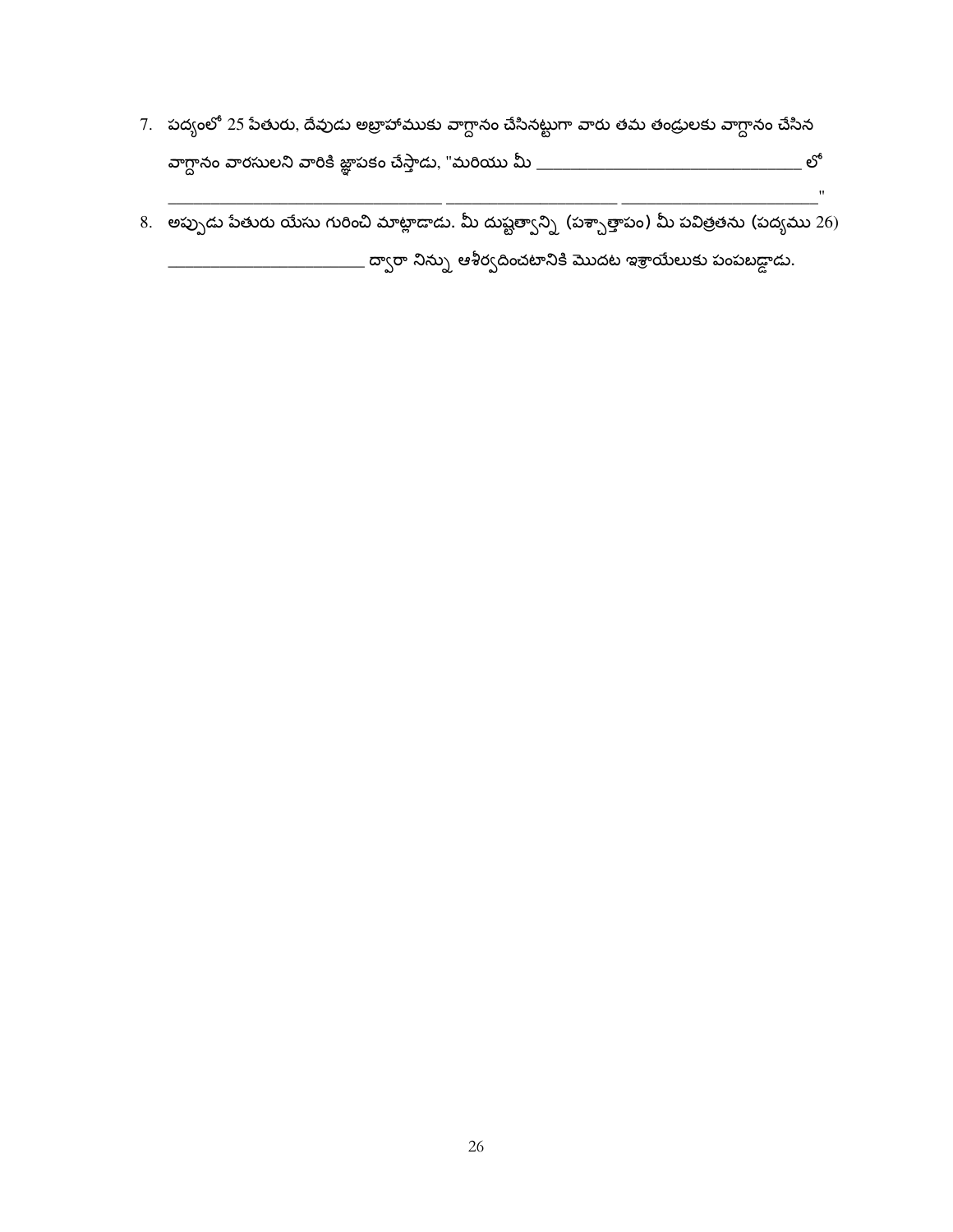#### పాఠం మూడు

### వేరే పేరు లేదు

అవొస్తలుల కార్యములు 4 – చదువులేని, సామాన్య, యేసుతో

యొక్క అవలోకనం పాఠం  $3$ 

| అవలోకనం                        | 27 |
|--------------------------------|----|
| పరిచయం                         | 28 |
| పాఠం 3: అవొస్తలుల కార్యములు 4  |    |
| • పీటర్, జాన్ అరెస్ట్          | 29 |
| •   ఎవరికీ లేని నీలో రక్షణ     | 3  |
| • అనుమానాస్పదం                 | 3  |
| • బోధన: 1 కొరింథీయులకు 5:12-22 | 31 |
| • మహాసభ ముందు                  | 32 |
| • విడుదల                       | 34 |
| ప్రార్థన                       | 34 |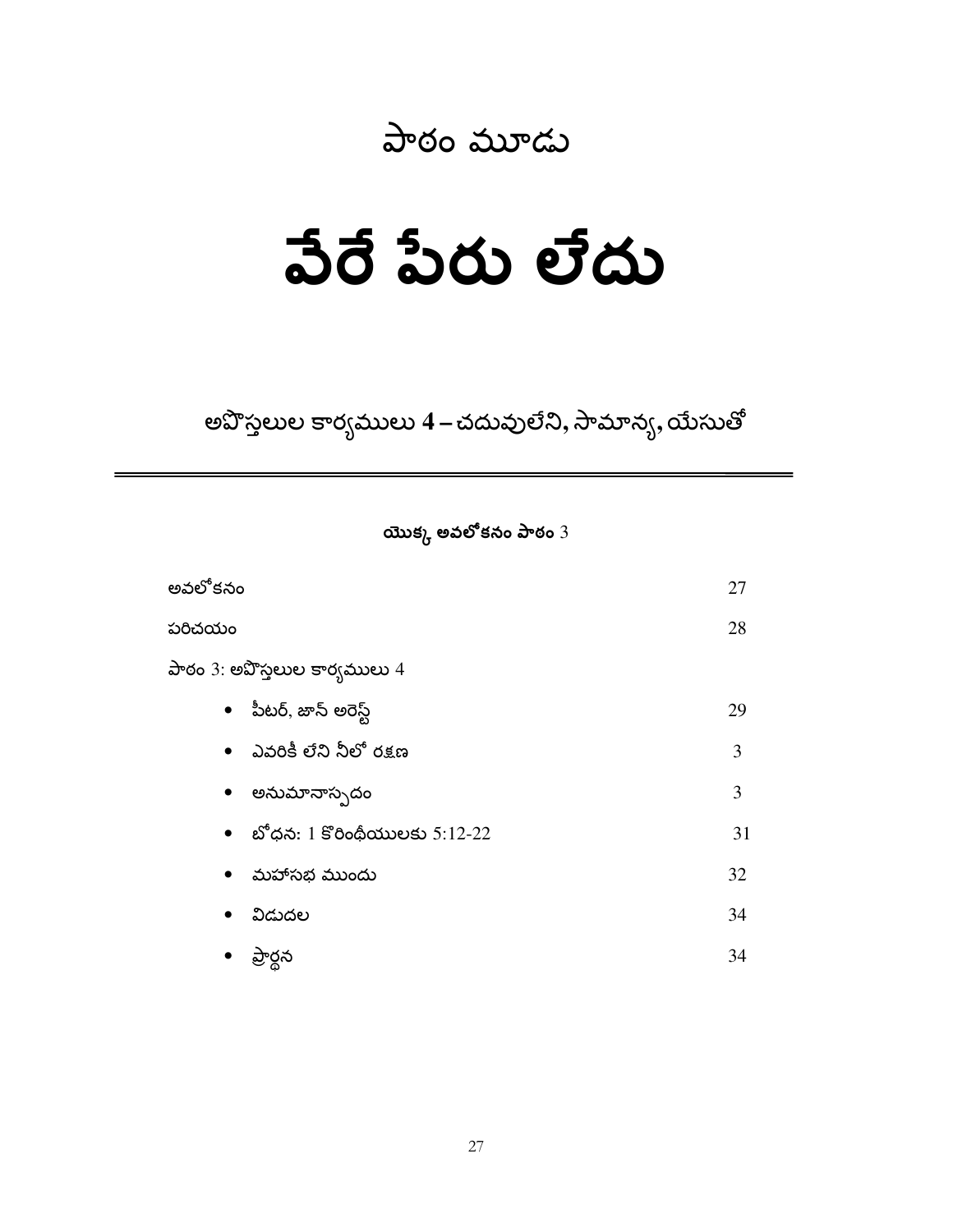#### పరిచయము

పేతురు, యోహాను సందేశం తమను అరెస్టు చేసిన కొంతమంది వ్యక్తులను ఎంతో చిరాకు పెట్టింది. యేసు తన బోగస్ విదారణ తర్వాత ఆయనను అరెస్టు చేసి సిలువపేసిన కొందరి ముందు వారి సాహనోపేతమైన సాక్ష్యం విని మేము విస్మయపడలేము. అదే విషయం వారికి జరుగుతుందా? మాట్లాడేందుకు వారు పెనుకాడారా? లూకా, "పరిశుద్ధాత్మతో నిండియున్నారని", జరిగిన విషయాల గురించి మాట్లాడాడు, అంటే యేసు నామం ద్వారా కుంటి మనిషి పెళ్ళిపోయాడు.

వారు తిమ్మిని మాట్లాడారా? వారు చూసిన, విన్న విషయాలు మాట్లాడేందుకు వెనుకాడలేదా? వారి మాట వినేవారి స్పందన ఏమిటి? వారి గురించి మహాసభ సభ్యులు ఏం గమనించారు? యేసు నామము గురించి మాట్లాడడం లేదా బోధించడం నిషేధించబడినప్పుడు వారి ప్రతిస్పందన ఏమిటి?

ఒకసారి విడుదలై తమ స్నేహితులకు రివోర్ట్ ఇచ్చి తిరిగి వచ్చేశారు. యేసు సాక్షులుగా ఉండే అత్యద్భుతమైన ఆధిక్యతను వారు అంగీకరించినందున వారి కథ విని ఊహించుకోండి. ఇప్పుడు నిశ్శబ్దంగా కూర్చుని వారితో ప్రార్థన చేయాలి. ప్రజల పరిపాలకులు తమకు వ్యతిరేకంగా పోరాడలేదని, యెహోవాకు వ్యతిరేకంగా, ఆయన అభిషిక్తుడైన యేసుకు విరుద్దంగా యెహోవా ఎదుట వారు ప్రార్థించి, జాగ్రత్తగా వినండి అని వారు ప్రార్థన చేశారు.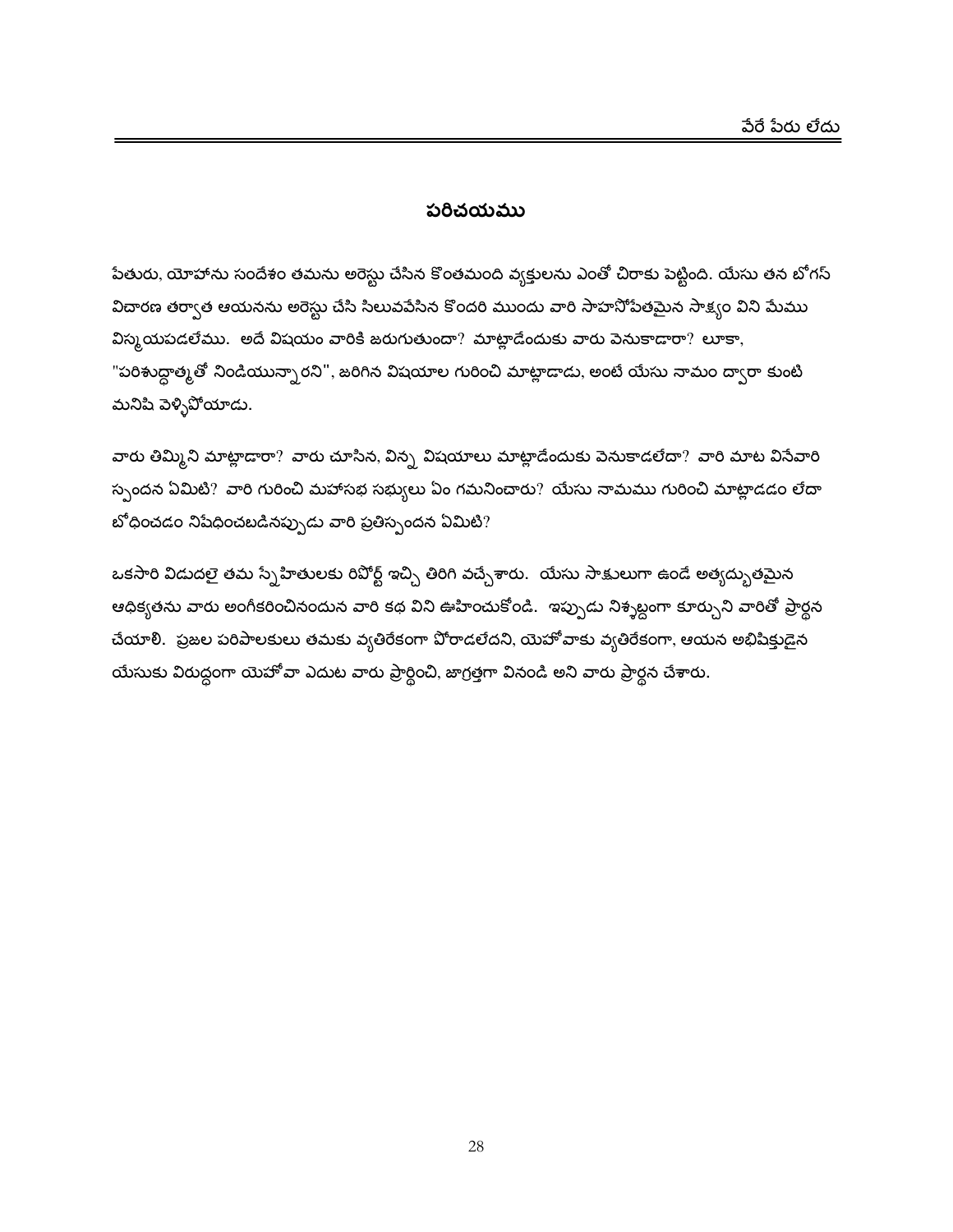#### పాఠం $3$

#### పార్ట్ 1

**ఉవిో ద్ఘాత౦:** పేతురు తన సందేశాన్ని మోషే, సమూయేలు, అబ్రాహాము వంటి ప్రవక్తల వాక్యంలో ఉపయోగించారు, ఆయన క్రీస్తు, మెస్సీయ అని ప్రవచించడానికి, దేవుడు మృతులలో నుండి ఆయనను లేవసెత్తుతాడని ప్రవచించేందుకు ముందుగానే చెప్పాడు. పేతురు సందేశం మృతులలో నుండి వచ్చిన మెస్సీయ పునరుత్థానం గురించి మాట్లాడేంతవరకు కేవలం బాగానే ఉంది. సద్దూకయ్యులు చనిపోయినవారి పునరుత్థానమును నమ్మని యూదా తెగకు చెందినవారు.

నియామక: అపొస్తలుల చదవ డి కార్యములు 4: 1-22

#### వ్వాయామం:

- 
- 
- 
- 
- 

ఈ పేర్లలో కొన్ని యేసు విదారణ ను డి సుకుమార గా ఉ $m$ ?

- 
- 7. పేతురు \_\_\_\_\_\_\_\_\_\_\_\_\_\_\_\_\_\_\_\_\_\_\_\_\_\_\_\_(పద్యం 8) తో నిండి, మరియు ఎందుకు కరుణ వికలాంగుడైన వ్యక్తికి చూపించాడో మరియు అతను నయం చేయబడినట్లు ఎందుకు అడుగుతున్నాడో తెలుసుకోవాలని మీరు కోరుకుంటే ... వాటిని ఖండిస్తూ వారితో ఏమి ప్రకటించాడో (పద్యం 1)? ఇది ద్వారా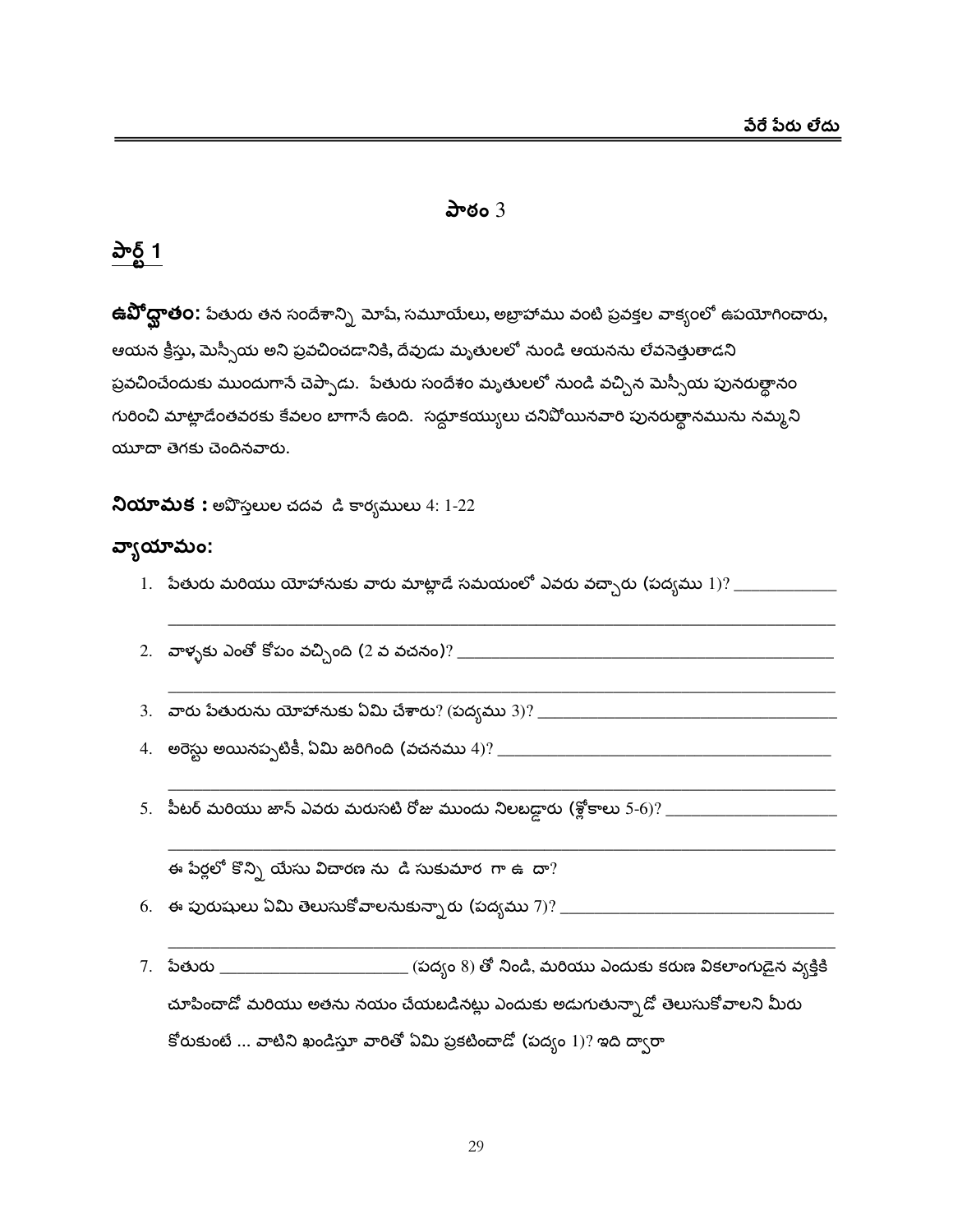| 12. నయం చేసిన వికలాంగుల మనిషి పీటర్ మరియు జాన్ తో నిలబడ్డాడు. వారు ఏమి చెప్పగలరు? కాబట్టి,   |  |
|----------------------------------------------------------------------------------------------|--|
|                                                                                              |  |
| కలిసి (పద్యము 15).                                                                           |  |
|                                                                                              |  |
| 14. సమస్య ఏమిటి?                                                                             |  |
|                                                                                              |  |
|                                                                                              |  |
|                                                                                              |  |
| $16.$ వారు గదిలో పీటర్ మరియు జాన్ తిరిగి పిలిచారు. వాళ్ళు వారికి ఆజ్ఞాపి  చారా? (వచన $18) ?$ |  |
| 17. వారి ఆధీనంలో పీటర్ మరియు జాన్ యొక్క ప్రతిస్పందన ఏమిటి (ముఖ్యంగా పద్యం 2)? _____________  |  |
|                                                                                              |  |
|                                                                                              |  |
|                                                                                              |  |
|                                                                                              |  |
|                                                                                              |  |

**గుర్తుంచుకొన్న**: అపొస్తలుల కార్యములు 4:12 ఆధునిక సమాజానికి తగినవిధంగా మాట్లాడే వచనం. ప్రజలు తాము రక్షిస్తామని నమ్మే లెక్కలేనన్ని మార్గాలను సృష్టించారు. కొందరు మంచి పనుల ద్వారా దీనిని నమ్ముతారు. కొందరు అది తమ పూర్వీకుల విశ్వాసం వల్లసే అని నమ్ముతారు. ఇతరులు తమ నొంత మంచితనం ద్వారా రక్షింపబడమని నమ్ముతారు. వారు ఎలా రక్షించబడుతారు అసే దాని గురించి ఎవరైనా ఏమనుకోవచ్చు, అపొస్తలుల కార్యములు 4:12 దేవుడు చెప్పిన దాని ప్రకారం సత్యాన్ని ప్రకటిస్తోంది \_\_\_\_\_\_\_\_\_\_\_\_\_\_\_\_\_\_\_\_\_\_\_\_\_\_ ఎవరూ లేని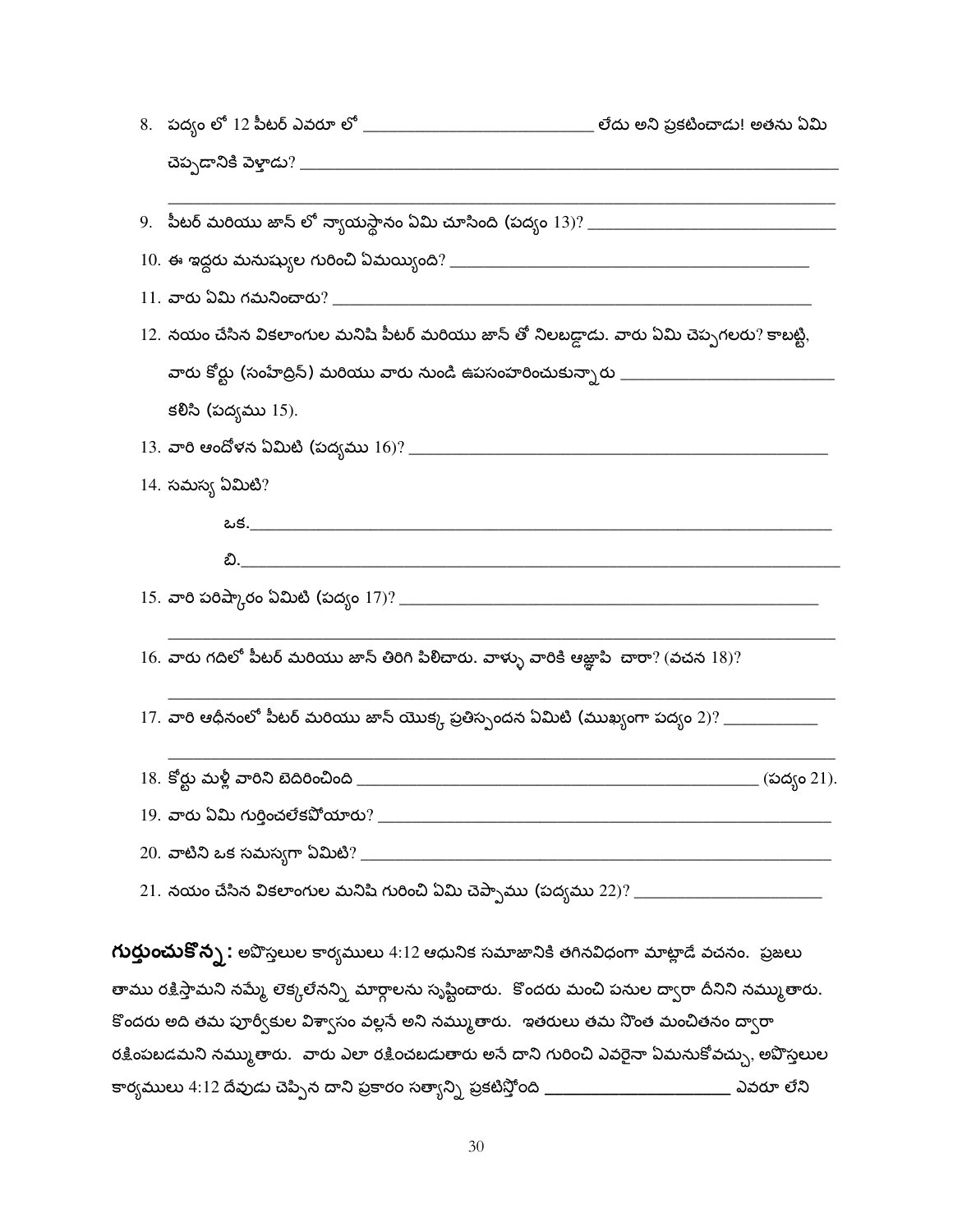తరుణంలో, కోసం, మరెక్కడైనా \_\_\_\_\_\_\_\_\_\_\_\_\_\_\_\_\_\_\_\_\_\_\_\_\_ కింద \_\_\_\_\_\_ మనం తప్పనిసరిగా ఉండార్సిన పురుషుల మధ్య \_\_\_\_\_\_\_\_\_\_\_\_\_\_\_\_\_\_\_." యేసు నామము ద్వారా మాత్రమే మనము రక్షింపబడతాము! ఈ మార్గాన్ని మరో సూచిక కార్డుపై రాయండి. కార్డు యొక్క పెనక ఉండే విభిన్న విషయాలను గమనించండి, వారు ఏవిధంగా రక్షిస్తారు అసే విషయాన్ని వారు విశ్వసించే విధంగా మీరు గమనించారు. గుర్తుంచుకోండి, రక్షణ యేసు ద్వారా మాత్రమే వస్తుంది!

#### పార్ట్ 2

#### ప్రతిబింబం:

- 1. పేతురు, యోహాను అరెస్టైన మతనాయకుల ద్వారా యేసు సిలువ పేయబడడానికి కొన్ని వారాల ముందు మాత్రమే మనం పరిశీలించిన ఆసక్తికరమైన కథ ఇది. పేతురు సమకూర్చబడ్డ వారికి దైర్యంగా ప్రకటించాడు, ఆ మధ్యాహ్నం ఆలయం గుంపు ప్రవేశిస్తున్నకొద్దీ అప్పుడే జరిగినదాన్ని చూసి ఆశ్చర్యవోయారు. ప్రమాణం చేసిన మనిషి బాగు పడ్డాడు! ఆయన స్వస్థత చేకూర్చడమే కాక, ఆయన నడుస్తూ, చుట్టూ తిరుగుతూ దేవుణ్ణి స్తుతిస్తూ, తనను తాను చాలా విచిత్రంగా తయారుచేసుకున్నాడు. పేతురు, యోహానులు ఆయనను నిశ్నబ్దంగా చూడలేదు కానీ, నజరేతు యేసు గురించి మాట్లాడే అవకాశం మరోసారి దొరికిందనే విషయం ఆయనకు తెలియదు. పేతురు అది యేసునుండి వచ్చిన విశ్వాసము అని నొక్కి చెప్పాడు మరియు యేసు నామమున ఈ మనుష్యుడు సంపూర్ణ స్వస్థతను ఇచ్చాడు.
- 2. యాజకులు, ఆలయ రక్షక కధిపతియైన (లూకా 22:52), సద్దూకయ్యులు పేతురును, యోహానును అరెస్టు చేసేంతవరకు ప్రతీదీ కేవలం బాగానే ఉంది. వారిని ఎందుకు అరెస్ట్ చేశారు? పేతురు, యోహానులు ప్రజలకు బోధిస్తూ, యేసు చనిపోయినవారి పునరుత్థానమును ప్రకటిస్తున్నారు. యేసు చనిపోయినవారి నుండి వచ్చిన పెంటనే ఆ గుంపువారు ఆ కాపుల్ని హుష్ డబ్బుతో చెల్లించవలసి ఉందని గుర్తుంచుకోండి, అందుకే వారు నిద్రవోతున్న సమయంలో యేసు శిష్యులు తన శరీరాన్ని తీసుకువచ్చారని ఆ కట్లు వ్యాపి<mark>ం</mark>చవచ్చు (మత్తయి 28:13). అలాగే, సద్దూకయ్యులు పునరుత్థానమును నమ్మలేదు అని గుర్తుంచుకోండి.
- 3. చనిపోయినవారి నుండి యేసు పునరుత్థానం ప్రజల్లో ప్రతిచర్యను కలుగజేస్తుంది. పేతురు ఏమి
- 4. అపొస్తలుల కార్యములు 3:15 లో పేతురు ఏమి ప్రకటించగా, అపొస్తలుల కార్యములు 4:2 లో ఏమి ప్రతిస్పందించేది?\_\_\_\_\_\_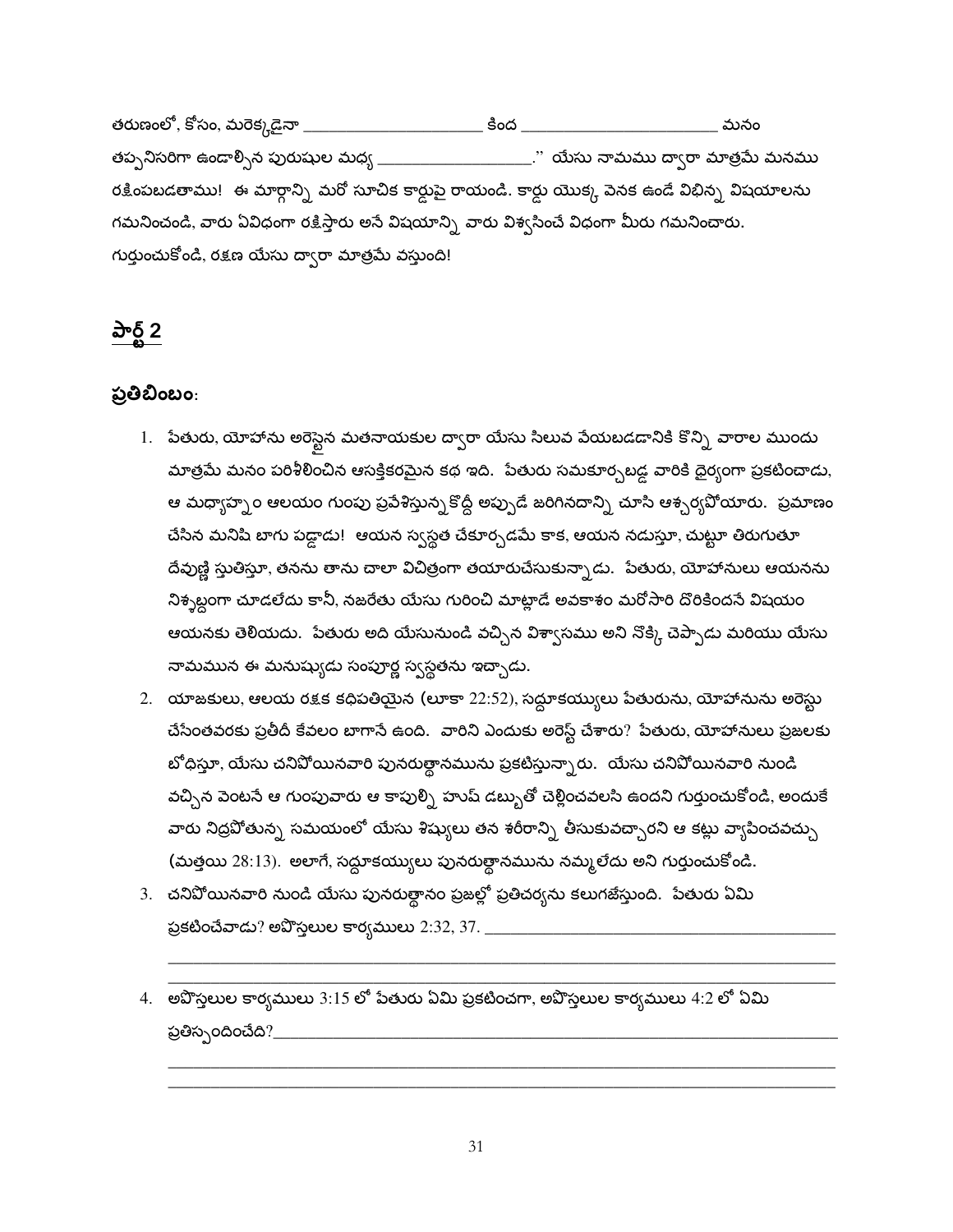| ఉంటారు. |                                                                                 |                                                                                                                                                                                                  |
|---------|---------------------------------------------------------------------------------|--------------------------------------------------------------------------------------------------------------------------------------------------------------------------------------------------|
|         |                                                                                 |                                                                                                                                                                                                  |
|         | 2.   ఆయన పునరుత్థానం మీ జీవితానికి, ఇప్పుడు వచ్చే మీ పునరుత్థానాలకు అంటే ఏమిటి? |                                                                                                                                                                                                  |
|         | ఏమిటో సెయింట్ పాల్ మాట్లాడతాడు.  1 కొరింథీయులకు 15:12-22 చదవండి.                | <b>బో ధించడం:</b> నిజమే, మన ప్రపంచంలో చాలామంది పునరుత్దానాన్ని నమ్మరు, అది యేసు పునరుత్థానంలో<br>ఖచ్చితంగా లేదు, అందువల్ల వారికి ఎలాంటి నిరీక్షణ లేదు.  యేసు మృతులలో నుండి లేపంచకపోతే దాని అర్థం |
|         |                                                                                 |                                                                                                                                                                                                  |
|         |                                                                                 |                                                                                                                                                                                                  |
|         |                                                                                 |                                                                                                                                                                                                  |
|         |                                                                                 |                                                                                                                                                                                                  |
|         |                                                                                 |                                                                                                                                                                                                  |
|         |                                                                                 |                                                                                                                                                                                                  |
|         |                                                                                 | 5.   వ వచనంలో 18 పౌలు ఇప్పటికే చనివోయినవారి గురించి మాట్లాడాడు. వారి సంగతేంటి? ___________                                                                                                       |
|         |                                                                                 | 6.   చివరగా, పౌలు ఈ విధంగా చెప్పాడు, క్రీస్తు మాత్రమే ఈ జీవితానికి మాత్రమే నమ్ముతారని, అప్పుడు మా                                                                                                |
|         |                                                                                 |                                                                                                                                                                                                  |
|         |                                                                                 | $7.$ $\,$ 2 వ వచనం, పెద్ద చిన్న పదముతో ______________ మొదలవుతుంది! పౌలు వ్రాసిన సత్యాన్ని ఏమిటి?                                                                                                 |

32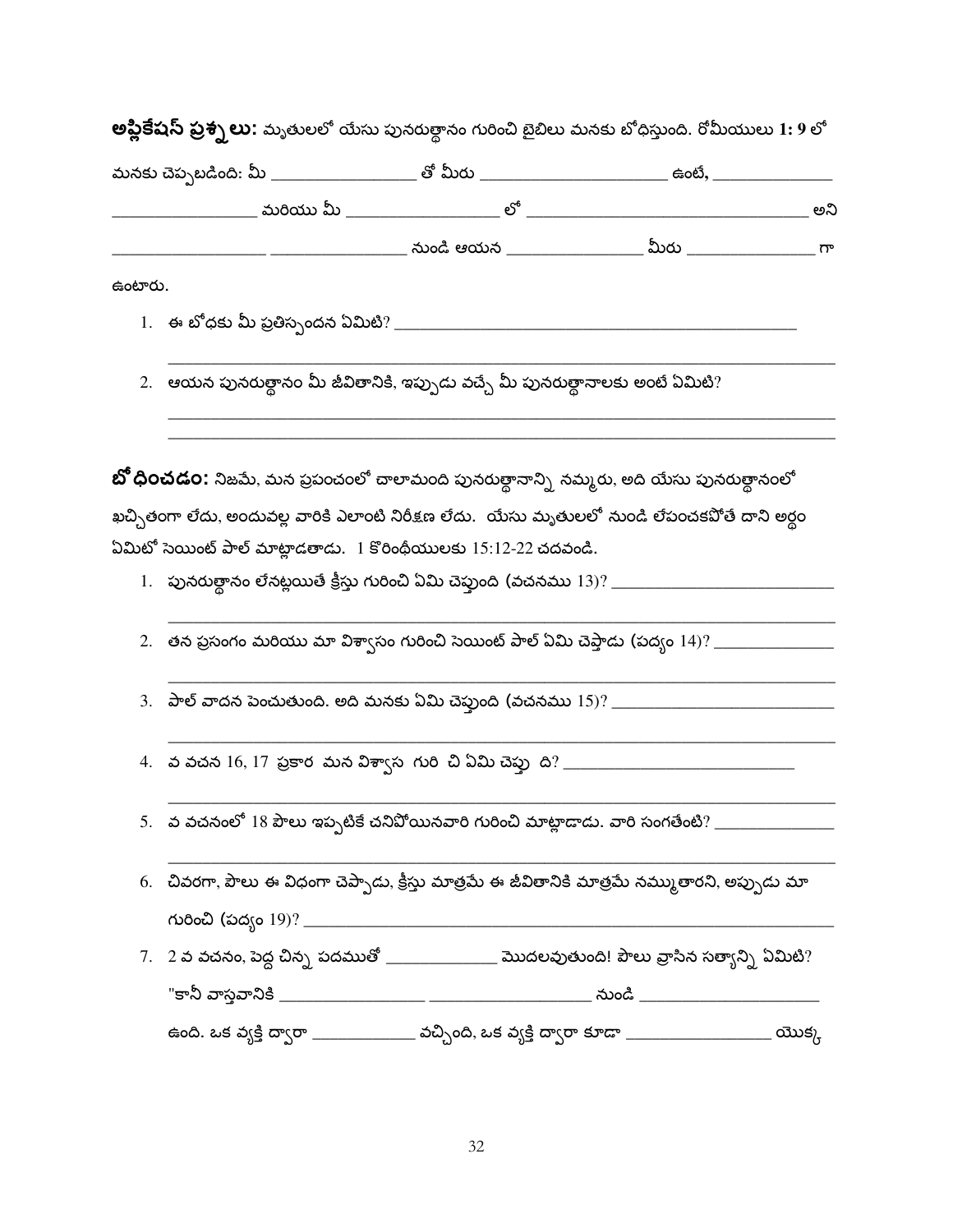పునరుఙ్జీవం వచ్చింది. \_\_\_\_\_\_\_\_\_\_\_ లో అన్ని లో కూడా <sub>.</sub> లో, కాబట్టి \_ చేయబడుతుంది. "

పార్ట్  $3$ 

**ప్రతిబింబం** (కొనసాగింది): మహాసభకు ముందు నిందితులు పీటర్, జాన్ లు నిలబడి ఉన్న న్యాయవాదికి తిరిగి వద్దాం.

- 1. వ వచనం 13 మనం విషయాలను దృక్పథంలో ఉంటూ సహాయం చేస్తుంది. ఆ పేతురు, యోహాను ఎదుర్కొన్న మనుష్యులు సేర్చుకొన్నారు. వారు పాత నిబంధన లేఖనాలకు పండితులు. వారికి ధర్మశాస్తాన్ని తెలుసు, దాన్ని కంగారు పట్టించారు. వారు తమ స్వంత చట్టాలను కూడా జోడించారు, ఇది ఇతరుల కంటే మతావలంబన రూపాన్ని ఇచ్చింది. వారు తమను తాము క్రమశిక్షణలో ఉంచుకుని, చట్టానికి సంబంధించిన లేఖను నిలబెట్టుకున్నారు. ఇప్పుడు వారు వారి ముందు నిలబడి, అసాధారణ ధైర్యాన్ని ప్రదర్శిస్తున్న ఇద్దరు వ్యక్తులు, ఆ సమాపేశాలతో కనిపించే దైర్యసాహసాలు. 8 వ వచనంలో, పరిశుద్ధాత్మతో నిండివున్న పేతురును అనుసరించడం సాహనోపేతమైన, ప్రగాఢమైన వ్యాఖ్యానాలకు గురిచేస్తుంది. వారి స్థానం, శక్తి, లేదా జ్ఞానం వలన ఆయన భయపడలేదు. తనకు తెలిసిన, నమ్మిన రాజీ. యేసు తనను తాను ప్రకటించుకొన్న "నా సాక్షి" (అవోస్తలుల కార్యములు  $1\mathpunct{.}8$ ). ఇటువంటి దైర్యం కొంత ఇతర మూలం నుండి  $\overline{\phantom{a}}$  . The contract of  $\overline{\phantom{a}}$ వచ్చింది ఎందుకంటే ఈ యాక్యూలు తాము  $\_\_$ \_\_ పురుషులు (అవొస్తలుల కార్యములు 4:13). అవిద్య (విద్యాభ్యాసం) మరియు సాధారణ (సాధారణ) గా పేర్కొనబడుతునే వారు పీటర్ మరియు జాన్ ను వర్ణించడానికి ఉపయోగించిన పదాలను చులకనగా చూసేవారు.
- 2. కోర్టు హాజరును చూసి ఆశ్చర్యవోయిన ఆ తర్వాత, ఈ వ్యక్తులు పీటర్, జాన్ ల<u>ు (</u>13 వ శ్లోకం). వాటిని ఎవరు గుర్తించాడు? పేతురు తన ప్రభువును నిరాకరించినప్పుడు ఆవరణలోని అగ్నిచేత తనను తాను పేడెక్కించుకున్నప్పుడు ఆ స్త్రీని నిందించాడు? పేతురు తన చెవియొగ్గి కొట్టిపేసిన దానిని మల్చమా? పేతురు, యోహానులు ఉన్నప్పుడు ఆ తోటలో యేసును బంధించినప్పుడు ఆలయ కాపలాదారుడు లేదా ప్రధాన యాజకులు లేదా పరిసయ్యులు ఉన్నారా? ఈ గదిలో స్త్రీ గానీ, మాల్చస్ గానీ ఎవరూ లేరని మనం తెలుసుకోగలం. ఆ మనుష్యుల్ని ఎవరు గుర్తించారో మాకు తెలియదు. కాని వారి గురించి వారు చెప్పిన విషయం మనం తెలుసుకోగలం.

**అనువర్తన ప్రశ్న**: ఒకసారి ప్రజలు మీకు తారసపడితే, వారు "యేసుతో ఉన్నారు" అని పేతురు మరియు యోహాను గూర్చి వారు చెప్పిన అదే విషయము చెప్పారా? మీ ఆలోచనలు: \_\_\_\_\_\_\_\_\_\_\_\_\_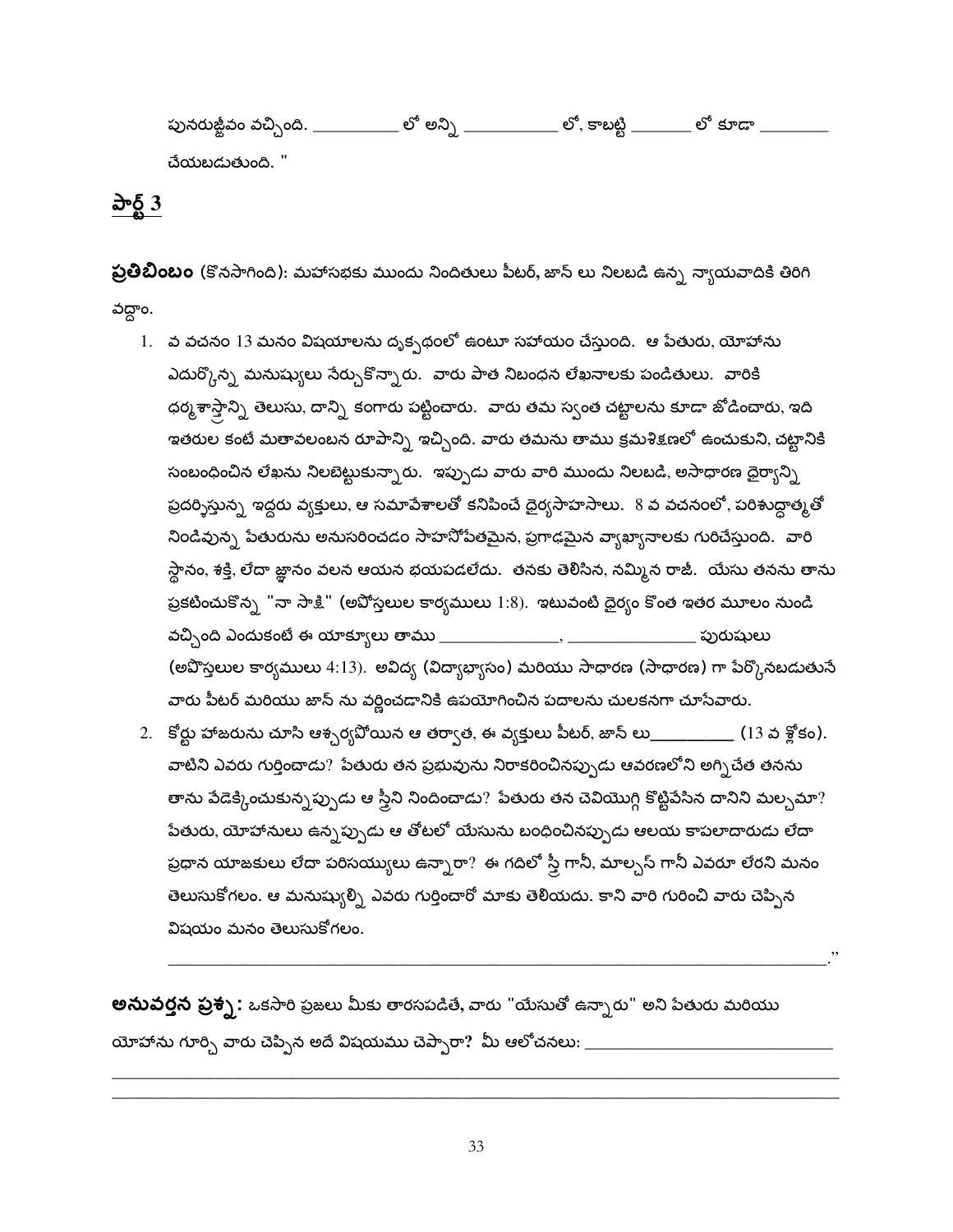#### ప్రతిబింబం (కొనసాగింపు):

- 1. మరొకసారి మహాసభ, సమకూర్చబడ్డ వారందరు యేసును ఈ అనుచరులకు ఏమి చేయాలో తెలియలేదు. "ఈ మనుషులు ఏం చేయబోతున్నారు?" యేసు విచారణ సమయంలో, ఆయనతో ఏమి చేయాలో వారికి తెలియదు, అందువల్ల వారు ఆయనను మళ్ళీ మళ్ళీ మళ్ళీ అప్పగించారు. ఆయన అన్నలు, కయపలను తీసుకువచ్చి, ఆ తర్వాత పిలాతుకు ఆ తర్వాత హేరోదు చేతికి అప్పగించాడు, ఆ తర్వాత పిలాతుకు తిరిగి వచ్చి, ఆ తర్వాత జనసమూహానికి అప్పగించారు. పేతురు, యోహానుకు అలా జరగబోయేది ఏమిటి? సమస్య ఏమిటి (14, 16 వ వచనం)? \_\_\_
- 2. ఇది దాదాపు రాజీ. వారు అద్భుతమయిన వార్తలను వ్యాప్తి చేయడాన్ని ఆపవచ్చని భావించారు. అప్పుడు వారు ఈ పేరుతో ఎవరితోనూ ఇకపై మాట్లాడమని హెచ్సరిస్తూ యేసు నామము యొక్క వ్యాప్తి ఆపడానికి వారు భావించారు! కాబట్టి వారు పేతురు యోహానును తన నామమున మాటలాడవద్దని, బోధించవద్దని ఆజ్ఞాపించెను. పేతురు యోహానుల దైర్యం, దైర్యసాహసాలు మరోసారి వెల్లడయ్యాయి. వారు ఏమని

#### అప్లికేషస్ ప్రశ్నలు:

- 1. మీరు పేతురు మరియు యోహానుతో మాట్లాడినట్లయితే, \_\_\_\_\_\_\_\_\_
- 2. ఈ "యేసు-వస్తువు" ను ఏమాత్రం వ్యాప్తి చేయకుండా ఉండటం వలన వారు మీతో ఏమి చేయబోతున్నారో
- 3. మీరు ఏమి నిశ్నబ్ధంగా ఉంటారు? మీరు చూసిన మరియు విన్న దాని గురించి మాట్లాడకుండా ఏదైనా

#### <u>పార్ట్ 4</u>

ఉ**వోద్ఘాతము:** తరువాత ఏమి జరుగుతుందో చూడకుండా ఈ కథను వదలలేము. మనుష్యులు విడుదల చేయబడ్డారు కాబట్టి వారిని ఎలా శిక్షించడం న్యాయమని నిర్ణయించడం లేదు, ఎందుకంటే జరిగినదానికి ప్రజలు దేవుణ్ణి స్తుతిస్తున్నారు (అవొస్తలుల కార్యములు 4:21-22). మరి, పీటర్, జాన్ ఎక్కడికి వెళ్ళారా? వారికి ఏమైంది?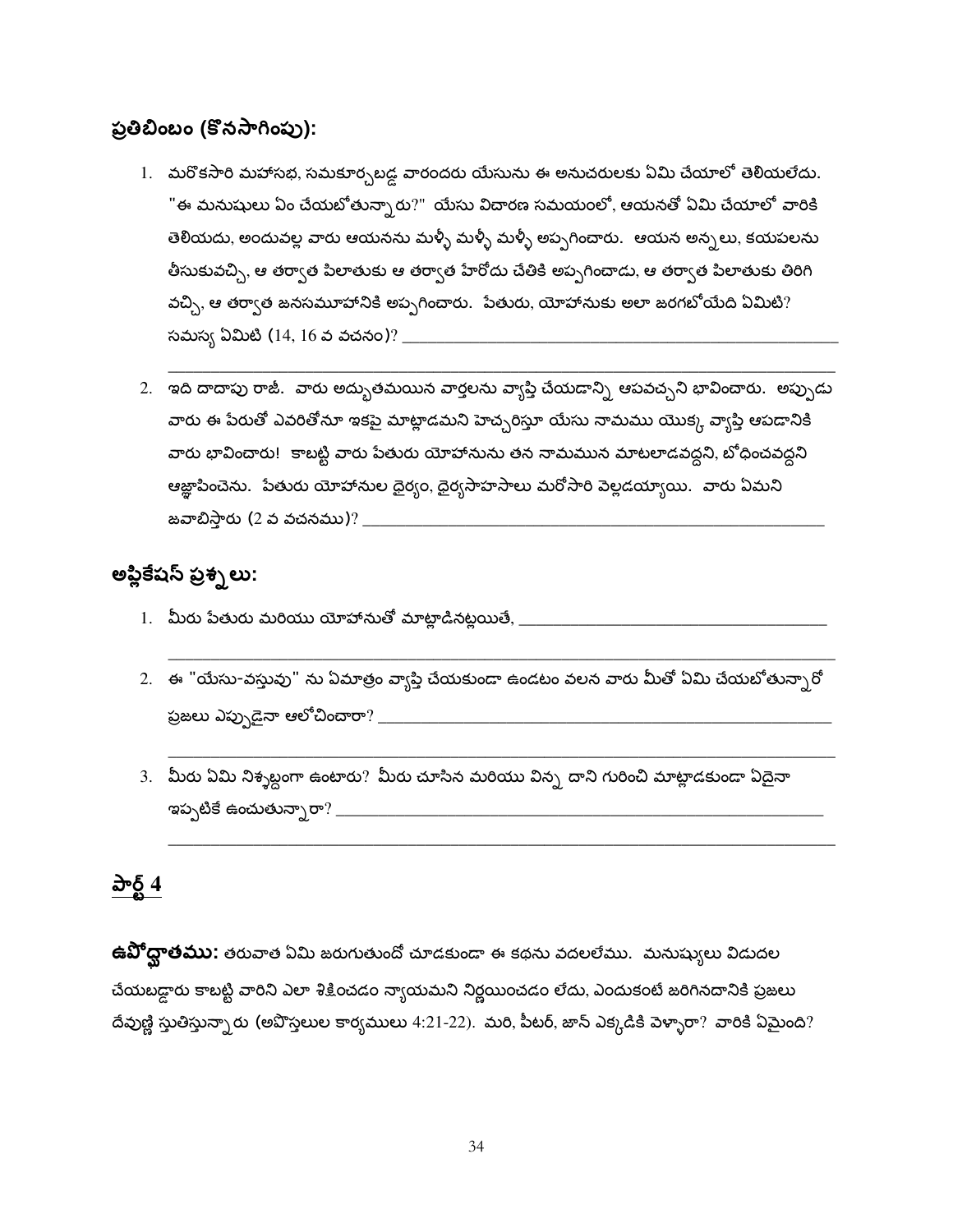$\lambda$ యామక: అవొస్తలుల చదవ డి కార్యములు 4: 23-41.

#### వ్వాయామం:

| υ           |                                                                                                      |  |  |  |
|-------------|------------------------------------------------------------------------------------------------------|--|--|--|
|             | 1.   వ వచనంలో 23 పేతురు మరియు యోహాను తిరిగి వచ్చాము __                                               |  |  |  |
|             |                                                                                                      |  |  |  |
|             |                                                                                                      |  |  |  |
|             |                                                                                                      |  |  |  |
|             | 3.   మొదట ఆ నిపేదిక వచ్చి ప్రార్ధనలు వచ్చాయి.                                                        |  |  |  |
|             |                                                                                                      |  |  |  |
|             | బి. హి సి చబడడ తమ పితరుడైన దావీదు ను డి వారికి తెలుసు ___________________________                    |  |  |  |
|             | _________________(చూడండి 26 ).                                                                       |  |  |  |
|             | సి. యేసుపై కుట్రపడ్డ వారు ఏమి జరిగిందో వారు గుర్తుచేసుకున్నారు. వారు ఏమి గుర్తించారు                 |  |  |  |
|             | (పద్యము 28)? ______                                                                                  |  |  |  |
|             |                                                                                                      |  |  |  |
|             |                                                                                                      |  |  |  |
|             |                                                                                                      |  |  |  |
|             |                                                                                                      |  |  |  |
|             |                                                                                                      |  |  |  |
|             | 5.   దేవుడు తమ మధ్య అసాధారణ రీతిలో తన ఉనికిని నొక్కిచెప్పాడు.  వారు ప్రార్ధించిన తరువాత మనం          |  |  |  |
|             |                                                                                                      |  |  |  |
|             |                                                                                                      |  |  |  |
|             |                                                                                                      |  |  |  |
|             |                                                                                                      |  |  |  |
|             |                                                                                                      |  |  |  |
| అప్లికేషస్: |                                                                                                      |  |  |  |
|             |                                                                                                      |  |  |  |
|             |                                                                                                      |  |  |  |
|             |                                                                                                      |  |  |  |
|             | 4.   మేము ముందుకు పెళ్ళినప్పుడు దేవుని కార్యము కొరకు మన ప్రార్థన ఏమిటి? ____________________________ |  |  |  |
|             |                                                                                                      |  |  |  |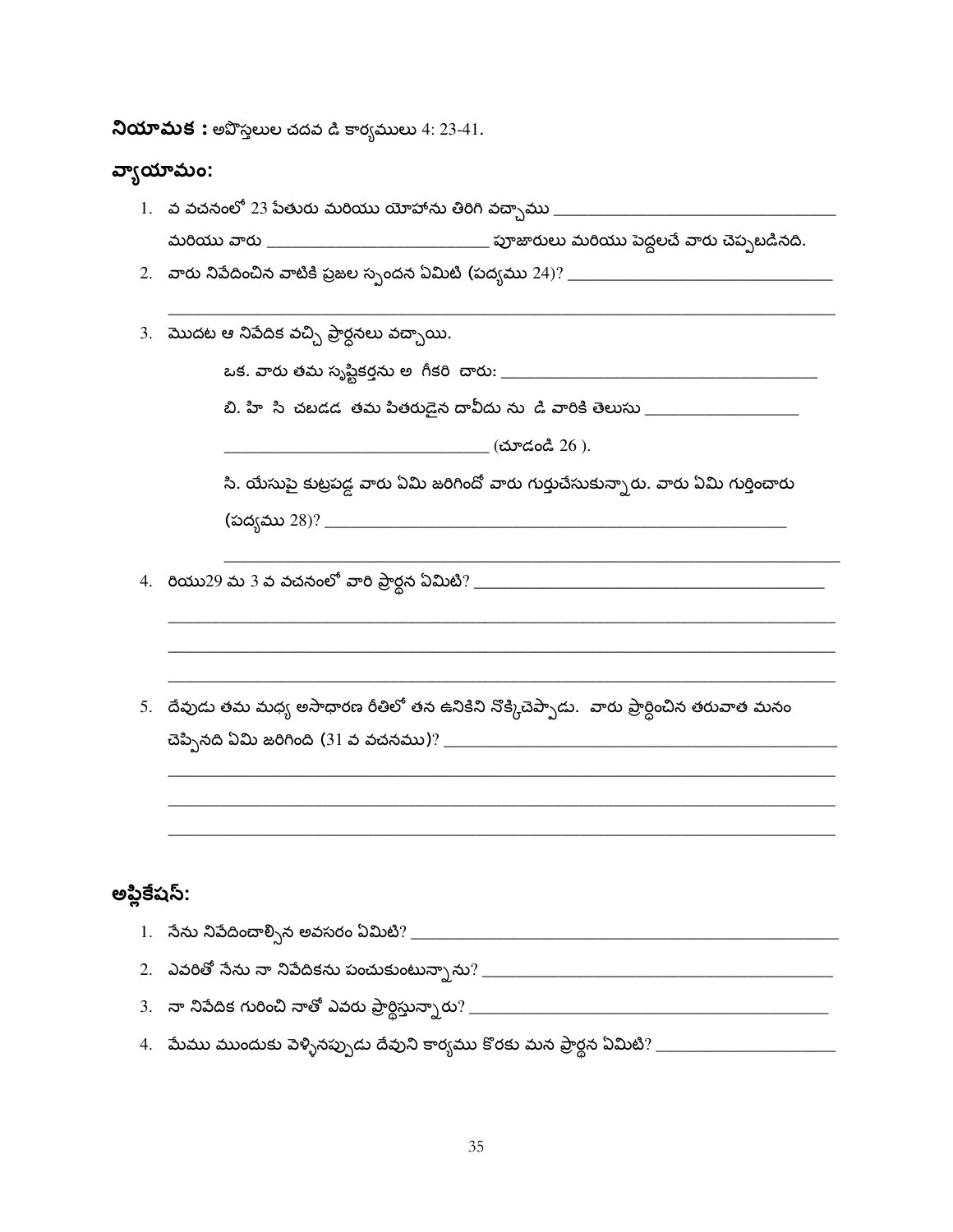**ప్రార్దన:** ఓ తండ్రీ, నీవు ఆకాశమును భూమియు సముద్రమును చేసికొని వాటిలో సమస్తము చేసెను. మీరు సమస్త లేఖనమును పరిశుద్ధ రచయితలైన మీ సేవకుల నోటిద్వారా పరిశుద్దాత్మ ద్వారా మాట్లాడారు. యేసుపై, యెహోవాకు వ్యతిరేకంగా, ఆయన అభిషిక్తునికి వ్యతిరేకంగా హింస ఉందని మీ వాక్యం ద్వారా మీరు పెల్లడిచేశారు. మీరు అభిషేకించిన మీ పరిశుద్ధ సేవకుడైన యేసుకు వ్యతిరేకంగా ప్రజలు కుట్ర చేస్తారు, అయినా వారు మీ శక్తియుక్తులను, ముందుగా నిర్ణయించబడిన వాటిని చేశారు. ఇప్పుడు, ప్రభువు, వారి బెదిరింపులను పరిగణలోకి తీసుకోండి మరియు మీ మాటను గొప్ప దైర్యముతో మాట్లాడటానికి మీ సేవకుడిని నాకు చేతనము చేయుము. మీ పరిశుద్ధ సేవకుడు యేసు నామము ద్వారా అద్భుత సంకేతాలు మరియు అద్భుతాలు నిర్వహించడానికి మీ చేతితో బయటకు స్టైచ్.

**బో ధ:** మీ కొరకు వ్రాయబడిన ఈ ప్రార్థన, మనము దేవుని వాక్యాన్ని ఉపయోగించుకొని, ఆయన వాక్యమును ఆయనకు తిరిగి ప్రార్థన చేయుటకు ప్రార్ధనకు ఒక ఉదాహరణ. ఈ ప్రార్థన పేతురు మరియు యోహాను వారి వద్దకు తిరిగి వచ్చినప్పుడు ప్రారంభ చర్చి యొక్క ప్రార్థన ఉపయోగించారు. అపే మాటలు మన జీవితాలకు వర్తిస్తాయి. దేవుడు ఎవరిని తమ సర్వాధిపతిగా, సృష్టికర్తగా ఉన్నాడనే విషయాన్ని వారు అంగీకరించారు. వారు తమ పితరుల దావీదు నోటిద్వారా పరిశుద్ధాత్మ ద్వారా చెప్పబడిన మాటలను జ్ఞాపకము చేసికొనేవారు. యేసు, అభిషిక్తుడైన మెస్సీయకు వ్యతిరేకంగా జరిగిన హింస గురించి మాట్లాడాడు. ఆయనపై కుట్రచేసిన వారి చర్యను వారు గుర్తు చేసుకున్నారు. అలాంటి వారు ఇప్పుడు వారిపై కుట్ర పన్నుతున్నాయి. వారు గొప్ప దైర్యముతో మాట్లాడుతారని, యేసు నామము ద్వారా అద్భుత రాశులు మరియు అద్భుతాలు చేయుటకు దేవుడు తన చేయి చాపుతాడని వారు ప్రార్థన చేశారు.

దేవుడు మిమ్మల్ని గొప్ప దైర్యం కోసం ప్రోత్సహించడని, "మీ పరిశుద్ధ సేవకుడైన యేసు నామము ద్వారా అద్భుత సూచనలు, అద్భుతాలు చేయడం" అసే దాని ద్వారా దేవుడు తన చేయి చాపుతాడని మీరు ఈ దైనందిన ప్రార్థనను చేయడానికి మీరు ప్రోత్సాహాన్ని ఇస్తున్నారు.

36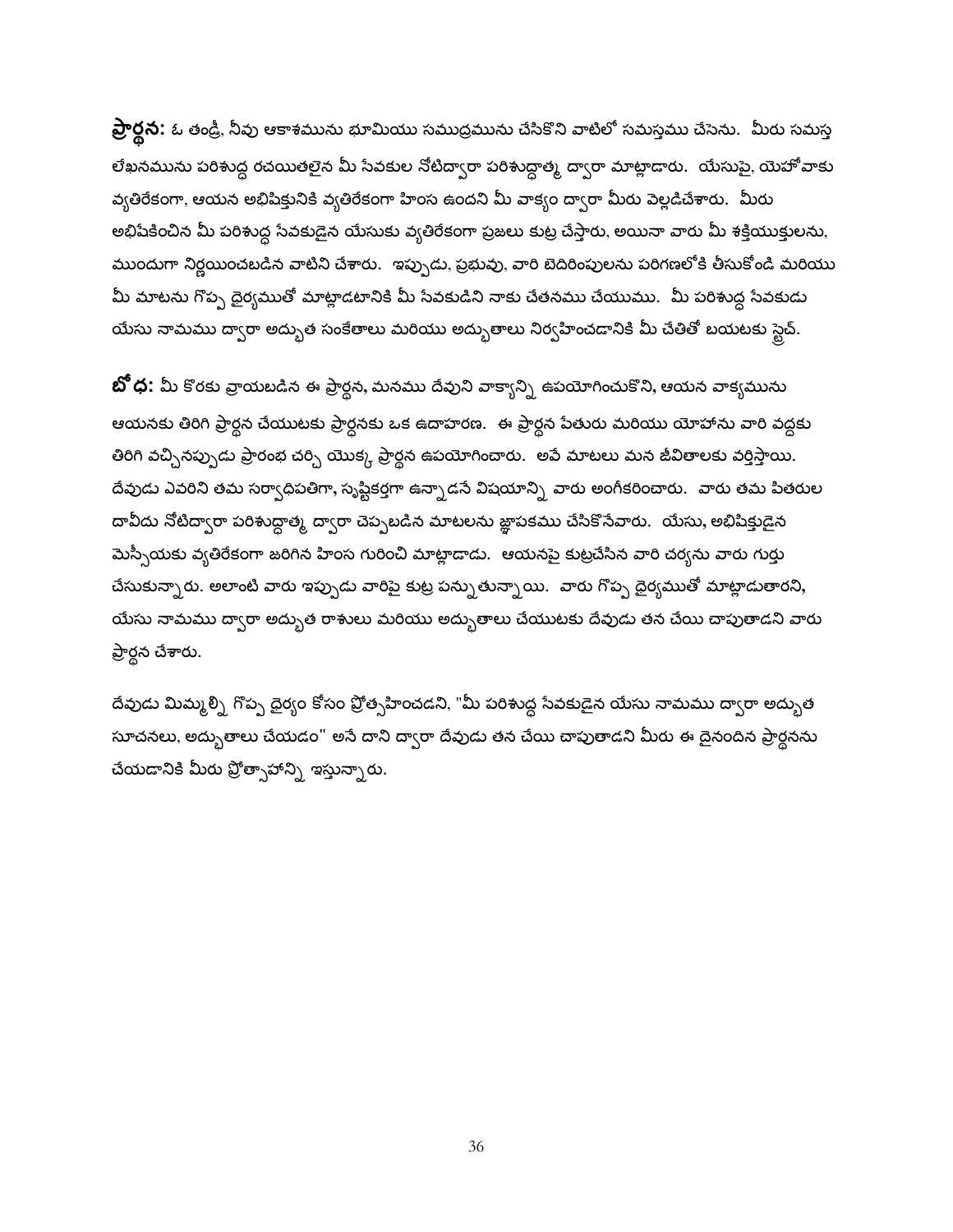#### పాఠం నాలుగు

### పెళ్ళి, నిలబడండి, మాట్లాడు

అవొస్తలుల కార్యములు 4, 5 నుండి కథలు – దైర్యవంతులైన విధేయత

యొక్క అవలోకనం పాఠం  $4$ 

| అవలోకనం                           | 37             |
|-----------------------------------|----------------|
| పరిచయం                            | 38             |
| పాఠం 4: అవొస్తలుల కార్యములు 4-5   |                |
| •    తొలినాటి చర్చి ఐక్యత         | 39             |
| •   అననీయ మరియు స్పురా            | $\overline{4}$ |
| •   తొలి చర్చికి మరిన్ని అలవాట్లు | 42             |
| • మళ్లీ అరెస్టు!                  | 42             |
| •    ఆలయ కోర్టుల్లో సాక్షాలు      | 43             |
| • సభ ముందు                        | 44             |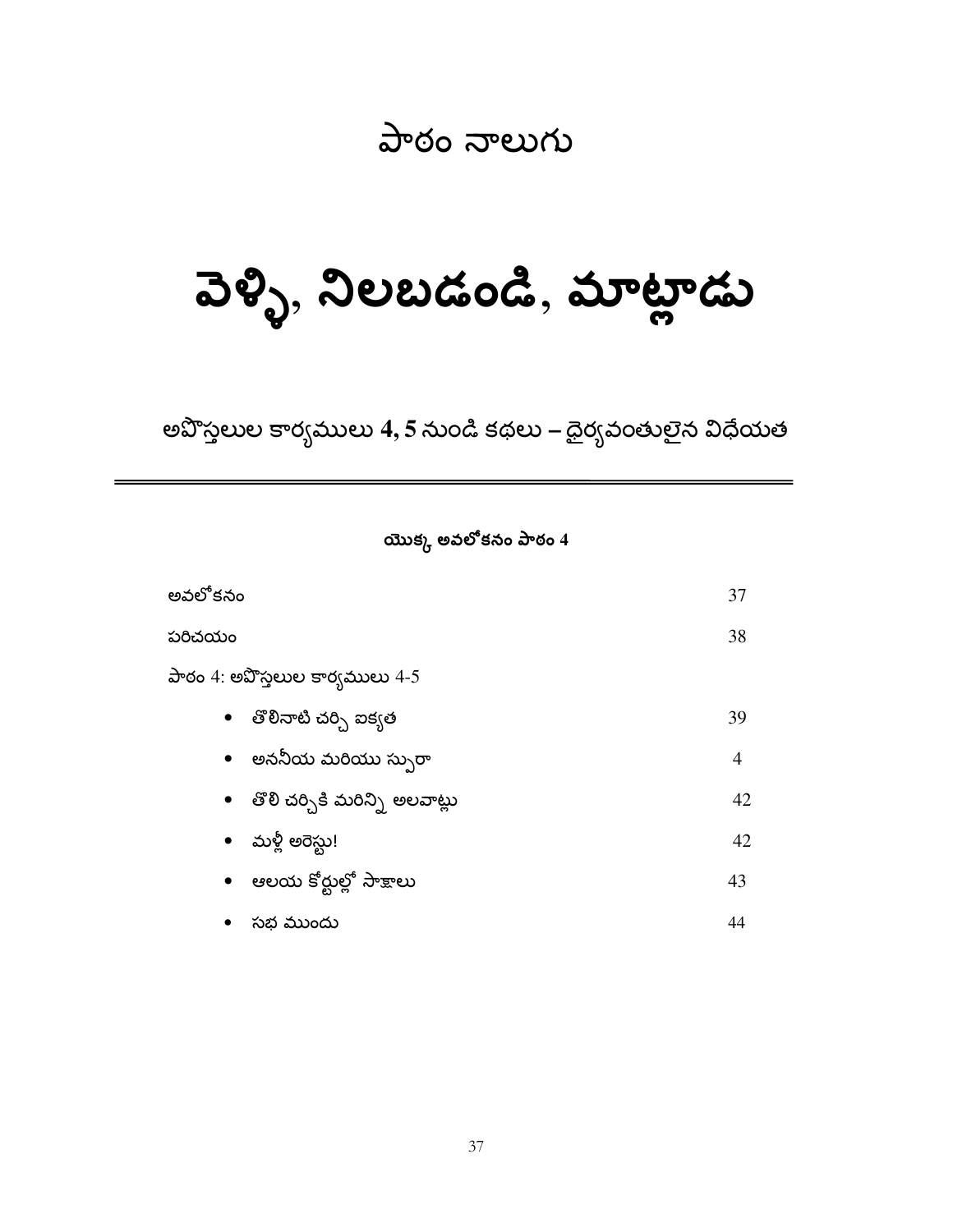#### పరిచయము

వ పాఠంలో 4 మనం తొలి చర్చి విశ్వాసుల ఐక్యతను గమనిస్తాం. వారి ఐక్యత తమ జీవితాలను జీవించిన తీరులో వ్యక్తమయింది. అవొస్తలుల కార్యములు 4 ఒక హృదయం, మనస్సు ఎంత ఆత్రంగా ఉన్నాయో షేర్లు చేశాయి. వారు తమకు వచ్చిన విషయాలను చక్కగా, సర్వసాధారణమైన మేలు కోసం పరిగణిస్తున్నారు. వారి జీవితం కలిసి ఉండేది సమాజం. 32-37 వచనాలు అధ్యయనం చేస్తున్నప్పుడు 21 వ శతాబ్దపు మోడర్స్ చర్చి ఎలా ఐక్యంగా ఉంటుంది, అది సాక్ష్యపు సమాజంగా ఎలా వ్యక్తం చేయాలో పరిశీలించండి.

అననీయ, సఫరా ఎందుకు అంత కఠినముగా వ్యవహరిస్తున్నారు? ఎందుకు అవసరమైంది? "నా సాక్షులుగా" జీవితాన్ని గడపటానికి ప్రారంభమైన సమాజంపై వారి చర్యలు ఎలాంటి ఇబ్బందులను తీసుకుపెళ్తాయో కదా! అలాంటి కపటమైన ప్రవర్తన, ఈ తొలి చర్చిని ఎలా బెదిరించనూ, అవినీతిపరుస్తాను?

'' వారు ఎప్పుడైనా సేర్చుకోలేదా?''' అని ప్రశ్నించండి. అవొస్తలులు మళ్ళీ అరెస్టయి, సభ, పాలక నాయకుల ఎదుట నిలబడి ఉన్నారు. అవును, ఆలయ కోర్టులలో దైర్యంగా, దైర్యంగా మాట్లాడడానికి బదులు దాచడం సురక్షితమైనది. యేసు తన శిష్యుల సమక్షంలో చెప్పిన మాటలను గుర్తుతెచ్చుకోండి, "ఎవరైనా నా తర్వాత వస్తే, ఆయన తనను తాను నిరాకరించుకొని, నన్ను అనుసరిద్దాం. ఎవరైతే అతడ్ని రక్షిస్తారు తన జీవితం కోల్పోతారు, కానీ ఎవరైతే నా కోసం తన జీవితం కోల్పోతారు అది (మాథ్యూ 16:24-25) కనుగొంటారు. "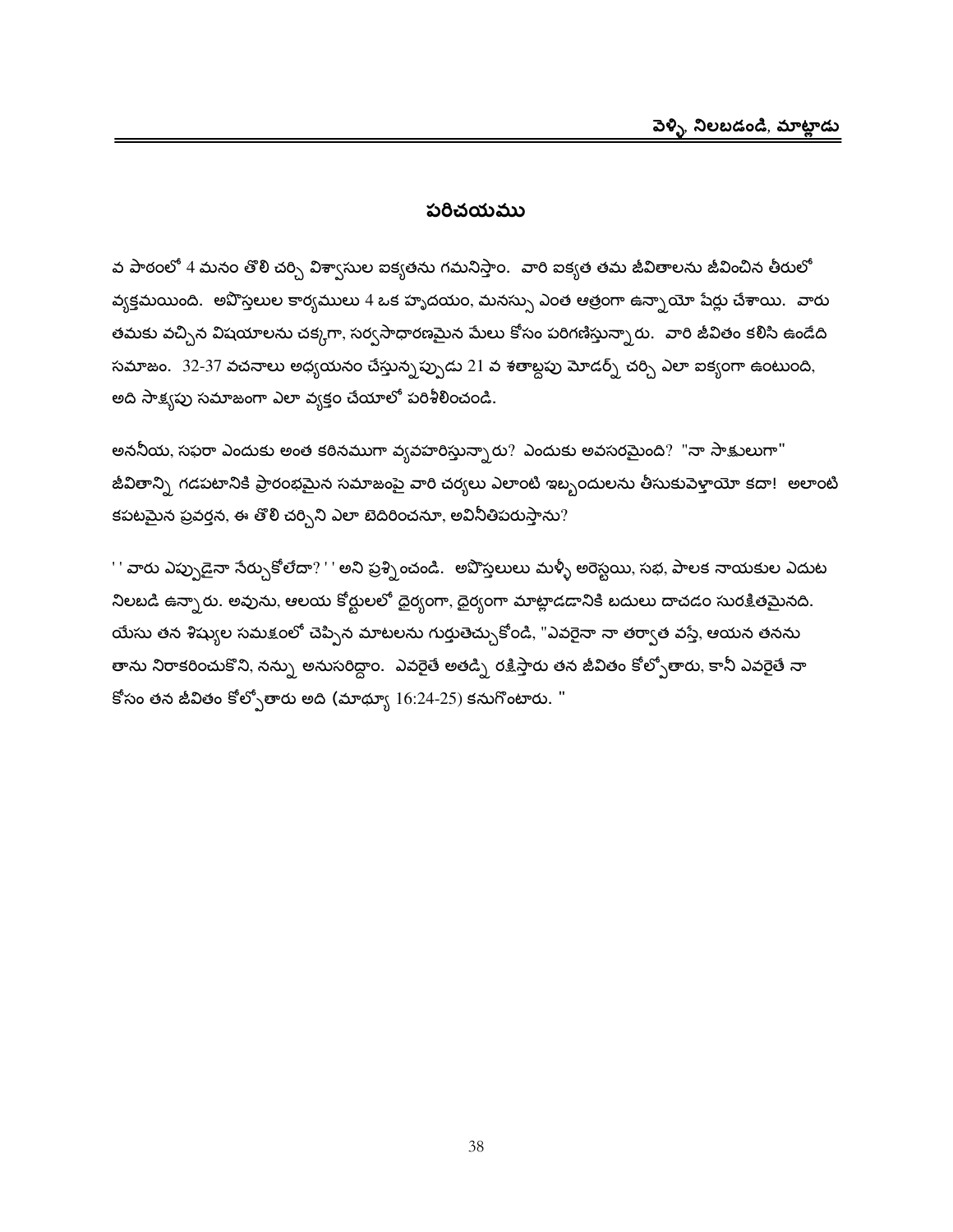#### పాఠం 4

#### <u>పార్ట్ 1</u>

ఉవోద్ఘాతము: పాఠంలో 2, భాగంగా 1 అవోస్తలుల కార్యములు 2:42-47 లో దొరికిన తొలి సంఘము యొక్క కొన్ని అలవాట్లను మనము చూసారు. అవొస్తలుల కార్యములు పుస్తకం నుండి మరిన్ని కథలను మనం పరిశీలించేముందు, సెయింట్ లూకా మనతో కొన్ని అలవాట్లను పంచుకుంటే, విశా్సులు బ్రతికివున్న సాక్షులుగా, యెహోవాకు ఆరోహణముగా కలిసి జీవించేవారు.

 $\lambda$ యామక: అవొస్తలుల చదవ డి కార్యములు 4: 32-36.

#### వ్వాయామం:

- 
- 
- 3. పునరుత్థాన చర్చ మత నాయకుల కష్టాలను కలుగజేసింది. ఇది ఫలితంగా పేతురు మరియు యోహాను అరెస్టు అయ్యింది మరియు యేసు యొక్క పేరులో బోధించటం లేదా మాట్లాడటం లేదు (అపోస్తలుల

వారు యేసు పునరుత్థానం గురించి సాక్ష్యమివ్వడమే కాదు, వారు అలా చేశారని మనకు చెప్పటడింది

#### వాళ్ళు తమ మాటను ఉంచారు!

- 5. దేవుని ఉనికి స్పష్టమైంది. అతని \_\_\_\_\_\_\_\_\_\_\_\_\_\_\_\_ వాటిని అన్నింటినీ కురిపించింది (పద్యం 33 బి).
- 6. మేము ఆరంభ చర్చి యొక్క ఐక్యత మరియు వారి ఆస్తులతో వారి ఔదార్యము గురించి తెలుసుకున్నాము. మృతులలోనుండి యేసు పునరుత్థానం కొరకు వారు సాక్ష్యమిచ్చినందున మనము కొనసాగుతున్న సాక్షి గురించి కూడా తెలుసుకున్నాము. దేవుని కృప వారిమీద ఉంది. 34 మరియు 35 వచనాలు ప్రారంభ చర్చి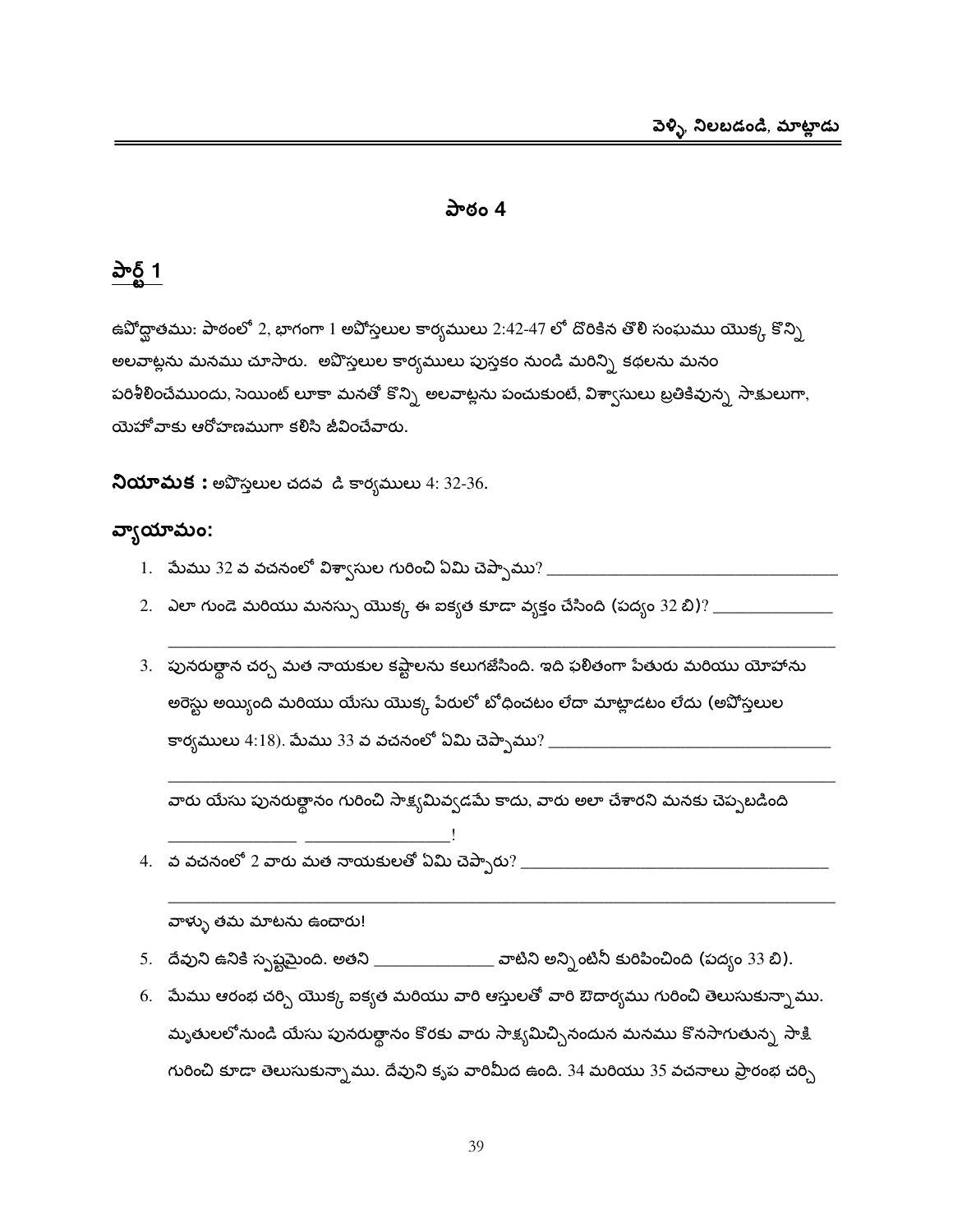యొక్క లక్షణాలు మరియు అలవాట్లు గురించి మరింత మాకు తెలియజేస్తాయి. మేము ఏమి చెప్పాము?

7. అప్పుడు 36-37 వచనంలో ప్రత్యేకంగా ఒక వ్యక్తికి ఒక ఉదాహరణ ఇవ్వబడింది. ఇది ఎవరు? \_\_\_\_\_\_\_\_\_

| మేము అతని గురించి ఏమి చెప్పాము? |  |  |  |
|---------------------------------|--|--|--|
|---------------------------------|--|--|--|

#### అప్లికేషస్:

1. విశ్వాసులందరికి ఐక్యతను, ఏకత్వాన్ని కలిగి ఉండడం ఎందుకు ఇష్టంగా ఉండాలి? గొడవలు, విభజనలు చాలా తరచుగా దేవుని ప్రజలమధ్య అలవాటుగా నడవటమే. ఐక్యత అంటే ఆకర్షణీయంగా ఉండటం విభజన అసహ్యం. ఐకమత్వంతో మీ అనుభవం ఏమిటి? హృదయంలో, మనస్సుల్లో ఒకరిగా ఉండే వారి గురించి మీరు ఎంత ఆకర్షణీయంగా ఉన్నట్లు కనుగొన్నారు? ఐక్యతను తీసుకొచ్చే ప్రవర్తనలను పరిశీలించండి:



ఎలా ఉండవచ్చు? ప్రత్యేకంగా మీరు నివసిస్తున్న విశ్వాసుల సహవాసానికి చెందిన వారి అవసరతను వారికి 

#### <u>పార్ట్ 2</u>

నియామకం: అపొస్తలుల కార్యములు 5:1-11 చదవండి, అననీయ, సఫేరా కథ. విశ్వాసులతో మనస్సులో, హృదయంలో ఒకరిగా ఉండే వ్యక్తి బర్చబాల ఉదాహరణ. విశ్వాసాలను మోసగించడానికి ఎన్నుకున్న దంపతులు ఈ తదుపరి కథ ఒక ఉదాహరణ.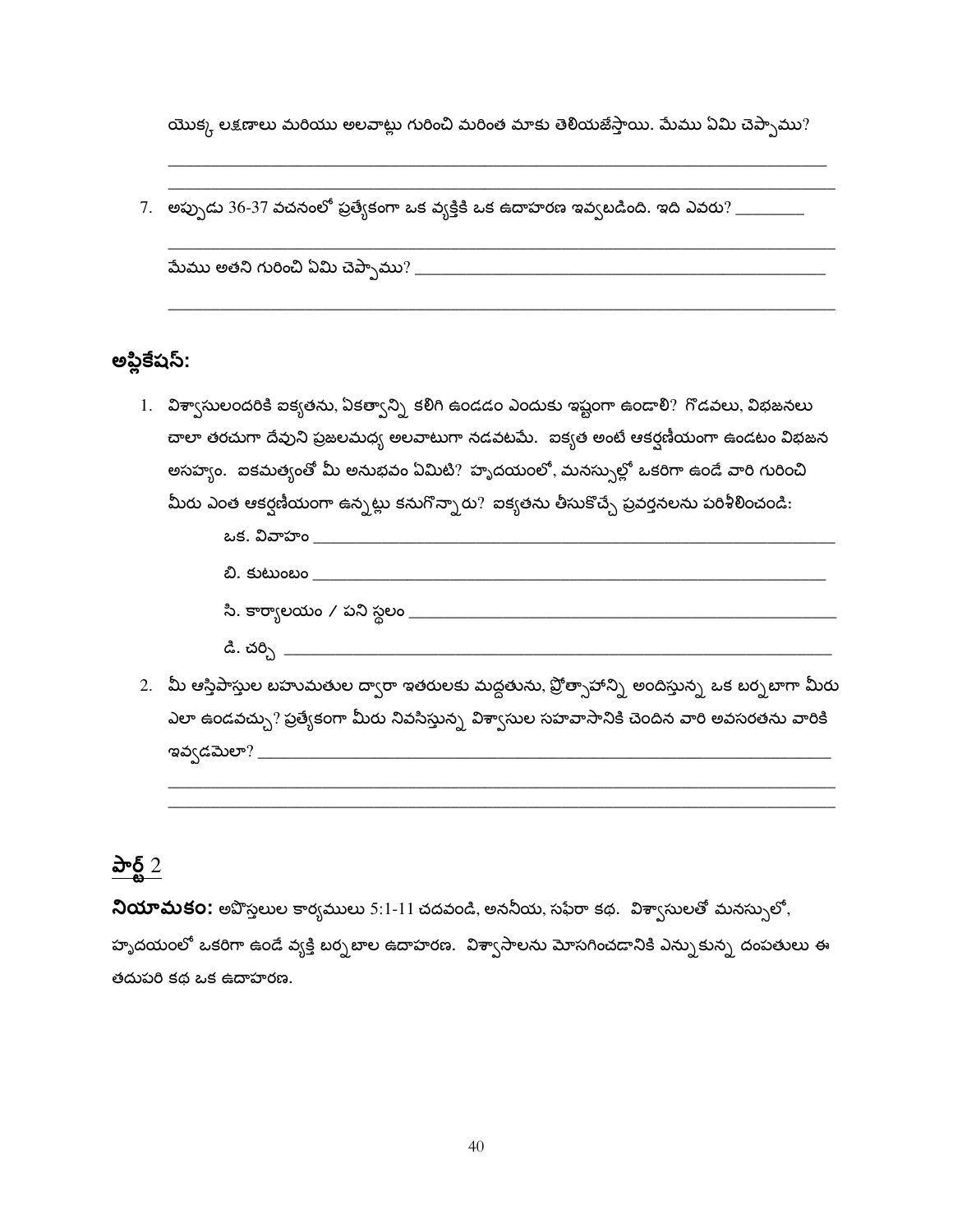#### వ్యాయామం:

- 
- 
- 3. ఆస్తి అమ్మకం గురించి సప్పిరా ఏమి తెలుసుకున్నారు, కొంత డబ్బు ఉంచడం, మిగిలిన వారిని అపొస్తలులకు
- 4. వ వచన 3 లో పేతురు అనీనియాలను తాను చేసినదాని గురి చి అ గీకరి చాడు.

- 5. పేతురు ఆయనకు స్వంతం కానందున అతనిని స్వంతం చేసుకోలేదు. అతను ఆ ఆస్తిని విక్రయించినప్పుడు అతను తనకు ఉన్న డబ్బును కలిగి ఉన్నట్లు అతన్ని నిందించలేదు. అతని అబద్దం ఏమిటి? పేతురు ఏమి చెప్తాడు, "మీ \_\_\_\_\_\_\_\_\_\_\_\_\_\_\_\_\_\_\_\_\_\_\_\_\_\_\_\_ లో ఈ చర్యను ఎందుకు చేశావు? మీరు \_\_\_\_\_\_\_\_\_\_\_\_\_\_\_\_ కు
	- \_\_\_\_\_\_\_\_\_\_\_\_\_\_\_ కు కానీ \_\_\_\_\_\_\_\_\_\_\_\_\_\_\_\_\_\_\_\_\_\_\_\_\_\_\_\_ కు (పద్యం 4) లేదు "? అనానియా ఏమి చేశాడు?

- 
- 8. అనానియస్ నిర్వహించారు మరియు ఖననం చేశారు (పద్యము 6). మూడు గంటల తర్వాత ఏమి జరిగింది <u> 1980 - Johann Barn, mars ar breithinn ar chwaraeth a bhaile ann an t-</u>

11. అప్పుడు పేతురు, "నీవు ప్రభువు యొక్క ఆత్మ \_\_\_\_\_\_\_\_\_\_\_\_\_\_\_\_\_\_\_\_\_ కు ఏకీభవిస్తున్నావు?" అని అడిగాడు.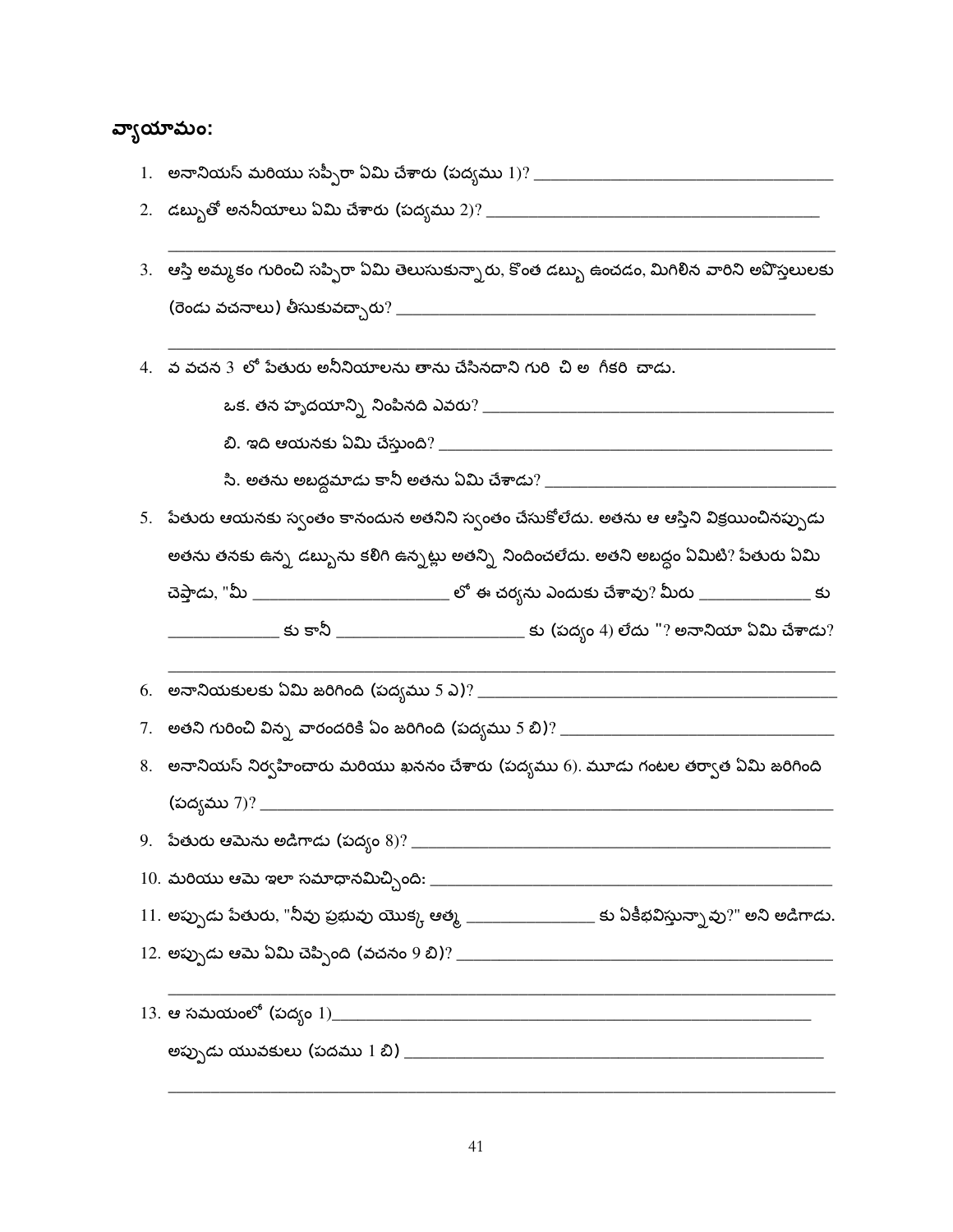**ప్రతిబింబం:** ఇది తొలి చర్చి పరిధిలో చేసిన ఒక అసహ్యకరమైన పాపం యొక్క మొదటి నమోదయిన కథ. అననీయ మరియు సఫరా తెలినో తెలియకో, చర్చికి మరియు భగవంతునికి వ్యతిరేకంగా అబద్దం చెప్పారు. వారు తమ ఆస్తి అమ్మకం నుండి లభించిన ధనం అంతా తమకు అవసరంలో ఉన్నవారికి పంచి ఇచ్చిన శిష్యులకు ఆ ముద్ర ఇచ్చారు. చావు ఇంత తీవ్రమైన శిక్ష అనిపించొచ్చు.

1. పాప ఎ దుకు చేయబడి, తీవ్ర గా వ్యవహరి చడ ఎ దుకు ప్రాముఖ్యమైనదని ఆలోచి చ డి:

2. చర్చికి తప్పుడు విపత్తు పాపం చేసినందుకు ఏమి చేసింది?  $\pm$ 

**ప్రార్థన:** ఓ ప్రభువా, సేను అననీయ, సఫోరా లతో పాపానికి అదే దుశ్చర్యలను పంచుకుంటాను. నా శరీరమందు మంచి విషయమేమీ లేదని తెలిసినప్పటికీ సేను కూడా మంచిగా కనిపించాలనుకుంటున్నాను. సేను అబద్ధం చెప్పి, ఒక తప్పుడు ముందు పెట్టాల్సి వచ్చినప్పుడు కూడా ఇతరులపై మంచి అభిప్రాయం కలిగించడం కొరకు సేను అంగీకరించాల్సి ఉంటుంది. ప్రభువా, నన్ను క్షమించు. నన్ను అర్ధం చేసుకోవడానికి మరియు మీరు ఒంటరిగా నన్ను మంచిగా కనిపించేలా చేయడానికి నాకు అవకాశం కల్పిస్తుంది. నా రహస్య పొరపాట్లను మీరు మాత్రమే నన్ను పవిత్రపరదారు. మీరు మాత్రమే నాలో స్వచ్చమైన హృదయాన్ని సృష్టించి, నా లోపల ఒక సరైన స్ఫూర్తిని పునరుద్దరించారు. సేను నా పరలోక తండ్రి ఎదుట దైర్యంగా, దైర్యంగా నిలబడవలసిన అవసరం ఉందని నమ్మడానికి శక్తినివ్వగలను. \_\_\_\_\_\_\_

#### పార్ట్  $3$

**టీచింగ్:** అపోస్తలుల కార్యములు 5: 12-16 లో మనము ప్రారంభ చర్చిచే స్థాపించబడిన అలవాట్లను గురించి మరింత నేర్చుకుంటాము.

- 
- ఇతరులు అనానియస్ మరియు సప్పీరా గురించి విన్నప్పుడు మీరు ఊహించినట్లు వారు చాలామంది ప్రజలను గౌరవించారు.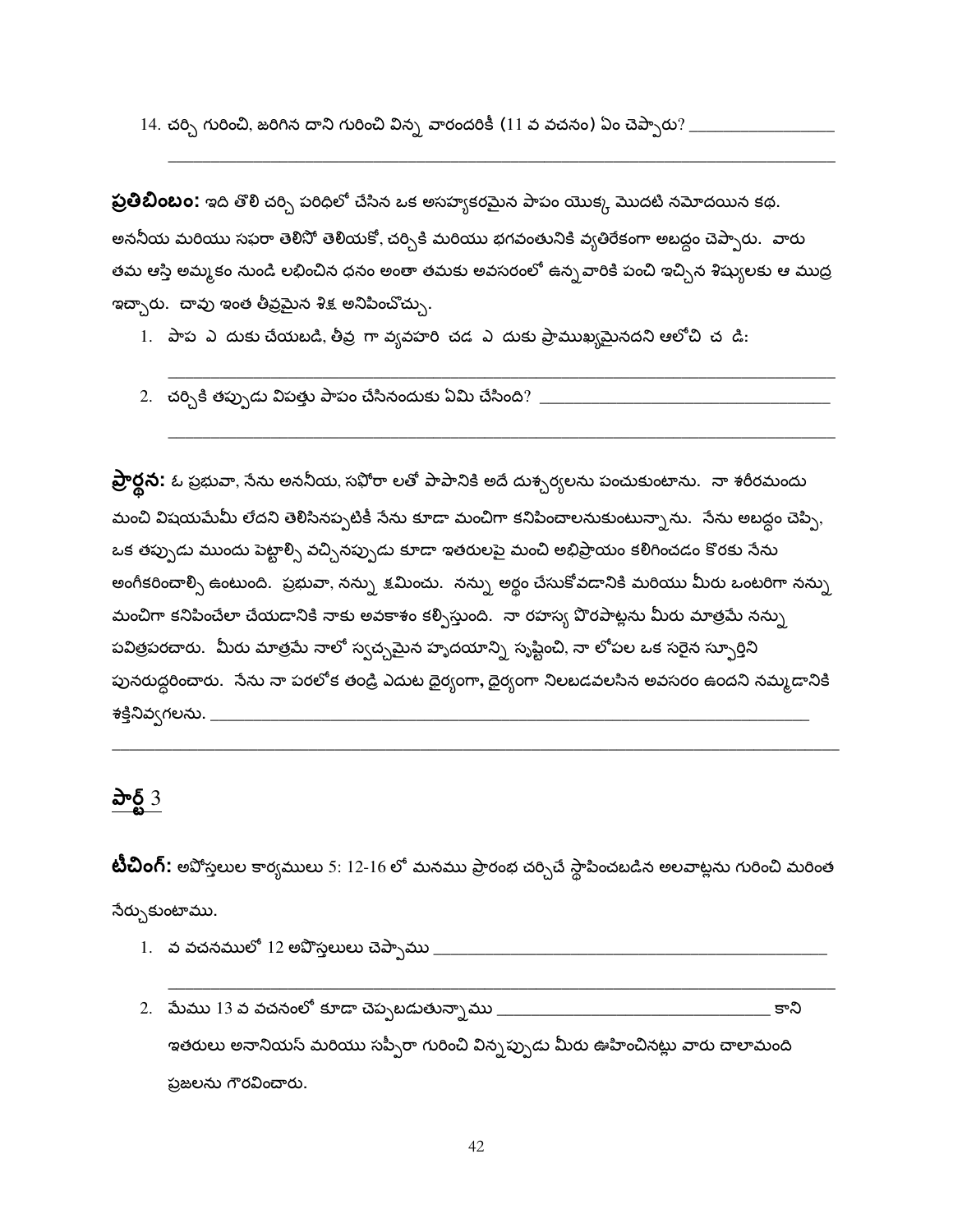4. అప్పుడు మనము ఏదో కొత్తదాన్ని చదువుతాము. మేము 15 వ వచనంలో ఏమి చెప్పాము? \_\_\_\_\_\_\_\_\_\_\_\_\_\_

5. అనారోగ్యంతో మరియు దుష్ట ఆత్మలచే పేధించిన వారు అపొస్తలులకు తీసుకు వచ్చారు \_\_\_\_\_\_\_\_\_\_\_\_\_\_\_\_\_\_\_\_\_\_\_\_\_\_\_\_\_\_\_\_\_

\_\_\_\_\_\_\_\_\_\_\_\_\_\_\_\_\_\_\_\_\_ (పద్యం 16).

6. అనారోగ్యం నయం చేయడానికి సంబంధించి చర్చి యొక్క అలవాట్ల గురించి మీరు ఏమి నేర్చుకున్నారు?

7. యెరూషలేము చుట్టుపక్కల పట్టణాల నుండి సేకరించిన సమూహాన్ని  $16$  వ వచనంలో చదివినప్పుడు మనం

 $\mathop{\hbox{\rm \#}}\nolimits\mathop{\hbox{\rm Q}}\nolimits$ ితము: అయితే ఇబ్బంది బాగా ప్రారంభం అవుతుందని తరువాతి కథలో మనం గమనించవచ్చు. 

అసూయతో నిండివున్న వాళ్లు అవొస్తలులను హుష్ చేసే క్రమంలో అరెస్టులు చేసేవారు. పరిశుద్ధాత్మతో నిండిన వారు దేవుని వాక్యము దైర్యంగా మాట్లాడారు!

**నియామక:** అవొస్తలుల కార్యములు 5: 17-42 చదవ డి

#### వ్యాయామం:

- 1. అవొస్తలులు అరెస్టయ్యారు, జైలులో ఉన్నారు. రాత్రి సమయంలో ఏం జరిగింది (శ్లోకాలు 19-2)? \_\_\_\_\_
- 2. కాబట్టి, అపోస్తలులు ఏమి చేశారు (21 వ వచనము)? \_\_\_\_\_\_\_\_\_\_\_\_\_\_\_\_\_\_\_\_\_\_\_\_\_\_\_\_\_\_\_\_\_
- 
-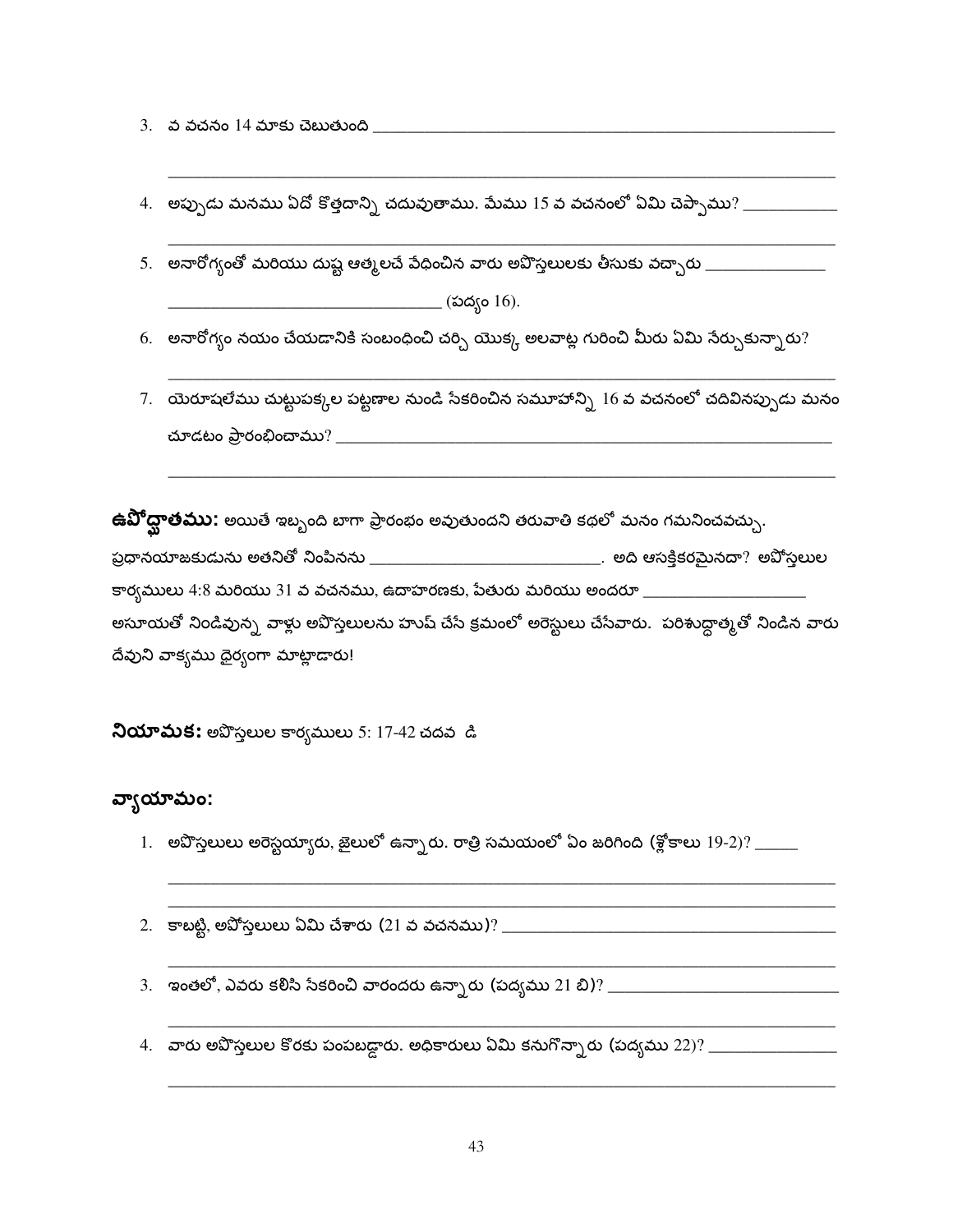- 
- 

మానవ దృక్కోణం నుండి జైలు సురక్షితంగా లాక్కుంటాడు. కానీ తలుపులు తెరిచినప్పుడు వారు ఎవరూ లోపలికి లేరు (పద్యము  $23$ ).

- 7. ప్రతి ఒక్కరూ ఆశ్చర్యానికి గురయ్యారు. అవొస్తలులు ఎక్కడ అరెస్టు చేయబడ్డారో అక్కడ నిపేది చడానికి ఎవరికైనా మరి త క్లిష్ట గా ఉ డే దుకు ఎవరిసైనా తీసుకురావడానికి. వారు ఎక్కడ ఉన్నారు (పద్యము  $(25)?$
- 
- 9. కాబట్టి కెప్టెన్ మరియు అతని అధికారులు అపొస్తలులను తీసుకు వచ్చారు. 26 వ వచనంలో వారి అరెస్టు గురించి మనం ఏమి చెప్పాము?

పార్ట్  $4$ 

#### ప్రతిబింబం:

1. ఈ సంఘటనల వింత చిన్న మలుపు, లేదా అది? ఈ ధార్మిక పురుషులు ప్రజలకు భయపడుతున్నారన్నది కనిపిస్తుంది. ఈ విధంగా ఇది ఎల్లప్పుడూ ఉంది? మేము ఈ క్రింది సూచనలు ఏమి చెప్పాము:

| ఒక. ల్యూక్ 22:2_              |  |  |
|-------------------------------|--|--|
| బి. మార్క్ 11:18 <sub>-</sub> |  |  |
| <u>పి. మాదూఁ 26.4-5</u>       |  |  |

2. మానవ దృక్కోణం నుండి చూస్తే, అవొస్తలులు భయపడవలసిన వారే. యేసును సిలువ పేసిన అదే ప్రజల క్రమము దా్ారా వారు జైలులో ఉన్న వారు. బదులుగా, వారు "పెళ్ళి దేవాలయములో నిలబడి, ఈ జీవిత మాటలన్నీ ప్రజలతో మాట్లాడా<mark>లి (</mark>అవోస్తలుల కార్యములు 5:2)" అని ఆదేశం ఇస్తారు. మరియు, వారు మాత్రమే! ఆ ఆత్మ వాటిని ఎలా ఎట్లు చేస్తుందో మరొకసారి చూద్దాం. దయావిరామంలో వారు తిరిగి దేవాలయ న్యాయస్థానాల ప్రజలకు బోధిస్తున్నారు. వారి దైర్యసాహసాలను, దైర్యాన్ని ఎలా వివరిస్తారు? ఈ ఒకే మనుషులు, పై గదిలో తాళం పేసి ఉన్న \_\_\_\_\_\_\_\_\_\_\_\_\_\_\_\_\_\_\_\_\_\_\_\_\_\_\_\_\_\_\_\_ (యోహాను 2:19)? "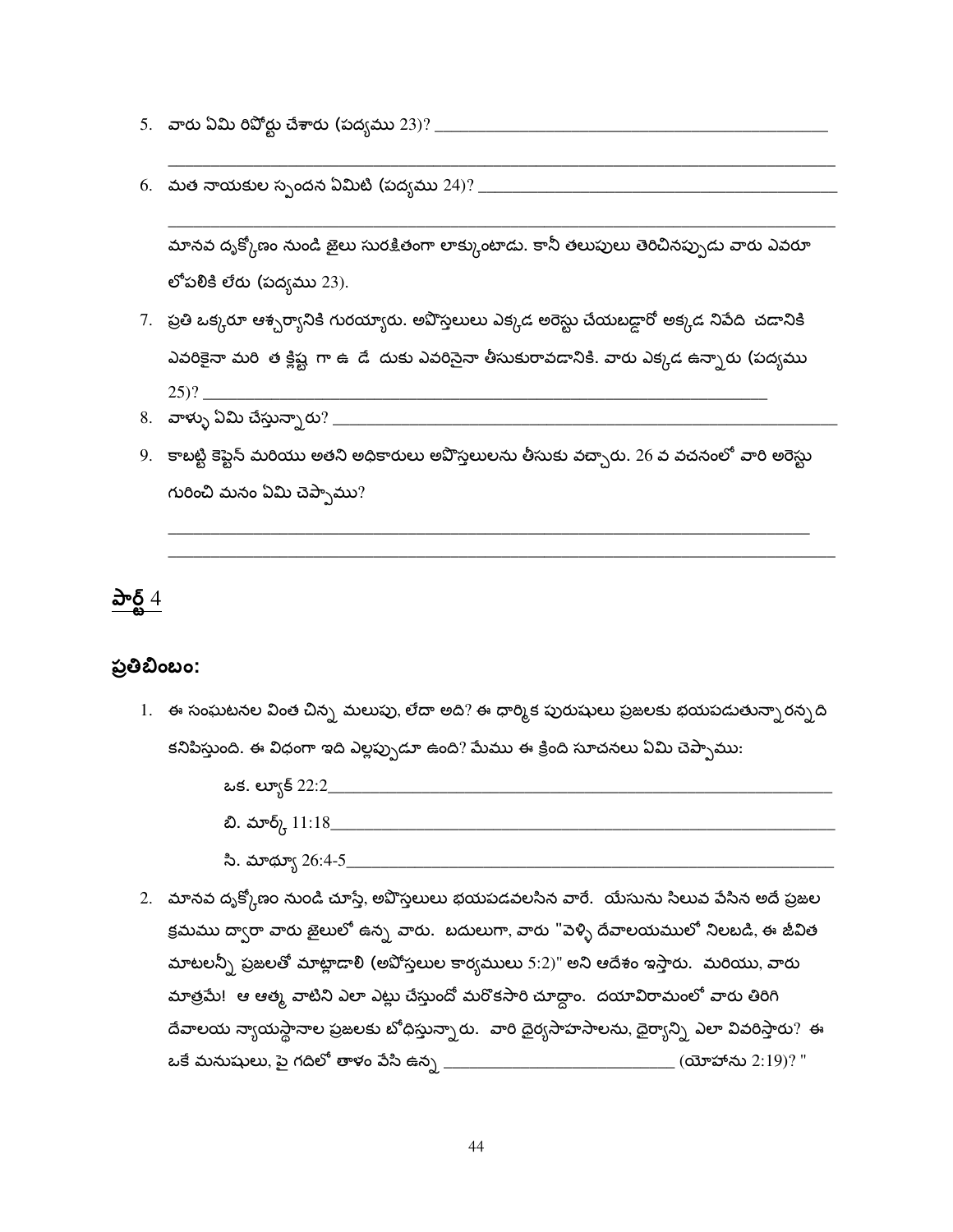#### వ్యాయామం:

1. అవొస్తలులు కౌన్సిల్కు ముందు తీసుకురాబడ్డారు (పద్యము 27). వారి ఆరోపణలు ఏమిటి (పద్యము 28)?

| $8.$ న్యాయస్థానంతో ఉన్న గేమాలిల్ కారణాలు. మీ స్వంత మాటల్లో, అతను ఏమి చెబుతాడు (35-39 వచనాలు? |
|----------------------------------------------------------------------------------------------|
| 9. ఆయన మాట్లాడటం విని వారు ___________________________ (పద్యం 39) ను తీసుకున్నారు. వారు      |
|                                                                                              |
| $10.$ అపొస్తలుల ప్రతిస్పందన ఏమిటి (శ్లోకాలు $41-42$ )?                                       |
| <u>ఒక.___________________________________</u>                                                |
|                                                                                              |

#### అప్లికేషస్:

1. వారు తమ బాధలను ఆనందించారు, యేసు క్రీస్తుగా, మెస్సీయ అని సువార్త ప్రకటించడం, వారు ఎన్నడూ బోధించక పోలేదు. సువార్త కోసం అవొస్తలులు చేసిన విధంగా నేను ఏ మేరకు బాధపడుతున్నాను? ప్రమాదాల విషయంలో దైర్యంగా టోధిస్తూ, యేసు సువార్తను ప్రకటించడానికి సేను ఎంతమేరకు సిద్ధంగా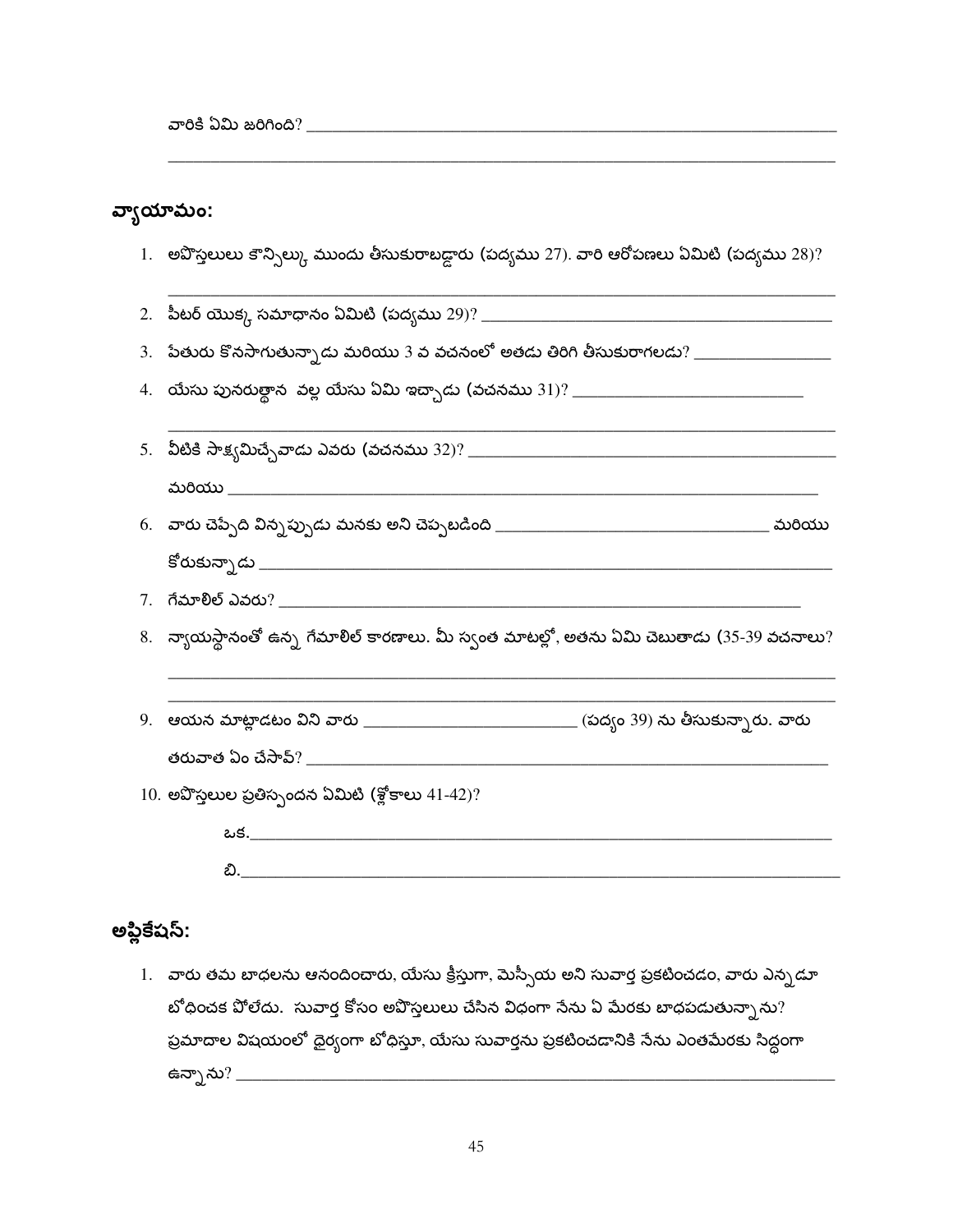2. సేను దేవదూతను నాకు అప్పగించి, "పెళ్లి, ఆలయ కోర్టులలో నిలబడి, ప్రజలకు ఈ కొత్త జీవితం గురించిన పూర్తి సందేశం చెప్పమని" ఆజ్ఞాపించమని నాకు ఆజ్ఞ ఇచ్చాడు. నేను యేసును ఎలా నిలబెడతాను, దాన్ని పంచుకోవడానికి ఆలయ కోర్టులు ఏమి చేయవచ్చు $?$  \_\_\_\_\_\_\_

**ప్రార్థన:** ఓ ప్రభుపైన యేసు, మీ దైర్యవంతులైన, దైర్యంగల సాక్షులుగా జీవించడానికి మీ అవొస్తలులకు స్వయం సాధికారత ఇచ్చినందుకు కృతఙ్ఞతలు. వారు మనుష్యులకు కాకుండా మీకు విధేయులుగా ఉంటారు. తాము చూసిన, వినిపించిన విషయాలన్నీ మాట్లాడాల్సి ఉందన్నారు. వారు ఖైదు, బాధలు, లేదా హింసకు భయపడలేదు కానీ మీకు విధేయత చూపించి, మరోసారి దేవాలయ న్యాయస్థానాల్లో నిలబడి, ప్రజలకు ఈ క్రొత్త జీవితపు పూర్తి సందేశాన్ని సేర్పించారు. సేను మీకు నమ్మకస్తులుగా ఉండి, మీ మార్గాల్లో నడవడానికి ఇష్టపడవచ్చు. ఖర్చుతో సంబంధం లేకుండా నా జీవితం మీకు మరియు మానవజాతి పట్ల మీకున్న గొప్ప ప్రేమాభిమానాలకు రుజువుగా ఉండేందుకు సేను మీకు దైర్యంగా విధేయుడిని కావొచ్చు. సేను చూసిన, విన్న విషయాల గురించి మాట్లాడడానికి దైర్యం, దైర్యసాహసాలు నాకు శక్తినిస్తాయి.  $\_$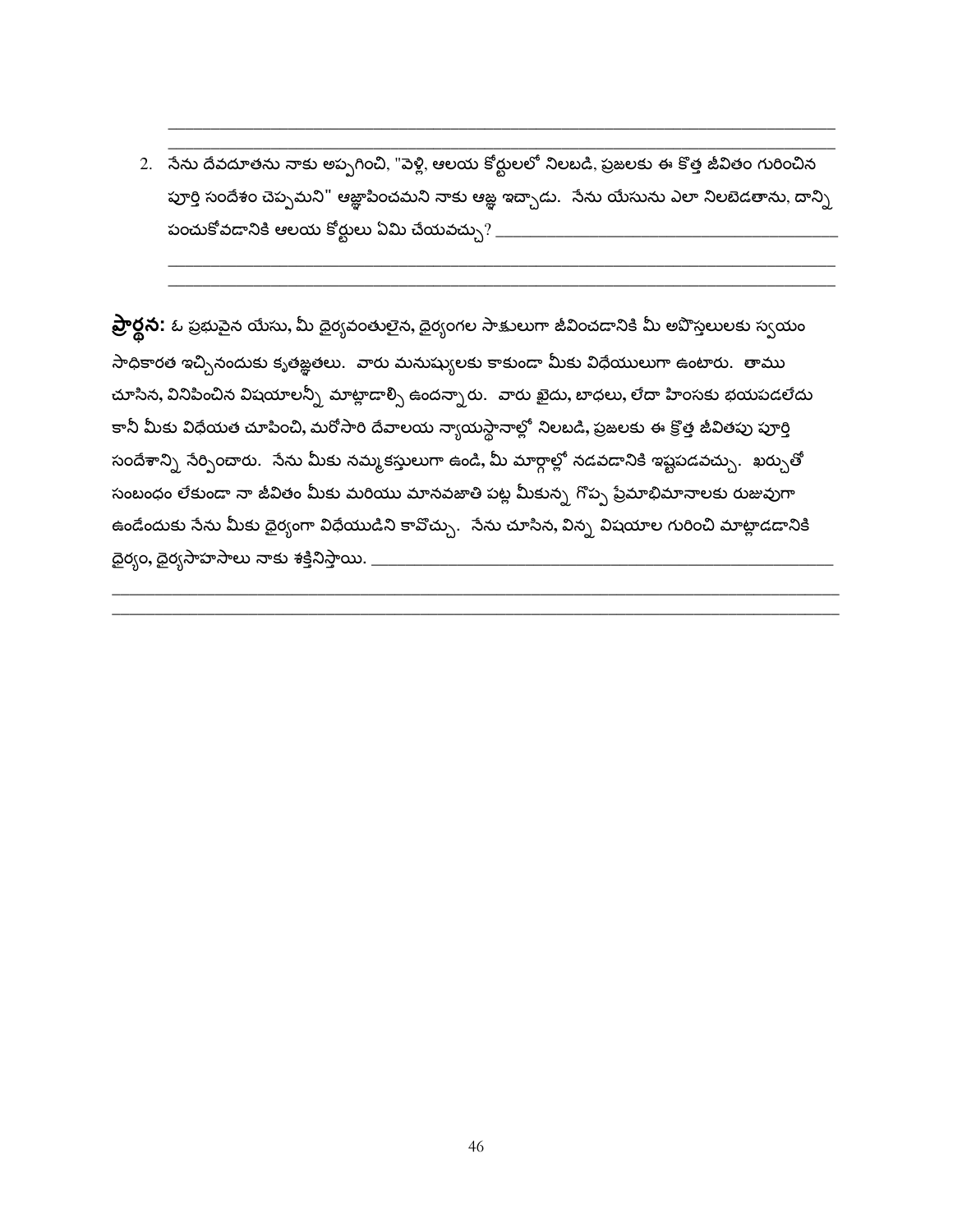పాఠం ఐదు

# విశ్వాసం నిండిన మనిషి

అవొస్తలుల కార్యములు 6-8 – స్టీఫెన్, అమరజీవి

యొక్క అవలోకనం పాఠం 5

| అవలోకనం                                              | 47 |
|------------------------------------------------------|----|
| పరిచయం                                               | 48 |
| పాఠము 5: అపొస్తలుల కార్యములు 6-8                     |    |
| సామాజిక మంత్రిత్వ శాఖకు స్టీఫెన్ పిలుపు<br>$\bullet$ | 49 |
| • ్ష్టీఫెన్ మరియు అతని అవినియోగదారులు                | 52 |
| • ్ష్టీఫెన్ ప్రవచనం ఇలా సాగింది                      | 53 |
| అనుమానాస్పదం మరియు అనువర్తనం<br>$\bullet$            | 55 |
| ఫిలిప్, సైమన్<br>$\bullet$                           | 56 |
| పేతురు, సీమోను                                       | 57 |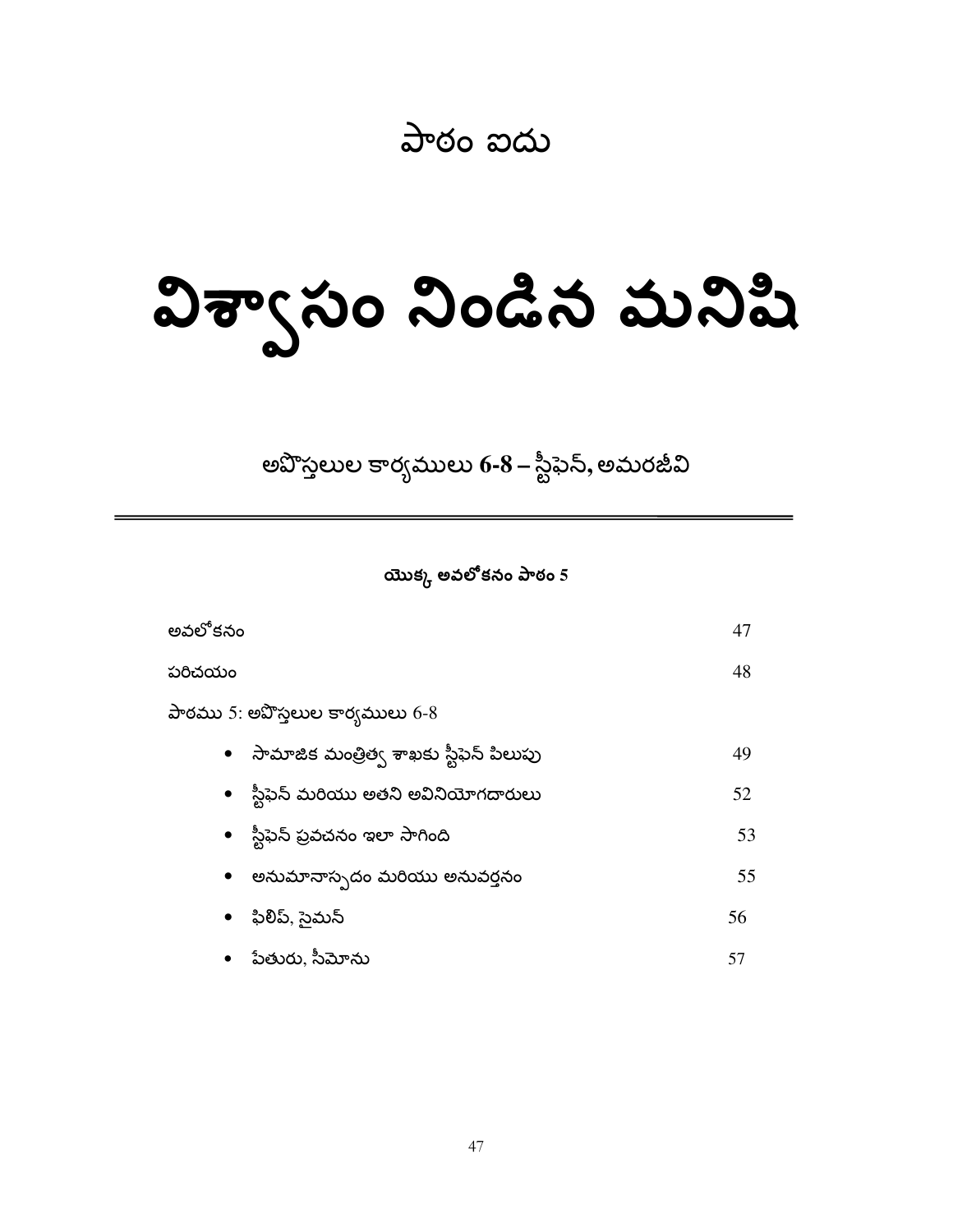#### పరిచయము

తొలి చర్చి సామాజిక పరిచర్య అవసరాలతో అప్యాయంగా తయారయ్యారు. శిష్యులు ఈ ప్రాంతంలో సేవలందించే అర్హతలను నిర్ధారించారు. వారి అవసరాలను అనాలోపూర్తిగా పరిగణలోకి తీసుకోవాలి. వాటిని వ్రాసి, ఇతరుల అవసరాలు, అవసరాలకు తగ్గట్టుగా పరిచర్య చేయడానికి వారు చేసిన పనులను ఎందుకు ఎందారో తెలుసుకోవడానికి ప్రయత్నిందాలా? మీ జాబితాలో ఉండే అర్హతలు ఏవి ఉండవచ్చు? జాబితాలు ఒకేవిధంగా ఉన్నాయా?

స్తెఫను ఎంపిక చేసుకొని అద్భుతపనులు చేయడం వల్ల కొద్దికాలానికే ఆయన ఇతరుల దృష్టికి వచ్చాడు. స్తెఫను దూరంగా పెళ్ళడానికి వారు ఎంత అతిగా సిద్దపడ్డారు? మీరు స్తెఫనును పరిశీలించిన తర్వాత మీరు ఎలాంటి పరీక్షను గుర్తుపెట్టుకోవచ్చు? ఈ సభ ద్వారా ప్రశ్నించబడినప్పుడు, యేసు క్రీస్తుకు సాక్ష్యమివ్వటానికి ఇది ఒక అవకాశంగా పరిగణించబడుతున్నప్పుడు అది ఆసక్తికరంగా ఉంటుంది.

"మీలో ఉన్న నిరీక్షణనుగూర్చి మిమ్మును అడిగినవారికి రక్షణ చేయుటకు ఎల్లప్పుడు సిద్ధపడవద్దు (1 పేతురు  $3:15)$ " అని సెయింట్ పీటర్ మనకు గుర్తు చేస్తున్నాడు.  $\,$ స్తెఫను తన అసహాయులకి ముందు తన ఆత్మరక్షణ కోసం శ్రద్ధగా వినాలి. ఆయన యూదుల చరిత్రను సమీక్షిస్తూ, "హృదయములో, చెవులలో సున్న తి పొందక, మీరు ఎల్లప్పుడు పరిశుద్దాత్మను ఎదిరింపుము" అసే మాటలతో ఆయన సాక్ష్యాలను పొందాడు. ఈ దైర్యమైన నిందతో వారు ఆయనను పెళ్లగొట్టిరి.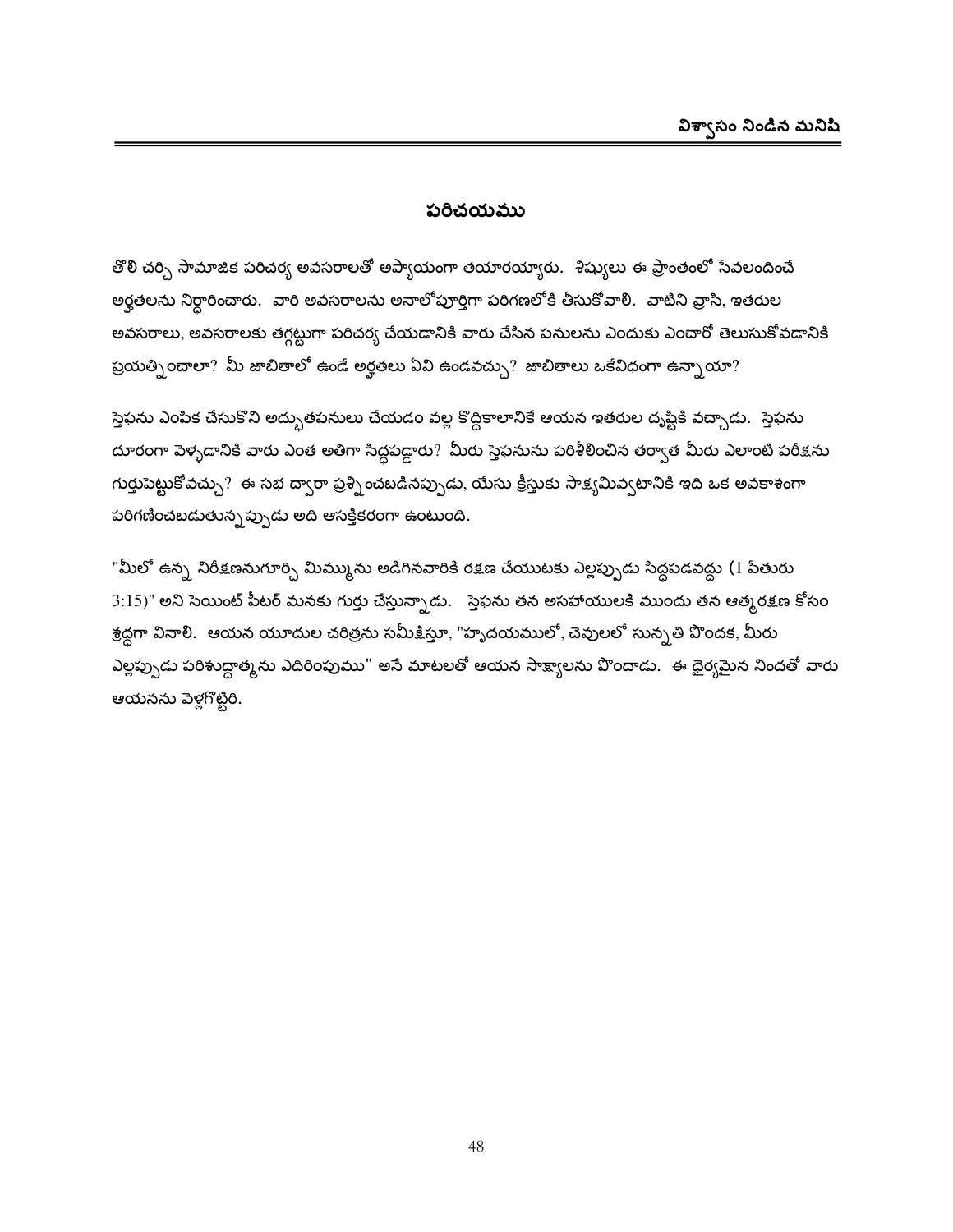#### పాఠం  $5$

#### <u>పార్ట్ 1</u>

**ఉవోద్ఘాతము:** ఈ తర్వాతి కథలో మనము పనిలో పనిగా సంఘము చూడబోతున్నారు. కైస్తవ్యం కేవలం భగవంతుడితో ఒక వ్యక్తిగత-ఆన్-వన్ కాదు. క్రైస్తవుడు కూడా సమాజములో భాగమై, విశ్వాసుల సముదాయముగా తయారవుతాడు. భగవంతుడు మనలో ఉన్న ప్రేమ ఇతరుల అవసరాలను తీర్చడానికి మనగుండా ప్రవహిస్తుంది. ఇది ఒక సంఘంగా, ఒక కైస్తవ కమ్యూనిటీకి సంబంధించిన చర్య. పని వద్ద చర్చిని అవొస్తలుల కార్యములు 6 లో చూడండి.

**నియామక:** అపొస్తలుల చదవ డి కార్యములు 6: 1-7.

#### వ్యాయామం:

- 1. పద్యం ప్రకారం ఏ సమస్య అభివృద్ధి చేయబడింది? \_\_\_\_\_\_\_\_\_\_\_\_\_\_\_
- 2. పన్నె డ్ల అవొస్తలులు శిష్యుల దరినీ సమకూర్చి, సమస్యను చర్చి చారు:

చర్చిలో భాగమైన వివిధ పనులు లేదా పరిచర్య గురించి గమనించండి. అవొస్తలులు, "దేవుని వాక్య పరిచర్య" అసే పాథోరల్ పనిలో పాల్గొన్నారు. ఈ పదం సామాజిక పని తో చేతిలో చేయి పెళుతుంది కాబట్టి వారు సామాజిక కార్యంలో పాల్గొన్న వారిని గుర్తించడానికి అవసరం, "ది పెయిటింగ్ ఆఫ్ టేల్స్" అనే సామాజిక పని. రెండూ గణనీయమైనవి. రెండూ కళింగ్స్. ప్రతిదీ విభిన్న బహుమతులను ఉపయోగించుకుంటుంది. బి. శిష్యులకు ఎంచుకోవడానికి బాధ్యత అప్పగించబడింది \_\_\_\_\_\_\_\_\_\_\_\_\_\_\_  $\mathbf{i}$ .  $\mathbf{j}$  $\ddot{\mathbf{i}}$ .  $\ddot{\mathbf{j}}$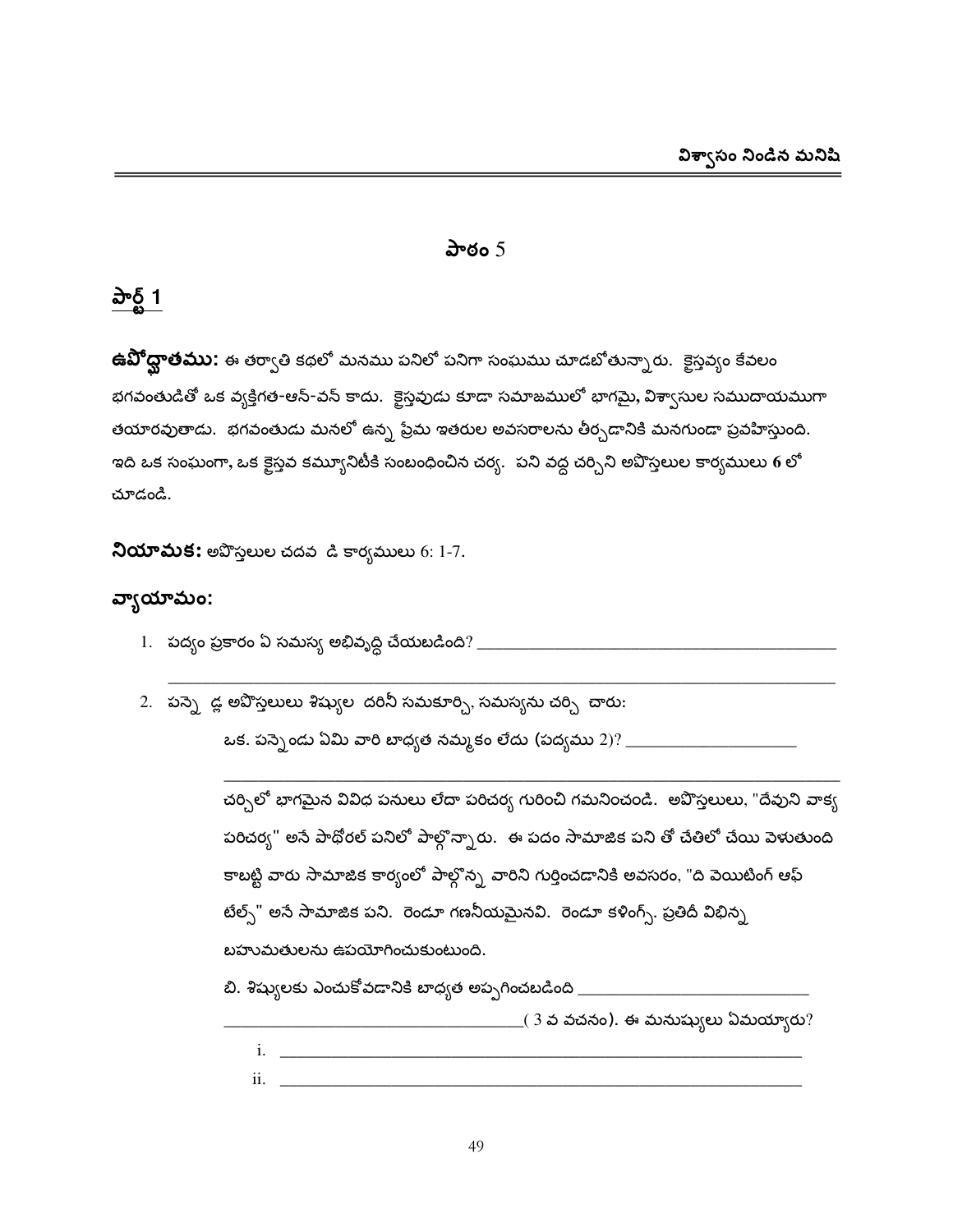| సి. అవొస్తలులు తమ దృష్టిని ఇస్తారు __________ |                                                                                              |
|-----------------------------------------------|----------------------------------------------------------------------------------------------|
| మరియు సంస్థ కార్యాలు ఉండి ఉండి అవ             |                                                                                              |
|                                               | $3. \;\; 5$ వ వచనంలో మనకు ఎంపిక చేయబడిన వారి జాబితా ఇవ్వబడింది. మొట్టమొదటి వారు ఎంచుకున్నారు |
|                                               |                                                                                              |
|                                               | 4.   ఈ పురుషులు సమర్పించారు _________________________.  అప్పుడు మేము 6 వ వచనంలో ఏమి          |
| 5. తీసుకున్న చర్య ఫలితమేమిటి (పద్యము $7$ )?   |                                                                                              |
| <u>ఒక._____________________________</u>       |                                                                                              |
| ಬಿ. ______________                            |                                                                                              |
| <u>సి. _______</u>                            |                                                                                              |

**ప్రతిబింబం:** మనం చేసే బహుమతులను మనం తరచుగా కనిష్టం చేస్తాం మరియు సర్వీస్ యొక్క కాలింగ్ ముఖ్యం కాదని మనం పరిగణిస్తాం. ఈ కథలో, ఇతరుల పట్ల శ్రద్ధ చూపే పని, సంసార సామర్థ్యంలో, సువార్త వ్యాప్తికోసం, శిష్యులుగా మారిన వారి సంఖ్యలలో పెరుగుదల కోసం ఈ రెండూ చాలా కీలకం. భూమ్మీద తన రాజ్యం వృద్ధి, సేతృత్వం కోసం ప్రతి ఒక్కరి పరిచర్య కోసం దేవుడు ఉపయోగించుకోవాలనుకుంటున్నాడు. ఆయన మనల్సి సాక్షులుగా ఉపయోగిస్తాడు!

అవొస్తలులు సంస్కృతిని సున్ని తమైనదిగా గమనించాలి. గ్రీకు మాట్లాడే విధవరాండ్రకు సహాయం అవసరం. అవొస్తలులు గ్రీకు భాష మాట్లాడే మనుష్యులను డీఅన్స్ గా నియమించారు. వారు కొలువు తీరిన పద్ధతులను, సంస్కృతిని సున్ని తంగా తిరస్కరించారు.

ప్రశ్న : మన సేపథ్యంతో ఇతరులను సమర్ధవంతంగా సమర్థిస్తూ దేవుని ప్రతినిధిని వాడుతున్నాడసే దాని గురించి మనము ఏమి సేర్చుకోవచ్చు? \_\_\_\_\_

#### అప్లికేషస్:

 $1.$  నేను ఇతరులకు నా నొంత పరిచర్యను పరిగణనలోకి తీసుకున్నప్పుడు ఇది ఎలాంటి అంతర్శ్రష్టిని ఇస్తుంది?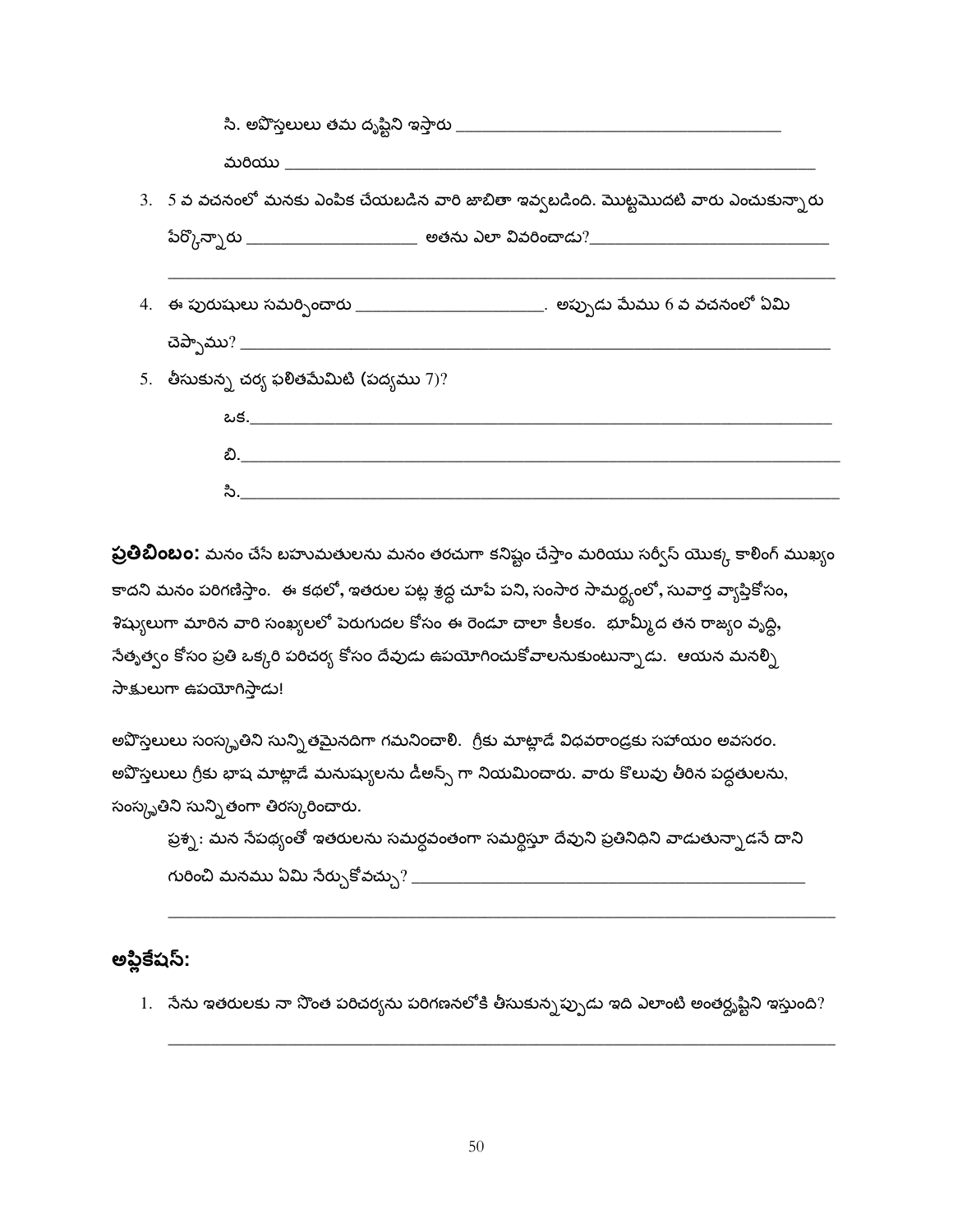- 2. నేను నా పరిచర్యను నా పనిగా పిలుస్తాను? నేను అతని సాక్షిని, ఆయన తన రాజ్యాన్ని విస్తరించడానికి మరియు విస్తరించడానికి ఆయన నన్ను ఉపయోగిస్తానని సేను ముందుగాసే నమ్ముతున్నానా? \_\_\_\_\_\_\_\_\_\_
- 3. నేను పరిగణించిన విధంగా ఏ మార్పులు నాకు అవసరం కావచ్చు ...



ప్రతిబింబం: ఈ తొలి శిష్యుల చర్యలోని ఫలితాలు (7 వ వచనం) గురించి ఒక క్షణంపాటు ఆలోచించండి. స్తెఫను, ఇతరులద్వారా దేవుడు ఏమి చేశాడో ధ్యానించండి. ఆ పని కోసం ఎన్నుకున్న నాయకుల పేరులు, దైవభక్తి పాత్రల్ని చూపెట్టారు. ఆత్మీయత, బుద్ధి నిండిన పురుషులుగా పేరుగాంచారు. స్తెఫను ప్రత్యేకంగా, పరిశుద్ధాత్మతో నిండియున్న, విశ్వాసంతో నిండిన వ్యక్తిగా పేరు సంపాదించుకున్నారు.

#### అప్లికేషస్:

- 1. నా గురించి ప్రజలకు ఏమి తెలుసు? నా చుట్టుపక్కల, నా ఆఫీసు, ఇతర ప్రదేశాల్లో సేను తరచుగా చేసే పేరు ఏమిటి? నా పాత్ర గురించి ఇతరులు ఏమి చెబుతారు? సేను పూర్తి విశా్సముతో, పరిశుద్ధాత్మతో
- 2. నా కీర్తి దేవుని పాత్ర ప్రతిబింబించనా లేక కొన్ని మార్పులు ఉన్నాయా? నాలో దేవుని ఆత్మ సేను

#### $\frac{\partial^2 \delta}{\partial x^2}$

**నియామక:** స్టీఫైన్ కథ కొనసాగుతో ది. అపొస్తలుల చదవ డి కార్యములు 6: 8-15.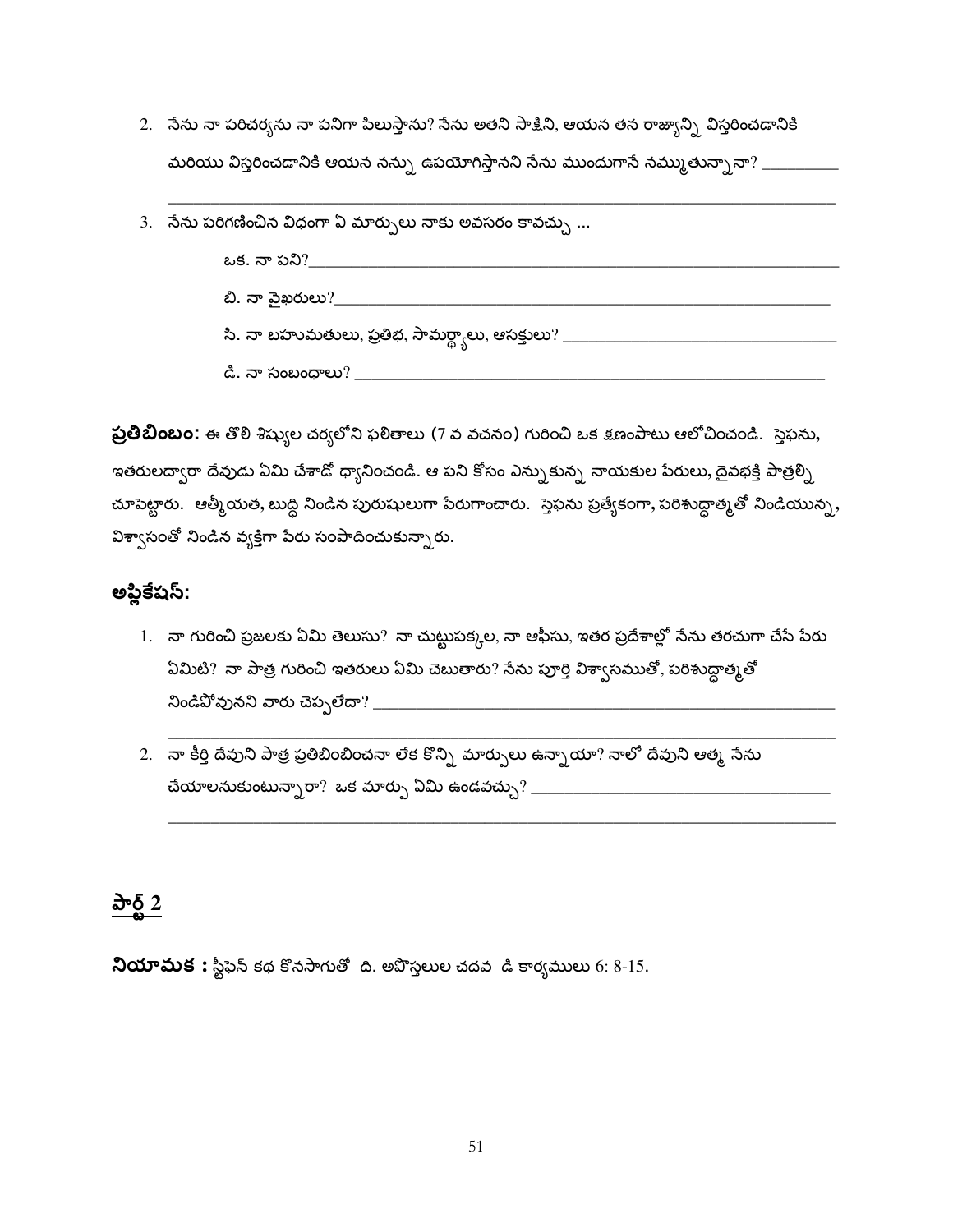#### వ్యాయామం:

- 1. వ వచన 8 లో స్టీఫెన్ గురి చి మన మరి త ఎక్కువగా సేర్చుకు టా . మన ఆయన గురి చి ఏమి
- 2. ఆశ్చర్యకరంగా, కొన్ని \_\_\_\_\_\_\_\_\_\_\_\_\_\_\_ మరియు \_\_\_\_\_\_\_\_\_\_\_\_\_\_\_\_\_\_\_\_ స్టీఫెన్ తో (పద్యం 9).
- 3. వారు తమ వాదనలు పక్కన ఏమి చేశారని గ్రహించినప్పుడు (పద్యం 11)?

ఈ వాదనలు తెలిసిన ధ్వని చేస్తారా? మత్తయి 26: 59-61 చూడండి.

- 4. తప్పుడు సాక్ష్యాలు ఫలితంగా ఏమిటి (పద్యం 12)?
	-
	- b.  $2.2^{\circ}12$ :
	- c.  $2 \cdot 2 \cdot 3 \cdot 13$ :

గమనిక: యూదులు మరియు వారి మత నాయకుల పవిత్ర స్థలం, లేదా ఆలయం, మరియు మోసెస్ మోసెస్ కస్టమ్స్ కూడా సూచిస్తారు లా రెండు, ఉన్నాయి.

5. మహాసభలో ఉన్న వారు స్టీఫెన్ ముఖాన్ని (15 వ వచనము) గుర్తించినప్పుడు ఇది ఆసక్తికరంగా ఉంటుంది.

**ఉవిో ద్ఘాతo:** అపొస్తలుల కార్యములు 7:2-53 స్టీఫెన్ తనను దూషించి ఆరోపించిన మహాసభకు, ఇప్పుడు ప్రధానయాజకుడు ఆయనను ఇలా ప్రశ్నిస్తాడు, "ఈ ఆపేశాలు సత్వమా (1 వ వచనం)?" యేసుకు సంబంధించిన తన సాక్షులకి సాక్ష్యమిచ్చే అవకాశం తనకు ఉందని స్తెప్టను గుర్తిస్తాడు. ఆయన ప్రసంగంలోని సంక్షిప్త ప్రతిని చూసి, స్తెఫను ఇశ్రాయేలు చరిత్ర అబ్రాహాము నుండి యేసుకు వివరించాడు కాబట్టి ఆయన పనిలో దేవుణ్ణి చూడండి. దేవుడు కదలలేని నాడు దేవుడు; మన దేవుడు పెదకి, రక్షింపకు; మా దేవుడు అబ్రాహాముకు కనాను, మోషేను వాగ్దాన దేశానికి తరలించాడు. ప్రవక్తలను పంపి తన కుమారుని పంపి ఇప్పుడు మనలను పంపిస్తాడు అని దేవుడు పంపుతాడు. ఇది మీ గత యూనిట్ల అధ్యయనం యొక్క సమీక్ష అవుతుంది!

ని**యామక:** అవొస్తలుల చదవండి కార్వములు 7: 2-53.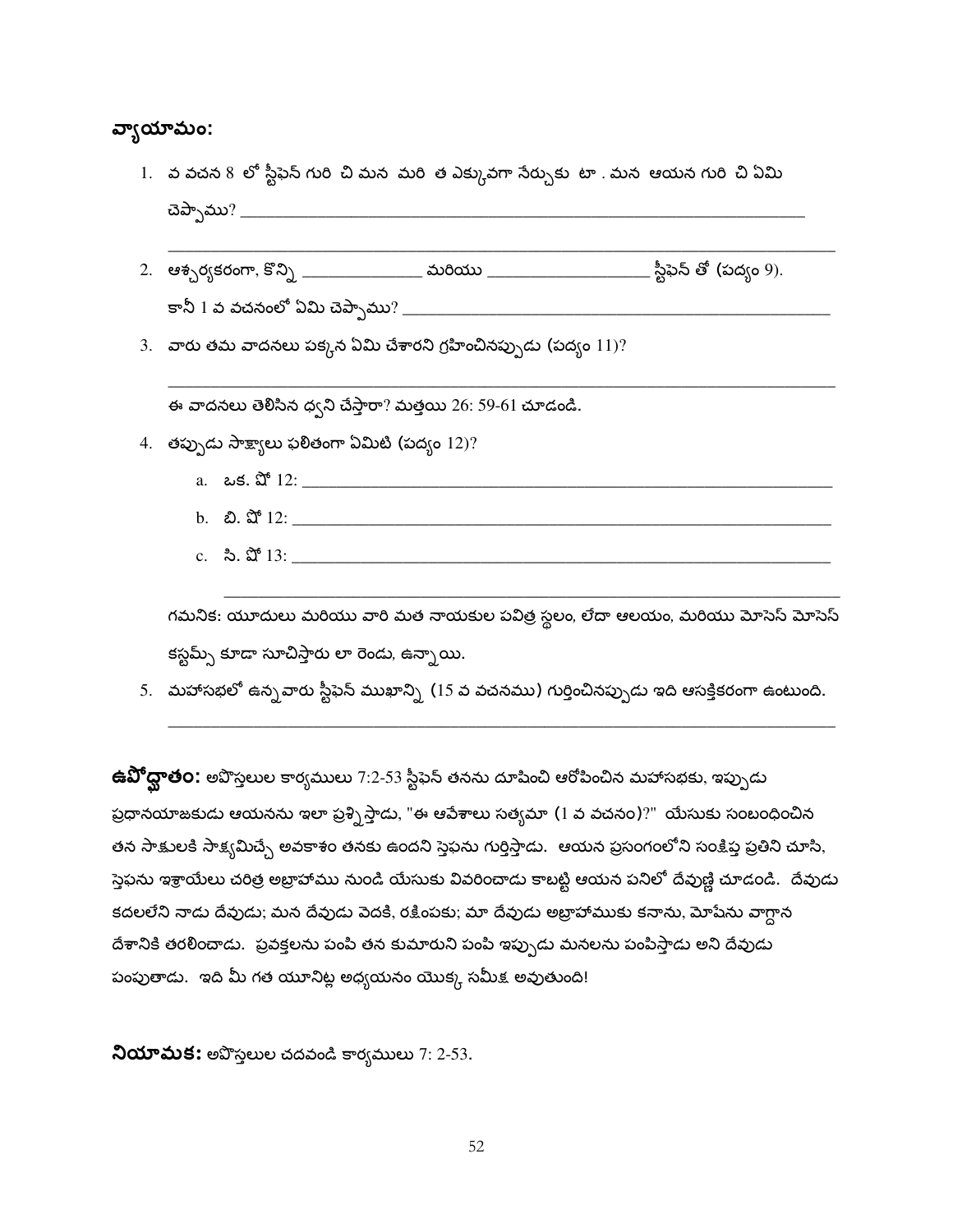#### **అభ్యాస:** వచనాలు 2-8

| 3. |                                                                                                      |  |  |  |
|----|------------------------------------------------------------------------------------------------------|--|--|--|
| 4. |                                                                                                      |  |  |  |
| 5. |                                                                                                      |  |  |  |
| 6. | <u>దేవుడు అబ్రాహాముతో చేసిన ఒడంబడిక (పద్యం 8) ఏమిటి? ______________________________</u>              |  |  |  |
|    | $7.$ సమీక్షించండి (పద్యం $8$ ).                                                                      |  |  |  |
|    |                                                                                                      |  |  |  |
|    |                                                                                                      |  |  |  |
|    |                                                                                                      |  |  |  |
|    | వ్యాయామం: వెర్సెస్ 9-19                                                                              |  |  |  |
|    |                                                                                                      |  |  |  |
|    |                                                                                                      |  |  |  |
| 3. |                                                                                                      |  |  |  |
|    | 4.   మరో రాజు ఈజిఫ్టులో పాలకుడు అయ్యాడు. ఈ ఫరోకు యోసేపు తెలియదు (పద్యము 18-19). మేము                 |  |  |  |
|    |                                                                                                      |  |  |  |
|    |                                                                                                      |  |  |  |
|    | <b>అభ్యాస</b> : వచనాలు 2-29                                                                          |  |  |  |
|    |                                                                                                      |  |  |  |
|    | 2.   మేము చిన్నతనంలో తన జీవితం గురించి ఏమి చెప్పాము (శ్లోకాలు 2-22)? _______________________________ |  |  |  |
|    |                                                                                                      |  |  |  |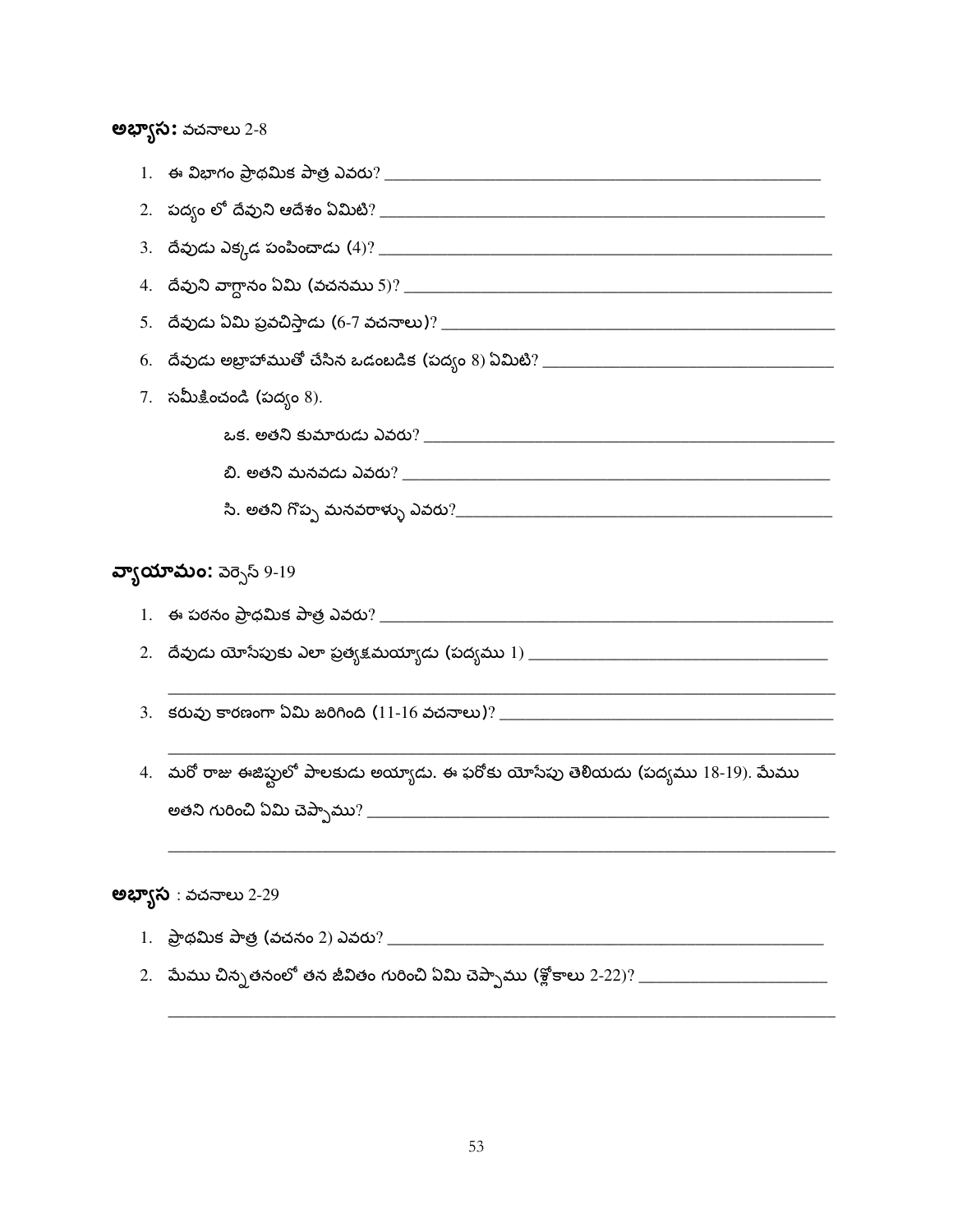శ్లోకాలలో మోషే సరియైన భావన ఏమిటి 23-25 మరియు ఎందుకు అతను ఈజిప్ట్ పారివోయాడు  $\frac{15}{2}$ కాలు 26-28)?

3.  $(29 \text{ s } 32 \text{ s } 32 \text{ s } 32 \text{ s } 32 \text{ s } 32 \text{ s } 32 \text{ s } 32 \text{ s } 32 \text{ s } 32 \text{ s } 32 \text{ s } 32 \text{ s } 32 \text{ s } 32 \text{ s } 32 \text{ s } 32 \text{ s } 32 \text{ s } 32 \text{ s } 32 \text{ s } 32 \text{ s } 32 \text{ s } 32 \text{ s } 32 \text{ s } 32 \text{ s } 32 \text{ s } 32 \text{ s } 32 \text{ s }$ 

<u>పార్ట్ 3</u>

#### వ్వాయామం కొనసాగింది: వెర్సెస్ 3-37

- 1. మిద్యానులో 4 స వత్సరాల తర్వాత తన గొర్రెలను కాపాడుతున్నప్పుడు మోషేకు ఏమి జరిగింది (వచనము
- 2. దేవుని తన ప్రజలకు చేసిన అణచిపేత చూసిన మరియు వారి కైస్ విన్న. అతను ఏమి చేయాలని

4. మోషే బర్సింగ్ బుష్ (వచన 35 బి) లో కనిపించిన ఒక దేవదూత యొక్క \_\_\_\_\_\_\_\_\_\_\_\_\_\_\_\_\_\_ ద్వారా

\_\_\_\_\_\_\_\_\_\_\_\_\_\_\_\_ (పద్యము 36) ని ప్రదర్నించాడని మనకు చెప్పబడింది.

\_\_\_\_\_\_\_\_\_\_\_\_\_\_\_\_\_ నిలబెడతానని ప్రజలకు చెప్పాడు (పద్యము 37).

#### **అభ్యాస:** వచనాలు 38-43

1. "జీవముగల మాటలు" ఉన్నప్పటికీ మోషే ప్రజలకు పెళ్ళాడు (పద్యము 38) వారి తండ్రులు ఎలా స్పందిస్తారు  $\frac{25}{2}$ కాలు 39-42)?

| ఒక.                    | పాటించటానికి. |  |
|------------------------|---------------|--|
| చి. కానీ               | ఆయన ప్రక్కన.  |  |
| సి. వారి హృదయాలలో వారు | ఈజిప్ట్ కు    |  |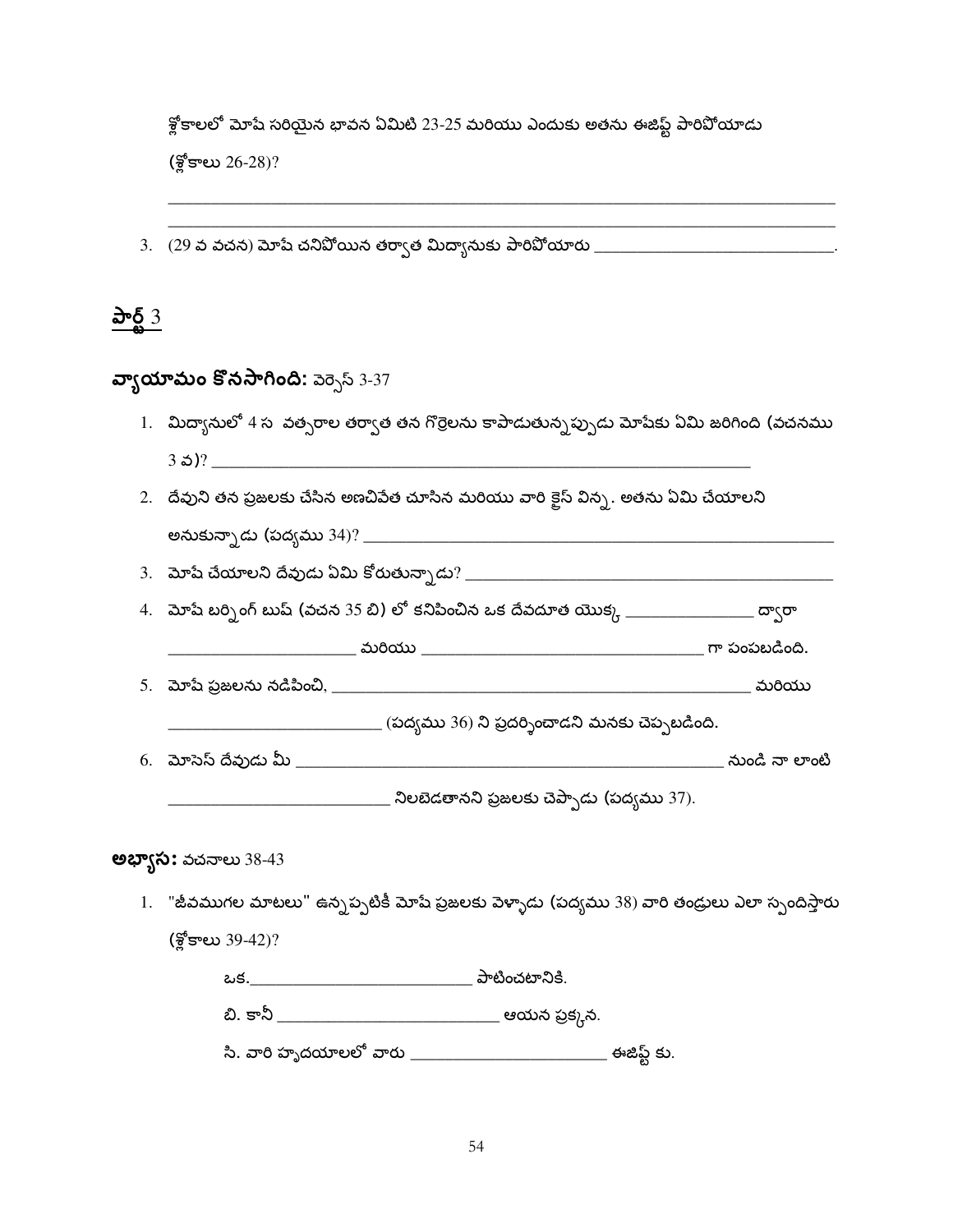|                              | 4.   దేవుడు ___________________ మించి ______________ ప్రజలను పంపాలని ఎంచుకున్నాడు (పద్యం 43).        |
|------------------------------|------------------------------------------------------------------------------------------------------|
| <b>అభ్యాస:</b> వచనాలు 44-5   |                                                                                                      |
|                              |                                                                                                      |
|                              |                                                                                                      |
|                              |                                                                                                      |
|                              |                                                                                                      |
|                              | <i>గమనిక:</i> యూదా నాయకులు ఒక చోటికి, ప్రత్యేకంగా ఆలయానికి, దేవునికి కాదు అని స్తెఫను పలికిన         |
|                              | మాటల ఆక్షేపణ.  తమ పితరులను విడిపిస్తున్న వ్యక్తిని వారు విశ్వసించలేదు కానీ ఆలయానికి                  |
|                              | అనుసంధానించబడిన వారి చట్టాలు మరియు పద్ధతులను రెండింటినీ విశ్వసించారు.  దేవుడు ఖచ్చితంగా              |
|                              | అక్కడ పరిమితంగా లేడు!  దేవుణ్ణి నిజంగా ఆరాధించేవాళ్లు "ఆత్మ, సత్య (యోహాను 4:24)" లో ఆయనను            |
|                              | ఆరాధించమని యేసు చెప్పాడు.  ఆయన మాటలు యూదా నాయకుల హృదయాలను నరికిపేసి వారి                             |
|                              | విగ్రహారాధనను పెల్లడి చేశాయి.  వారు పశ్చాత్తాపానికి గురయ్యారు. వారు ఎంతో తీవ్రంగా పశ్చాత్తాపపడ్డారు. |
| <b>అభ్యాస</b> : వచనాలు 51-53 |                                                                                                      |
|                              | 1.   అతన్ని ఆరోపించిన వారి గురించి స్టీఫెన్ ఏమి చెబుతాడు (51-53 వచనాలు)? ______                      |

2.  $\,$  వారు చట్టం గౌరవించారు చెప్పారు. వారికి పవిత్రమైనది. ఇంకా 53 వ వచనంలో ఏమి చెప్పాము?

నియామక: అపొస్తలుల చదవ డి కార్యములు 7: 54-8: 1.

#### వ్యాయామం:

1. స్టీఫెన్ చెప్పినదానికి ప్రధాన యాజకుడు మరియు ఇతరుల ప్రతిస్పందన ఏమిటి (పద్యము 54)?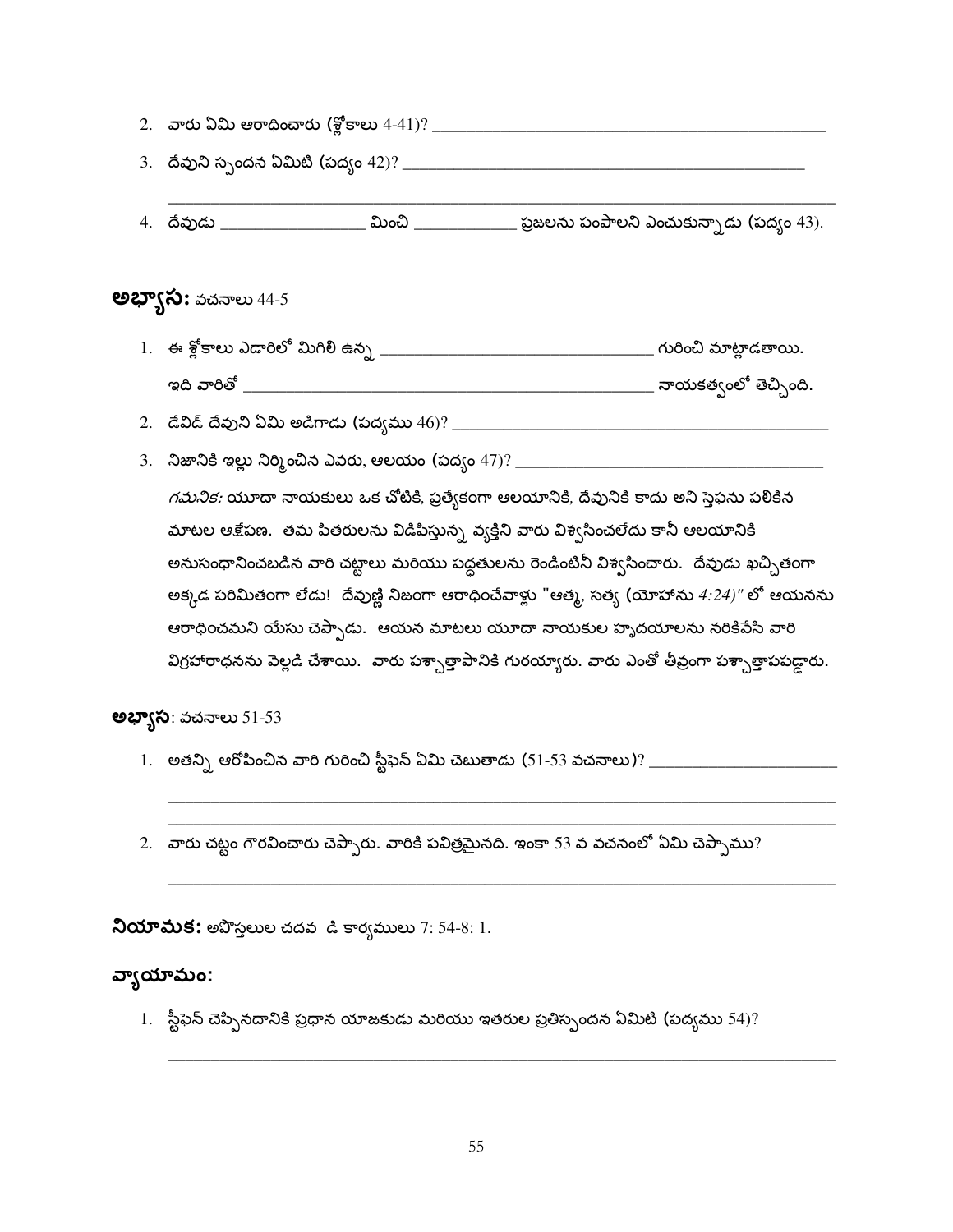- 
- 
- 4. స్తెఫను యేసు క్రుసిఫికేషన్లో ఉన్నట్లయితే ఒక అద్భుతాలు. అతను రాసిన జరిగినది ఏమి పదాలు అతను

#### <u>केई 4</u>

#### ప్రతిబింబం:

- 1. విశ్వాత్మ మొదటి అమరవీరుడుగా స్టీఫెన్ మరణించాడు. ఆయన దేవుని కృప మరియు శక్తి నిండిన వ్యక్తి (అవోస్తలుల కార్యములు 6:8). ఆయనను వ్యతిరేకించేవాళ్లు ఆయన జ్ఞానానికి లేదా ఆయన మాట్లాడిన స్ఫూర్తికి వ్యతిరేకంగా నిలబడలేరు (అవొస్తలుల కార్యములు 6:1). ఆయన గురించి మనం చదివిన విషయమేదైనా, ఆయన మెస్సీయను, క్రీస్తును, నీతిమంతుడని చంపడంతో ఆయన మరణించాడు. మీ ఆలోచనలు: \_\_\_\_\_\_\_\_\_\_\_\_\_\_\_\_\_\_\_\_\_\_
- వ్యతిరేకంగా ఉన్న వారి మధ్య ఎలాంటి యుద్ధం జరిగింది? అవొస్తలుల కార్యములు 7:51 ప్రకారం ఆ విషయం

| స్టీఫెన్ "పవిత్రాత్మతో నిండినవాడు" చూసారు మరియు చూసాడు                                        |                        |
|-----------------------------------------------------------------------------------------------|------------------------|
|                                                                                               | (చట్టాలు 7:55).        |
| పరిశుద్ధాత్మతో నిండిన ఒక జీవితం జీసస్ చూస్తుంది మరియు ఆయనను లివింగ్ లార్డ్ అని గుర్తిస్తుంది. |                        |
| పరిశుద్ధాత్మను అడ్డుకునే ఒక జీవితం ఆత్మ కొరకు చనిపోయినది __________                           | $(2$ కొరిందీయులకు $3:$ |
| 6)! యోహాను 6: 63-65 చదవండి. 63 వ వచనాన్ని వ్రాయండి: _                                         |                        |

 $, \cdot$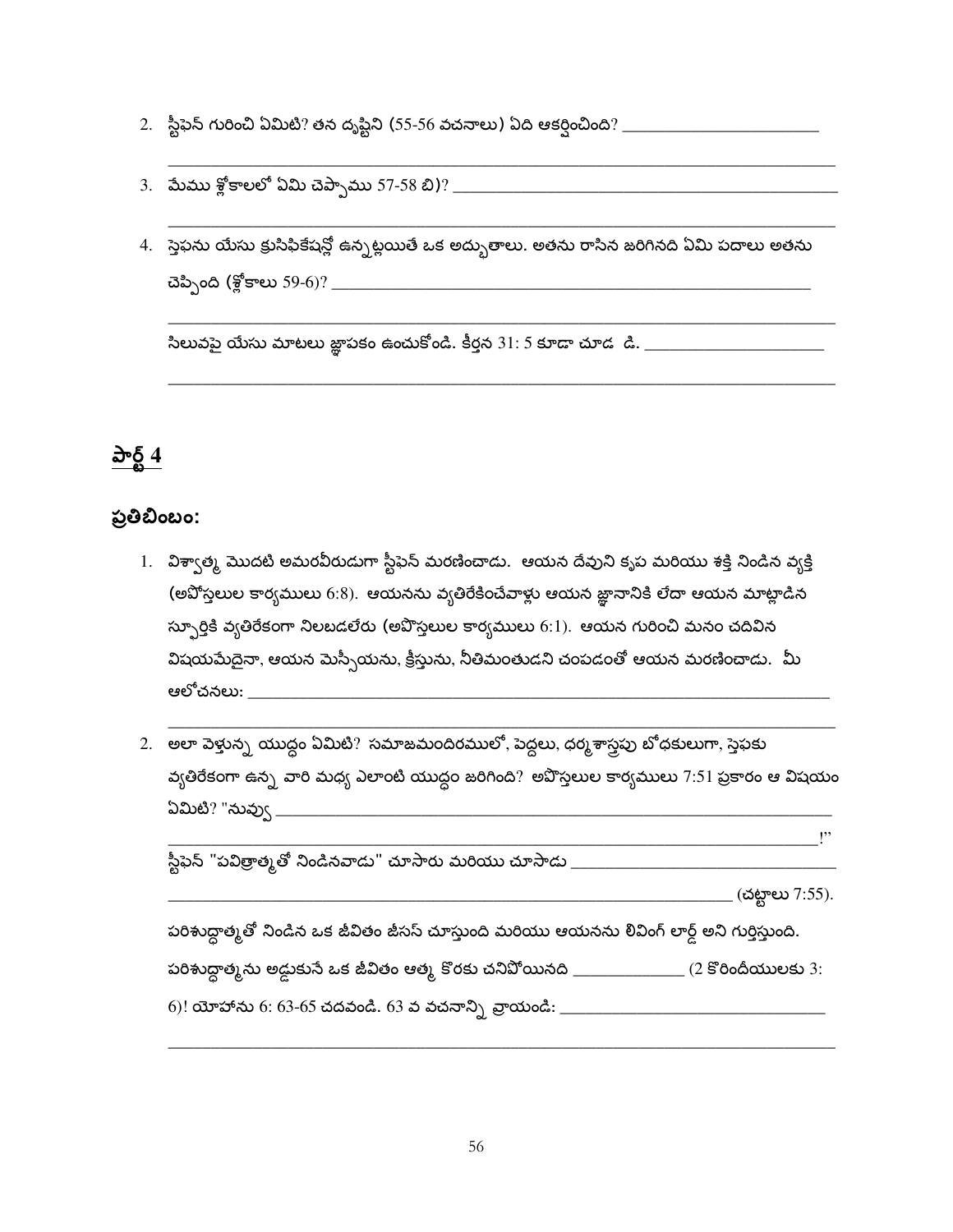అప్లికేషస్:

- 1. సున్నతి పొందిన హృదయం, చెవులతో సేను ధృడమైన, మొండిదానిగా ఉన్నానని నాకు చెప్పలేదా? సేను ఎల్లప్పుడూ పరిశుద్ధాత్మను ఎదిరిస్తానని నా గురించి చెప్పలేదా? లేదా, నాలో నివసించడానికి సేను అతనిని స్వాగతించాను మరియు అతను నాతో తన మార్గం కలిగి చేయడానికి నా గుండె రిప్లెక్ట్ చేసింది అని నాకు
- .<br>2. ఆత్మ నాపై విశ్వాసముంచును, యేసును నా ప్రభువు మరియు రక్షకునిగా నమ్మడానికి వీలు కర్పిస్తుంది. నా సాక్ష్యాన్ని ఎదిరించకవోయినా, మూర్ఖత్వంగా పరిగణించినా ఇతరులకు ఆయన సాక్షిగా ఆయన ఆత్మ

| <b>పరిచయము:</b> చట్టాలు 8 యొక్క మొదటి పద్యం లో మేము _                                                 | మరియు               |
|-------------------------------------------------------------------------------------------------------|---------------------|
| అంతటా జెరూసలేం లో                                                                                     | మరియు ప్రజలు        |
| వ్వతిరేకంగా ఒక గొప్ప $\_$                                                                             | జరిగింది. అవొస్తలుల |
| కార్యములు 1: 8 లోని యేసు మాటలను జ్ఞాపక చేసుకో  డి. అతని సాక్షులు ఇప్పుడు వారి వ్యాప్తి మరియు          |                     |
| జెరూసలేం మించి ప్రభావం యొక్క విస్తరణ విస్తరించడం జరిగింది. అవొస్తలుల కార్యములు 8: 4 లో చెల్లాచెదురుగా |                     |
| ఉన్న వారి గురించి మనకు చెప్పబడింది: __                                                                |                     |
| ఈ ప్రజలు చెప్పే కథ ఉంది మరియు వారు ఎక్కడికి పెళ్ళారో వారు చెప్పారు!                                   |                     |
| ఈ పాఠంలో మనము ఫిలిప్ అనే మనిషిని పరిచయం చేస్తాము. ఈ ఫిలిప్ యేసు పన్పెండు మంది శిష్యులలో ఒకడు          |                     |
| కాని రోజువారీ ఆహార పంపిణీతో ఉన్న వితంతువులకు సేవచేసే అవోస్టల్స్ సేవకులు (అవొస్తలుల కార్యములు 6: 5)    |                     |
| ఏడు డీకన్లలో ఒకరు (అవోస్తలుల కార్యములు 6: 1). అతను ఉన్నట్లు ప్రసిద్ది చెందిన వ్యక్తి <sub>-</sub>     |                     |
| మరియు యొక్క $-$                                                                                       |                     |

(చట్టాలు 6:3).

నియామక: అపొస్తలుల చదవ డి కార్యములు 8: 4-8.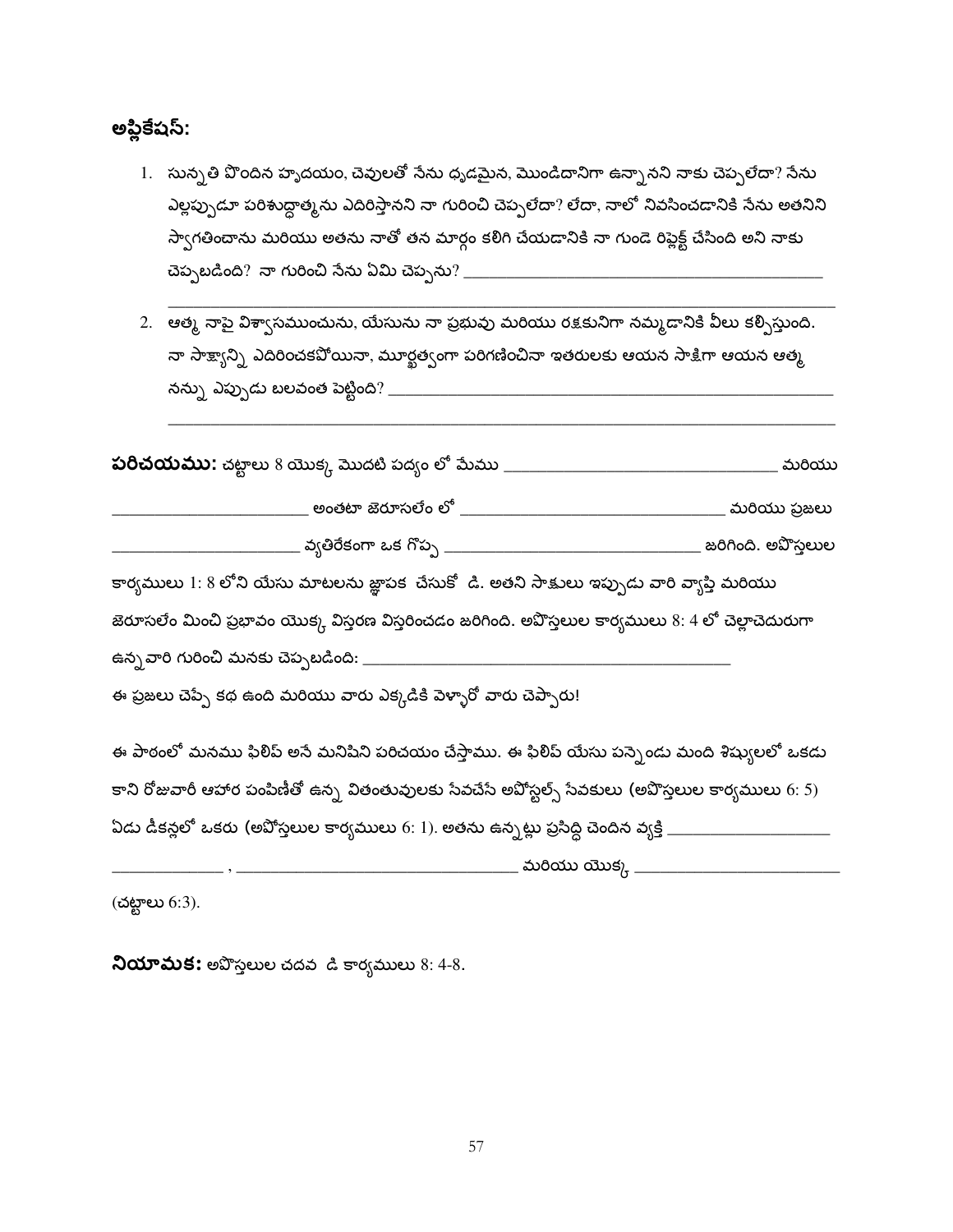#### వ్యాయామం:

- 1. చెల్లాచెదురుగా ఉన్న*వా*రిలో ఒకరు \_\_\_\_\_\_\_\_\_\_\_\_\_\_\_\_. అతను \_\_\_\_\_\_\_\_\_\_\_\_\_\_\_\_\_\_\_\_\_\_\_\_\_\_లో ఒక పట్టణంలోకి పెళ్ళాడు. మీ బైబిల్ పెనుక ఉన్న ఒక మావ్లో ఈ ప్రాంతాన్ని గుర్తించండి. సమారియా గలిలయకు మధ్యన ఇశ్రాయేలు దేశ లోను, యూదయకు దక్షిణానను ఉ దని మీరు గుర్తు చుకోవచ్చు. సమరయ పట్టణ పేరు ఫిలీప్ ఎక్కడ ఉన్నదో మనకు చెప్పలేము. యేసు తన సా<u>కు</u>లు యెరూషలేములో ప్రార*ి*భి చి, సమరయకు పెళ్లిపోతు దని యేసు గుర్తు చుకో డి (అపొస్తలుల కార్యములు  $1: 8$ ).
- సమర ఫిలిప్పులో సువార్త బహిరంగ ప్రకటన చేయబడుతుంది. అతను ఒక పట్టణంలో ఉన్నాడని, మరియు క్రీస్తు, మెస్సీయను ఆయనను ప్రకటించాలని విన్నవించాము.
- 
- 4. ఆయన చేసిన అద్భుత సూచనలు ఏవి? (పద్యము 7)? <u>ఒక.\_\_\_\_\_\_\_\_\_\_\_\_\_\_\_\_\_\_\_\_\_</u> ಬಿ.
- 

#### <u>పార్ట్ 5</u>

**బో ధన:** సైమన్ అనే వ్యక్తి గురించి అవొస్తలుల కార్యములు 8:9-13 లో చెప్పాము. సైమన్ మాయాజాలం లేదా మేజిక్ ను అభ్యసించాడు మరియు ప్రజలను ఆశ్చర్యపరిచాడు, అందువలన ప్రజలు అతను "గొప్ప శక్తిగా పేరుగాంచిన దైవ శక్తి" అని నమ్మారు. ఆయన మాయాజాలంతో అబ్బురపడుతూ ప్రజలు ఆయన్ను ఫాలో అవుతూనే ఉన్నారు. అయితే, దేవుని రాజ్య సువార్తను, యేసుక్రీస్తు నామమును ప్రకటించిన ఫిలిప్పు ఆయన పెంట వచ్చాడు. ప్రజలు ఆయనను నమ్మారు, బాప్తిస్మం తీసుకున్నారు. సైమన్ కూడా నమ్మించి బాప్టిజం పొందాడు అని మేము చెప్పాము. ఆయన చూసిన గొప్ప సంకేతాలు, అద్భుతాలకు ఆయన ఆశ్చర్యవోయారు. సీమోను తాను గమనించేదాన్ని<sub>,</sub> బట్టి, తన చేతుల్లోని వారికి స్ఫూర్తిని ఇచ్చే సామర్థ్యం కోసం డబ్బు అర్పించగల అవకాశం ఉందని తర్వాత మనం ఆ అధ్యాయంలో సేర్చుకుసేవాళ్ళం. పేతురు, యోహాను యెరూషలేమునుండి షోమ్రానుకు వచ్చారు. పేతురు సీమోను గురించి ఏమి చెబుతునాడు (2-23 వచనాలు)?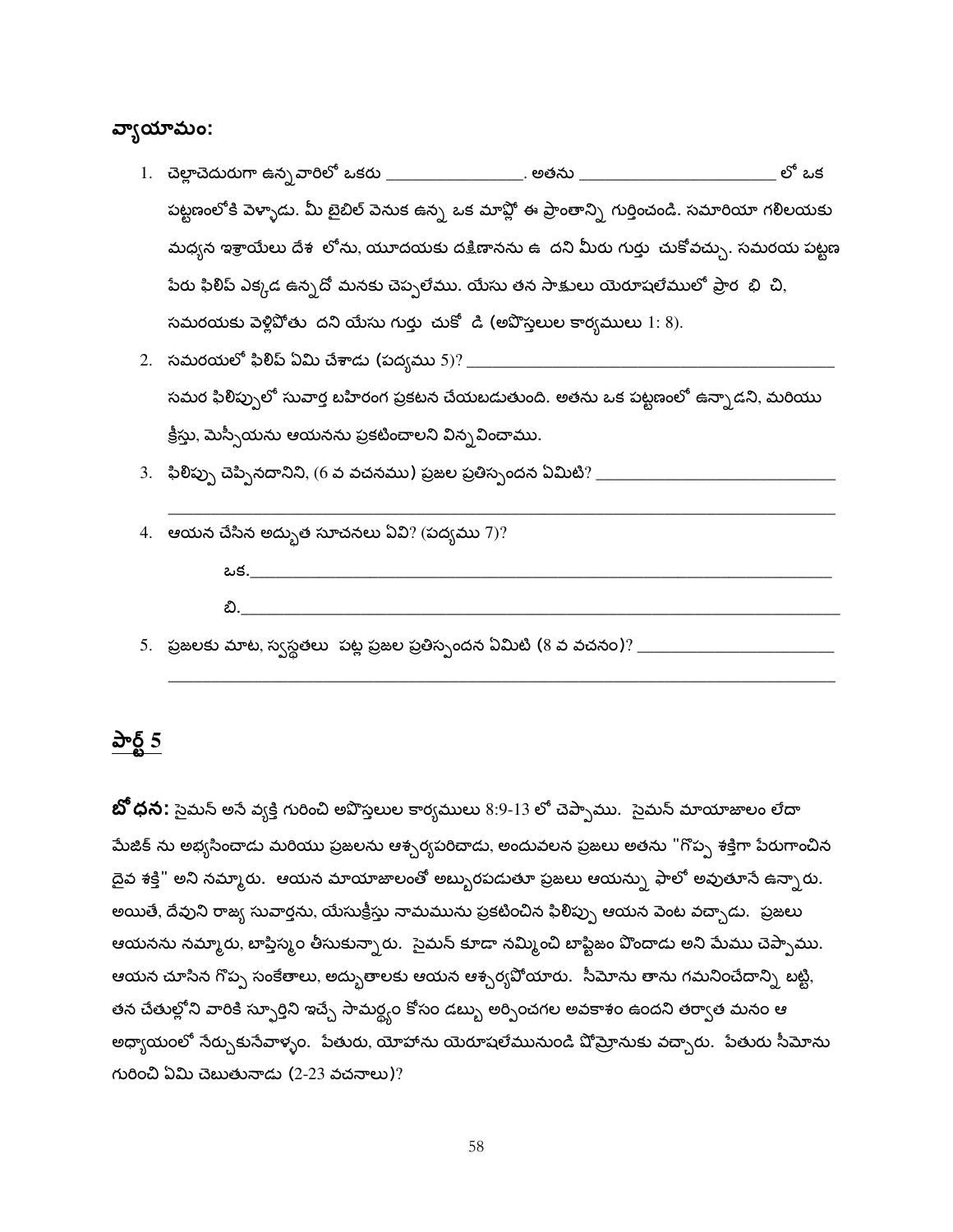| 2. పద్యం 21: ______________                     |  |
|-------------------------------------------------|--|
| 3. పద్యం 22: ___________________                |  |
| 4. పద్యం 23: __________                         |  |
| సైమన్ యొక్క ప్రతిస్పందన ఏమిటి (పద్యము 24)? $\_$ |  |

#### ప్రతిబింబం:

- 1. సైమన్ తో ఏమి జరుగుతుందో అవగాహన లేకుండా మేము దైర్యం తరలించడానికి లేదు. సైమన్ గారడీ అభ్యసించాడు. అతను తన కోసం ఒక పేరు పెట్టడానికి మంత్రదండం మరియు మేజిక్ ఉపయోగించారు. తాను ఎవరో గొప్పవాడిని అని చెప్పుకున్నాడు. "ఈ మనుష్యుడు మహాశక్తిగల దైవశక్తి" అని చెప్పి, తన దృష్టిని మరల్చే ప్రజల అకాలాలపై ఆయన దృష్టి సారించాడు. సువార్త ప్రకటిస్తూ తన పట్టణానికి వచ్చిన ఫిలిప్పు, ఎన్నో అద్భుత సంకేతాలు ఇచ్చేవరకు ఆయన బాగానే ఉన్నాడు. సైమన్ యొక్క ఉద్దేశము ఫిలిప్ మరియు పేతురుకు ఇవ్వబడిన అధికారాలను అతని యొక్క రిపెర్టోర్ కు జోడించాడు మరియు అతను డబ్బు కోసం మార్పిడిలో బహుమతిని వొందాలనుకున్న విషయాన్ని ఎటువంటి అనిశ్చిత పరంగా పీటర్ కు చెప్పాడు. దేవుని బహుమానం కొనలేము అని పేతురు సీమోను ఎంతో శ్రద్ధగా చెప్పాడు. సైమన్ కు హృద్రోగ సమస్య ఉందని పీటర్ గ్రహించాడు. దేవుని ఎదుట ఆయన హృదయము సరిగ్గా లేదు. ఆ తర్వాత పశ్చాత్తాప పడమని పిలిచాడు.
- 
- 3. సీమోనుతో పేతురు చాలా కఠినంగా ఉన్నాడా? పేతురు, యోహాను చేతులపైన వేయబడినట్లు ఎలా భావిస్తారు?
- 4. సీమోను దృక్కోణం నుండి ఆయన ఎలా చేతులు దులుపుకోనున్నాడు? \_\_\_\_\_\_\_\_\_\_\_\_\_\_\_\_\_\_\_\_\_

ఆలోచన: మంత్రాలతో కూడిన అభ్యాసం, పరిశుద్ధాత్మ, వివేకాన్ని నింపుకున్న వ్యక్తి జీవితంలో ఏ స్థానంలో ఉంది?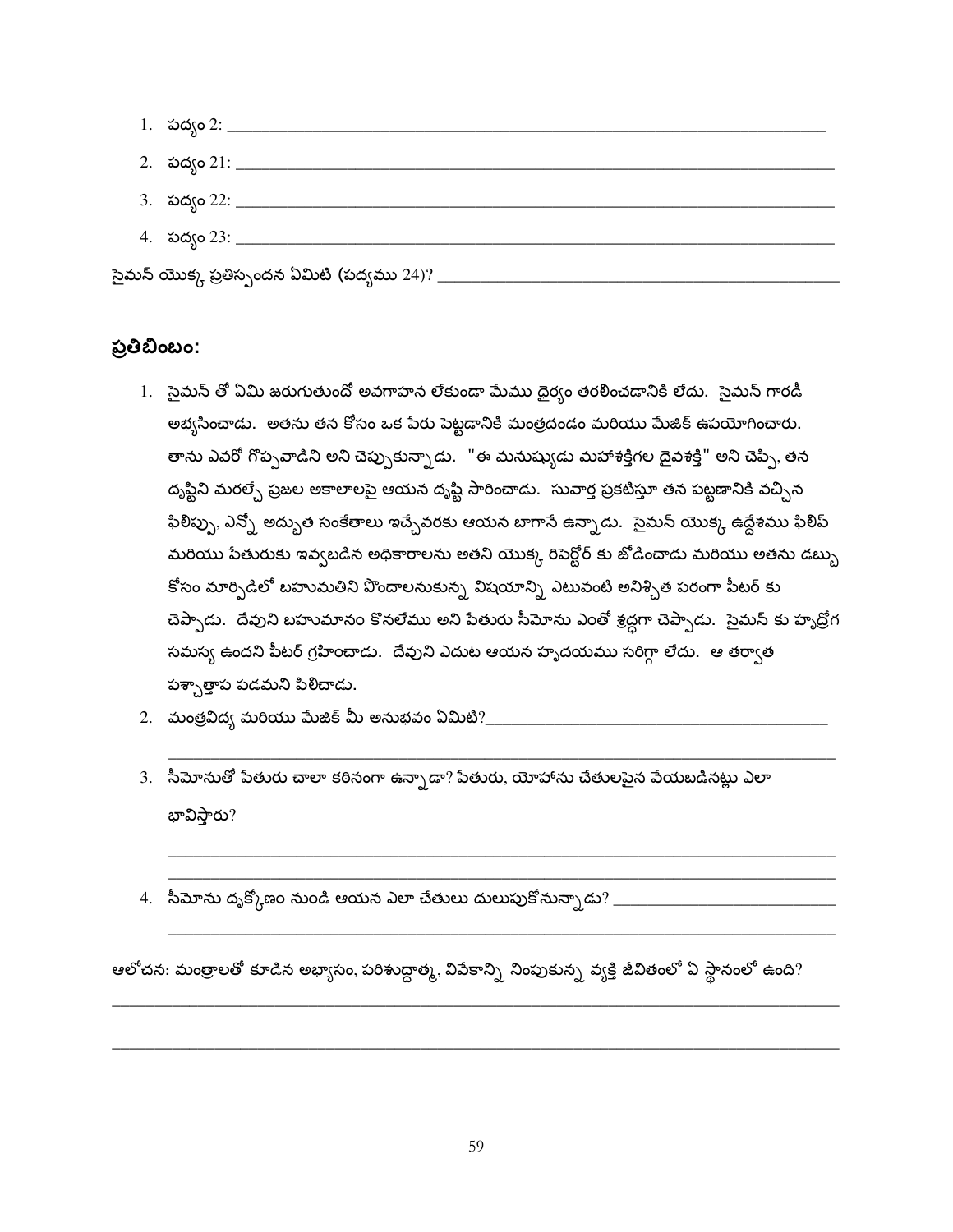#### పాఠం ఆరు

## <u> ၁ဗွီ!</u>

#### అవొస్తలుల కార్యములు 8-9 – ఫిలిప్పు, షణ్ముఖి, సౌలు

#### యొక్క అవలోకనం పాఠం $\,$  6

| అవలోకనం                                 | 59 |
|-----------------------------------------|----|
| పరిచయం                                  | 6  |
| పాఠము 6: అపొస్తలుల కార్యములు 8-9        |    |
| ● ಿ ಫಿಲಿವಿ ಏಂಪಿನ షಣ್ಮುಖಿ                | 61 |
| తన దారిలో<br>$\bullet$                  | 62 |
| అనుమానాస్పదమైన అనువర్తనాలు<br>$\bullet$ | 63 |
| $\bullet$ పాలు యేసును ఎదుర్కొంటుంది     | 64 |
| అననీయ పంపెను<br>$\bullet$               | 65 |
| • సౌలు కమీషన్                           | 67 |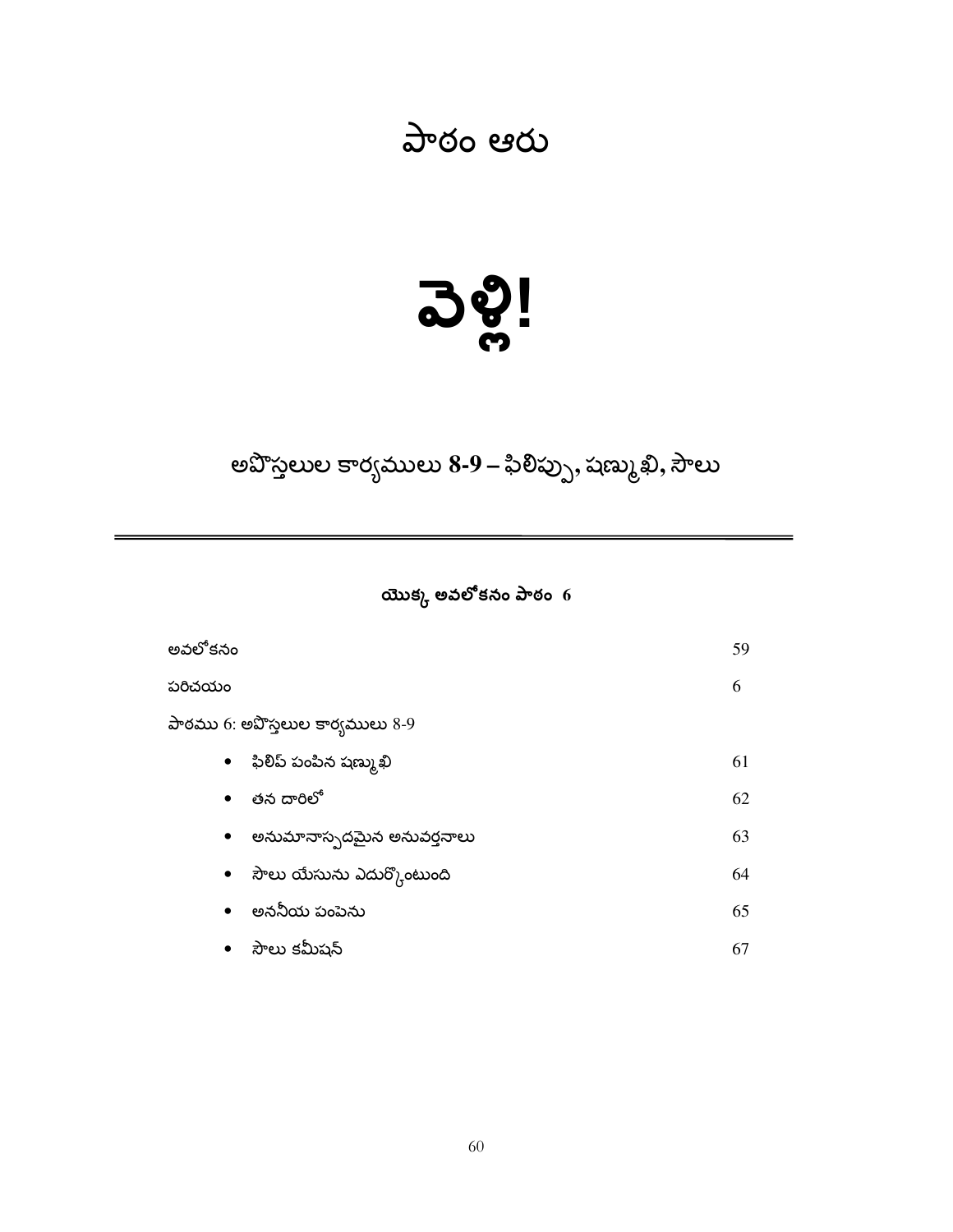#### పరిచయము

"పెళ్ళు!" ఎంత చిన్న అయితే అంత శక్తివంతమైన మాట! ప్రపంచం మొత్తం లోకి పెళ్లండి. శిష్యులను తయారు చేసి పెళ్లండి. దక్షిణం వైపుగా పెళ్ళాలీ గాజా. పైగా పెళ్ళి రథాన్ని కలవాలి. తిన్నగా పిలిచిన వీధికి పెళ్ళు. పెళ్ళు, అతను నా ఎంచుకున్న పరికరం. పెళ్లి! యేసు తన శిష్యులకు ఇలా చెప్పాడు, "తండ్రి నన్ను పంపినకొద్దీ, సేను మిమ్మును పంపుతున్నాను." "ఇప్పుడు, పెళ్ళు!" అని అతను జోడించాడు.

మన నియామకాలు, ప్రయాణాలు కూడా ఇలాసే అవుతాయి. యేసును శిష్యులుగా చేయడానికి తండ్రి పంపించాడు, ఆ మార్గంలో ప్రజలను కలుసుకోవడానికి అంటే ఆయన యెరికో గుండా పెళ్తున్న*ప్పు*డు లేదా సమరయ గుండా పెళ్ళాల్సి వచ్చినప్పుడు, రక్షణ కోసం ఆయన ఎంపిక చేసుకున్న ఉపకరణం.

ఈ పాఠం ద్వారా మీరు పనిచేస్తున్నప్పుడు, మీ జీవితానికి అర్థం ఏమిటనే విషయాన్ని పరిగణనలోకి తీసుకోండి, "పెళ్ళు!" అని కూడా చెప్పింది. నేను నా కాపరి మాట వింటూ, ప్రతిస్పందిస్తూ, "ఇక్కడున్నాను నేను! నన్ను పంపించు! నన్ను పంపించు! "? ఫిలిప్పు యేసు నొద్దకు ఎవరిసైనా అనుసంధానించే అవకాశాన్ని కృతజ్ఞతతో రథానికి పరుగెత్తాడు. ఆ షణ్ముకుడు తాను దేవుని యొక్క క్షమించబడిన బిడ్డ అయినందున సంతోషముతో తన మార్గంలో పెళ్ళాడు. సౌలు తన చూపు మరల్చబడి, అననీయ ద్వారా దేవుని పిలుపుకు జవాబుగా "పెళ్లు" అని ఆజ్ఞాపించాడు.

మీరు అధ్యయనం చేస్తున్నప్పుడు, మీ కాపరి స్వరాన్ని విని, వినండి, "తండ్రి నన్ను పంపినకొద్దీ సేను మిమ్మును పంపుతున్నాను" అని చెప్పినప్పుడు, మీరు చెప్పేది వినండి.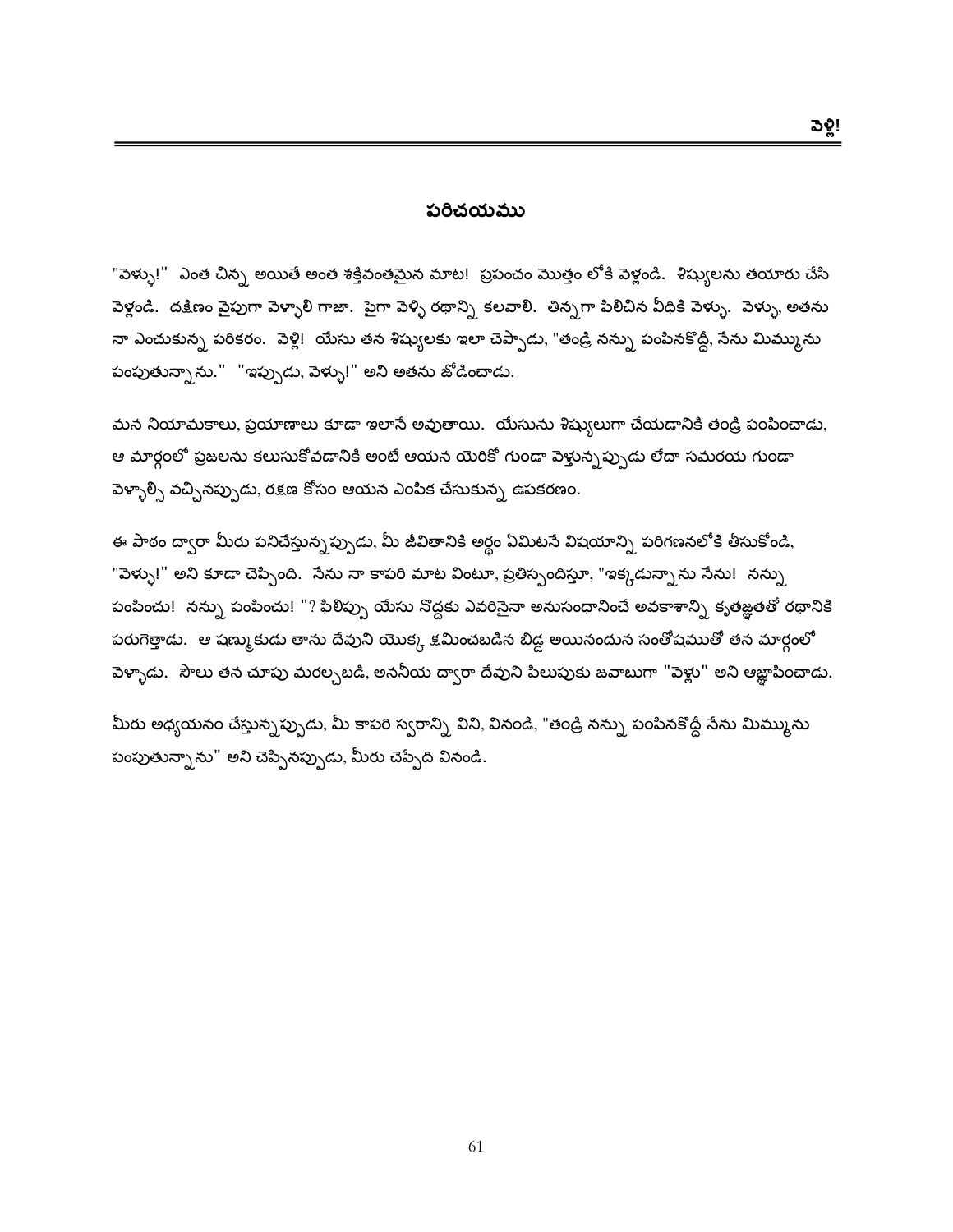#### పాఠం 6

#### పార్ట్ 1

నియామక: అపొస్తలుల చదవ డి కార్యములు 8: 26-4.

#### వ్వాయామం:

- 
- 2. ఫిలీప్ పంపబడ్డాడు. అతను పెళ్ళడానికి లార్డ్ యొక్క ఒక దేవదూత ద్వారా చెప్పాడు! నో, అతను ప్రారంభించారు. ఫిరిప్ పాటించబడ్డాడు. యెరూషలేము నుండి గాజా వరకు ప్రయాణం దాదాపు 5 మైళ్ళు. ఎవరు ఫిలిప్ కలుసుకున్నారు (పద్యము 27)?
- $3.$  ఈ మనుష్యుడు ఎవరు అసేదానికి మనం సుదీర్ఘమైన వివరణ ఇస్తాము. ఈ మనిషి ఎక్కడ ఉన్నాడు? \_\_\_\_\_\_\_\_\_\_\_\_\_\_\_\_\_\_\_\_\_\_\_ ఫిలీప్ అతనిని కనుగొన్నప్పుడు ఆయన

ఏమి చేశాడు?  $\sim$ 

ఈ మనుష్వుడు దేవుని భయభక్తులు గల అన్వుడు.

- 
- 
- 
- 
- 8. అందువల్ల అతడు ఫిలిప్పును తన రథంలోకి రావటానికి ఆహ్వానించాడు మరియు అతనితో కూర్చుండి (పద్యం 31). చదివిన వ్యక్తి ఏమిటి (పద్యం 32-33)? ఎక్కడ కనుగొనబడింది? (క్రాస్-రిఫరెన్స్ లేదా సాధ్యం ఫుట్సోట్ చూడండి.)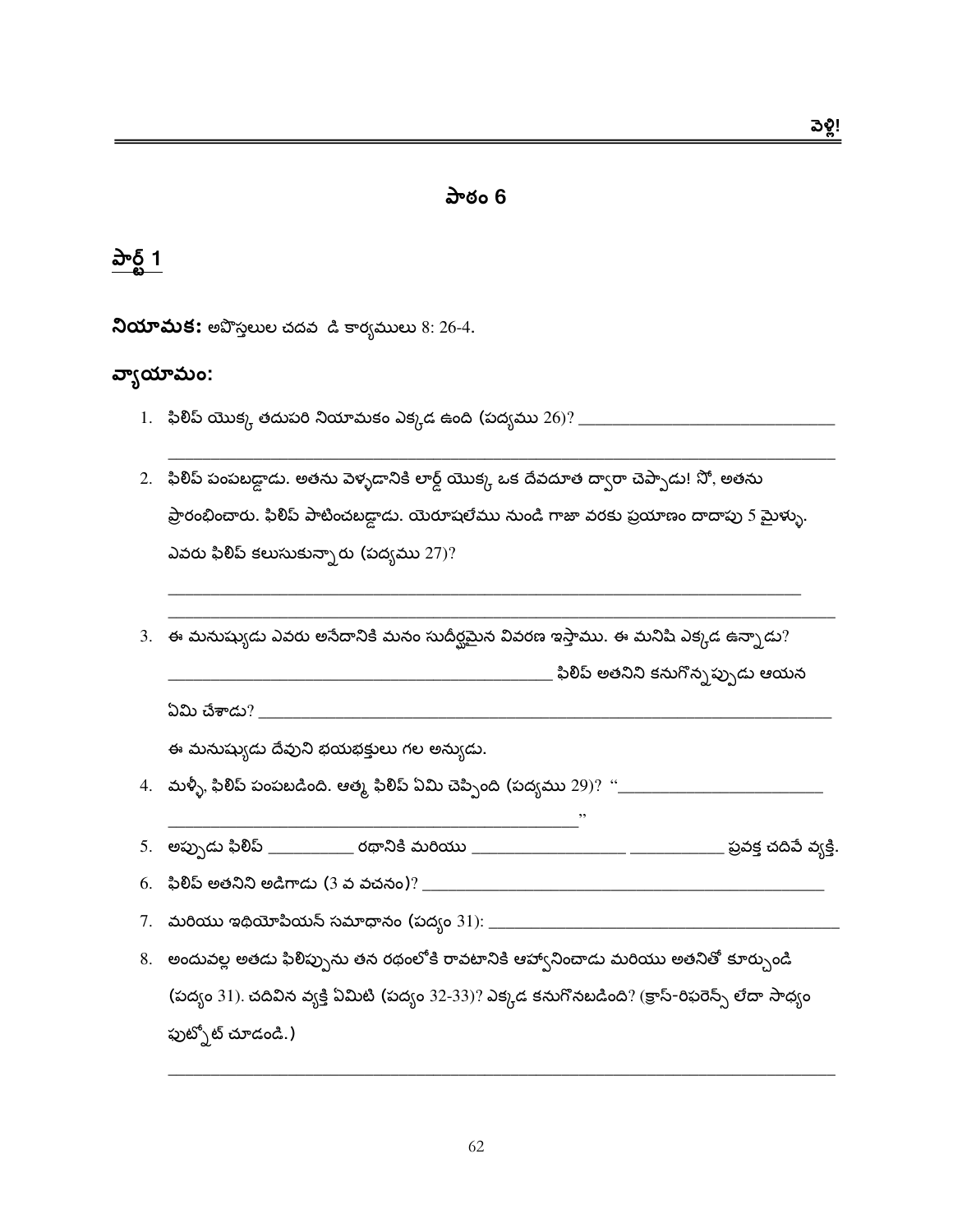$11.$  వారు ప్రయాణిస్తున్నప్పుడు వారు కొన్ని \_\_\_\_\_\_\_\_\_\_\_\_\_\_\_\_\_\_\_\_\_\_\_\_\_\_\_\_\_\_ కు వచ్చారు. ఆ వ్యక్తి అడిగాడు (37 వ వచనం)? 12. అతను రథం నిలిపివేయబడాలని ఆదేశించాడు మరియు అతను మరియు ఫిలిప్ \_\_\_\_\_\_\_\_\_\_ మరియు ఫిలిప్ \_\_\_\_\_\_\_\_\_\_\_\_\_\_\_\_\_\_\_\_\_\_\_\_\_\_\_\_\_\_\_ అతనిని (పద్యం 38) లోకి పెళ్ళాడు. 14. నపుంసకుడు తన మార్గంలో వెళ్ళాడు \_\_\_\_\_\_\_\_\_\_\_\_\_\_\_\_\_\_\_\_\_\_\_\_\_\_\_\_\_. సమారియా నగరంలో ఫిలిప్ 15. తదుపరి ఫిలిప్ ఆజోటస్ (అప్లోద్) వద్ద కనిపించాడు, ఇది జోప్ మరియు గాజా మధ్య తీరానికి మధ్యన ఉన్న \_\_\_\_\_\_\_\_\_\_\_\_\_\_\_\_ ను ప్రకటించాడు" 

**ప్రతిబింబం:** ఫిలిప్ పంపబడింది మరియు అతను వెళ్తాడు. ఆయన ఇస్నేళ్ళుగా. ఆయన యెరూషలేము నుండి గాజాకు నడిపిస్తున్న రోడ్డు మీద దక్షిణంనుండి తలవంచుకొనేంత ఎక్కువగా చెప్పబడలేదు. కాబట్టి, ఆయన విధేయతతో ప్రారంభించాడు (27 వ వచనము). అప్పుడు ఒక ఆసక్తికరమైన పదటంధం వస్తుంది, "మరియు అతని మార్గంలో..." మన మార్గంలో ఉన్నప్పుడు దేవుడు ఎన్ని సార్లు మనకు నియామకాలు చేసాయనో అని ఆశ్చర్యపోతారు. ఫిలిప్ తాను దేవుని ద్వారా పంపాడని నమ్మి జీవించాడు. యేసు సాక్షమివ్వడానికి దేవుడు ఇచ్చిన అవకాశాల విషయంలో ఆయన నిస్సందేహంగా ఆయనను పంపించాడు.

#### అప్లికేషస్:

1. నేను నా జీవితాన్ని పరిగణలోకి తీసుకుంటే, నేను దేవుని ద్వారా పంపబడిన నా జీవితాన్ని నమ్ముకొని జీవిస్తారా? నేను ప్రతీరోజు అవకాశాల కోసం ఎదురుచూస్తున్నాను, వారి "రథము" లో ఎవరితోనైనా కూర్చొని,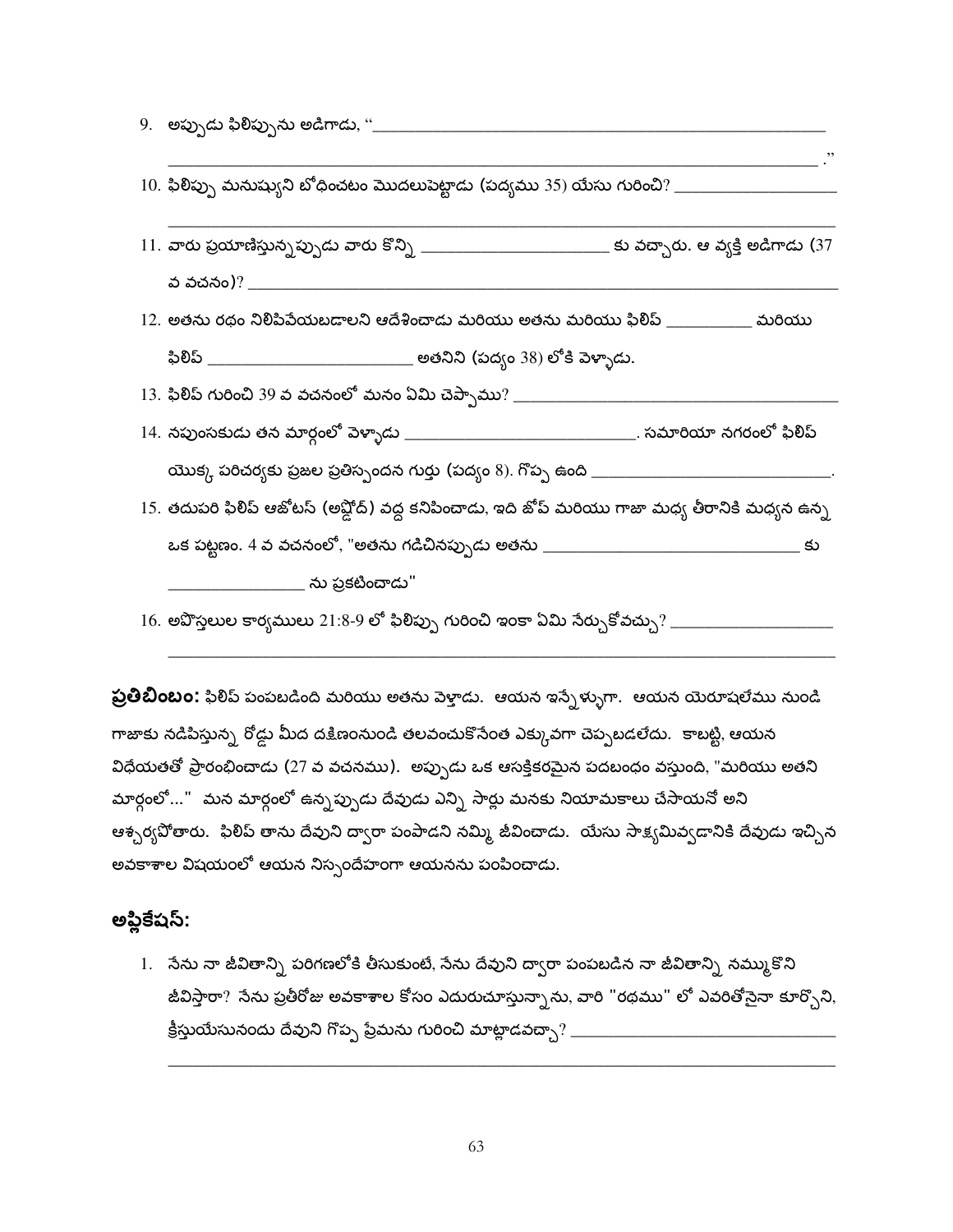2. నేను "నా మార్గంలో" ఉన్నాను కాబట్టి, ఆ రోజంతా నేను "నా దారిలో" ఉన్నాను, కూటాలకు హాజరవుతూ, తోటి పనివారితో, పిల్లలతో, కుటుంబ సభ్యులతో మాట్లాడడం — యేసును గురించి మాట్లాడడం, అలా చేయడం కన్నా ఎక్కువ సంపాదించుకున్న పనుల్ని చేయడం వంటి వాటితో రాజీపడడం నా జీవితాన్నే కాదు. ఎప్పుడైనా ఎలాగైనా ఒక రోజులో సాధిస్తామా? "నా మార్గమును" బట్టి, "నా మార్గములో" ఆయన నాకు ఏమి చెప్పాడు అసే దానిని ఆత్మ నిర్దేశిస్తుంది అని వినడానికే నాకు అనుమతిస్తుంది. \_\_

#### పార్ట్  $2$

#### ప్రతిబింబం:

ఏదో ఒక సమయంలో ఫిలిప్పు తాను ఆ రోజు ఆచారంగా బిగ్గరగా చదువుతున్న షణ్ముఖి రథానికి పంపానని తెలుసు. మేము రథం పైకి పరుగెత్తి, యెషయా 53 నుండి చదువుతున్న వ్యక్తిని విన్నామని చెప్పారు. "మీరు చదువుతున్నదేమిటి?" అన్న ప్రశ్నతో ఫిలిప్ అతని దగ్గరకు వచ్చాడు. ఈ మనిషిని యేసుకు అనుసంధానించడానికి సహాయపడే అవకాశాన్ని ఫిలిప్పు ఉత్సాహంగా, ఉత్సాహంగా చూపించాడు. తన రథంలో ఉన్న వ్యక్తితో కలిసి కూర్చుసేందుకు సిద్ధమైంది.

#### అప్డికేషస్:

- 1. యేసును ఈ వ్యక్తితో పంచుకోవడానికి, యేసు గురించిన సువార్త గురించి యెషయా 53 లోని మాటలను అర్ధం చేసుకోవడానికి ఆయనకు సహాయం చేయడానికి ఫిలిప్పు తన పిల్లలను ఇష్టపడాలని ఊహించుకోండి. సేను వారి "రథం" లో ఎవరితోసైనా కూర్చుని యేసు గురించి మాట్లాడటానికి ఎంత ఆత్రుతతో ఉన్నాను? నాకు ప్రపంచంలో మంచి వార్త ఉంది. ఎవరు చెప్పగలరు?  $\_$
- 2. ఫిలిప్, "మీరు చదువుతున్న దానిని అర్థం చేసుకోలేదా?" అని అడిగాడు. ఎంత గొప్ప ప్రశ్న! "మీరు చదువుతున్నదాన్ని అర్థం చేసుకోలేదా?" అని ఒక బైబిలు కథనాన్ని చదువుతూ మీరు ఒక పిల్లవాడిని అడిగిఉన్నారా? '' మీరు చదువుతున్న దానిని అర్థం చేసుకున్నారా?'' అని తోటి వర్కర్, ఒక విద్యార్ది, ఒక స్నేహితుడిని మీరు అడిగారు. ప్రభువా, నీ వాక్యమును గూర్చి మన అవగాహనలో ఎదుగుటకు, మీ ఆత్మను ఇతరులకు రప్పించడానికి, ఉత్సాహముగా, దైర్యంగా, అందుబాటులో ఉండేలా, అందుబాటులోనికి తెచ్చుకొందాము. \_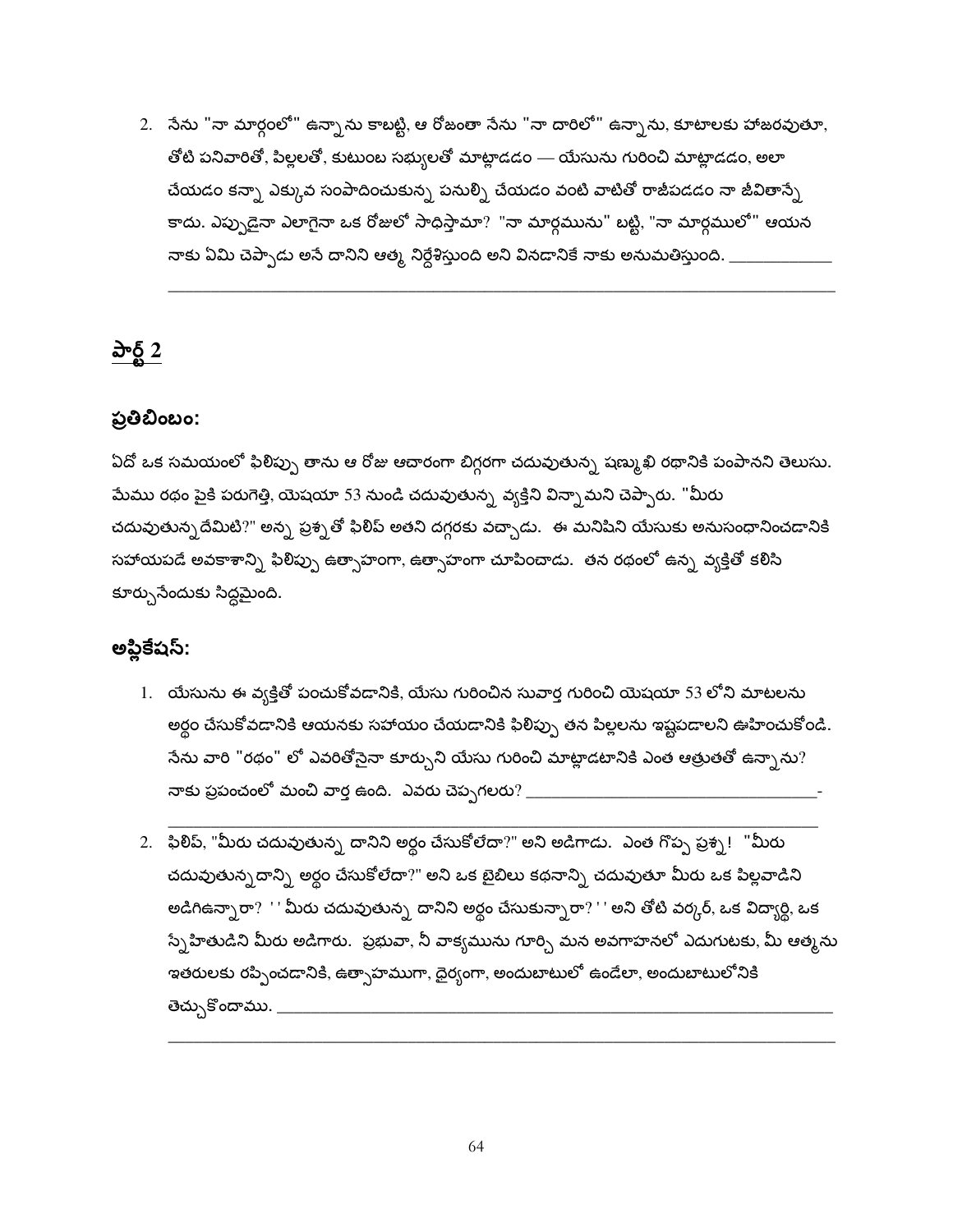**ప్రతిబింబము:** అప్పుడు మనము 35 వచనంలో చెప్పాము, ఫిలిప్పు ఆ మనుష్యుడు చదువుచున్న లేఖనము యొక్క మిక్కిలి మార్గమును గూర్చి చెప్పి, యేసు గూర్చిన సువార్తను అతనికి చెప్పాడు. మనిషి ఎక్కడికెళ్లాడు మొదలెట్టాడు. ఫిలిప్పు తనను తాను అనునయించాల్సిన అవసరం ఉందని అనుకునేందుకు ఆయనను ఎలిపేట్ చేయడానికి ప్రయత్నించలేదు, కానీ ఫిలిప్పు ఆ వ్యక్తిని అంగీకరించి, ఆయనను యేసుకు అనుసంధానించడానికి ఆ సమయంలో ఆరంబించాడు.

#### అప్లికేషస్:

- 1. దేవుని కృప జైలు గోడల ద్వారా విచ్చిన్నం. అతని కృప గత అనుభవాలు మరియు సంబంధాలలో చిక్కుకున్న మునిగిన హృదయాలను విడుదల చేస్తుంది. ఆయన కృప ద్వేషం, విరోధం, సందేహం, వోరాటాలను పెంపచేస్తుంది. దేవుని కృప వారికి ఎక్కడ ఉందని సేను ఇతరులతో సంభాషించగల మార్గాలేమిటి?
- 2. నేడు, వారు తమ ప్రయాణంలో ఎలా ఉన్నవారసే విషయాన్ని అంగీకరించడం ద్వారా సేను వారిని ఎలా ప్రేమించవచ్చు $?$  \_\_\_\_\_\_\_

**పరాభవం:** కథ చివర మనం 39 లో చదివితే, షణ్ముఖి తన మార్గంలో పెళ్ళి సంతోషించాము. ఫిలిప్పు షణ్ముక "తన దారిలో" కలిశాడు. ఇప్పుడు షణ్ముఖి "ఆయన మార్గంలో" ఉంది. "ఆయన మార్గమును" తిరిగి ఇథియోపియా ఇంటికి పెళ్తుండవచ్చు. దేవుని ఆత్మ ఆ దినమున ఫిలిప్పును తన జీవితములోనికి రప్పించారు. ఇప్పుడు అదే నియామకంతో ఇథియోపియా షణ్ముఖి పంపించాడు. మనం కూడా ఆయన మార్గంలోనే ఆనందించామని చెప్పాము. గొప్ప ఆనందాన్ని అనుభవించే వాడు సహాయం చెయ్యలేడు కాని, చూసిన, విన్న దాని గురించి మాట్లాడితే (అపోస్తలుల కార్యములు 4:2). గమనిక: కైస్తవం ఇథియోపియా చేరుకుందని, ఒక చర్చి చాలా తొందరగా ప్రారంభమైందని చరిత్ర చెబుతుంది. చర్చి ప్రారంభమైన ఈ వ్యక్తి ఇంటికి తిరిగి వచ్చిన సాక్షి కారణంగా చాలామంది నమ్ముతారు. అద్భుతమైన వస్తువులను మొదలుపెట్టడానికి దేవుడు ఒక వ్యక్తిని కూడా ఉపయోగించాలా.

దరఖాస్తు: ఇది ఒక పైఖరి తనిఖీ సమయం: ఆనందం యొక్క నా పైఖరి ఎలా ఉంది? నేను నా దినములు సంతోషముగా జీవిస్తున్ననా? ప్రభువా, కృతజ్ఞతాస్తుతులు, స్తుతి గీతాలతో నా హృదయాన్ని నింపుమా! \_\_\_\_\_\_\_\_\_\_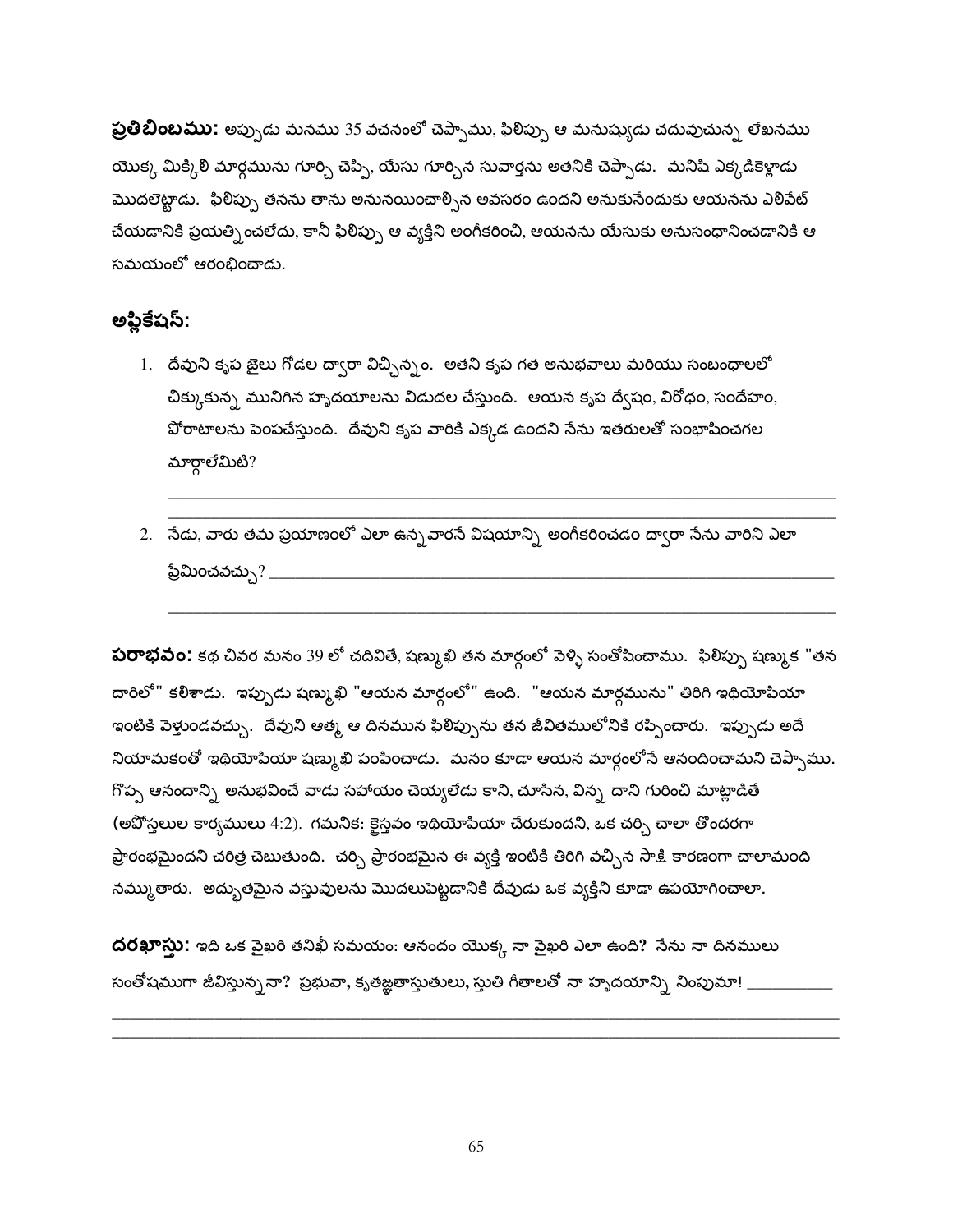పరిచయము: బైబిలులో నమోదు చేయబడిన అత్యంత నాటకీయ మార్పులలో ఒకటి సౌలు అనే వ్యక్తికి సంభవిస్తుంది. మేము మొదట అవొస్తలుల కార్యములు 7 వ వచనంలో చదివాము. 58, స్టెఫెన్కు రాళ్ళు రాబట్టిన వారు \_\_ అసే పేరుగల ఒక యువకుని పాదంలో వారి దుస్తులను ఉం<mark>చారని మనకు చెప్</mark>తుంది. అతను

ಯುಕ್ಕು ಸೌಲು  $\_$ మనము చర్చికి వ్యతిరేకంగా జరిగే గొప్ప హింసను గురించి తెలుసుకుంటాం. జరుగుతున్న హి సను వర్ణి చ*ి*..

అవొస్తలుల కార్యములు 9 వరకు సౌలు గురి చి మన ఎవ్వరూ చెప్పలేము.

నియామక : అపొస్తలుల కార్యములు 9: 1-19 ఎ) చదవ డి. అవొస్తలుల కార్యములు 22: 3-16 మరియు అపోస్తలుల కార్యములు 26: 9-18 లో ఆయన మార్పిడికి అదనపు సూచనలు నమోదు చేయబడ్డాయి.

#### వ్యాయామం:

1. సౌలు ప్రభువు శిష్యులకు వ్యతిరేకంగా ఉద్దేశపూర్వకంగా పనిచేస్తున్నాడు. మనం అతని గురించి ఏమి చెప్పాము (పద్యము  $1$ )?

| $2.$ ప్రధానయాజకుడు (పద్యం 2) నుండి ఆయన ఏమి పొందింది? ____                       |
|---------------------------------------------------------------------------------|
| మరియు, ఏ ప్రయోజనం కోసం ________                                                 |
| 3.   సౌలు దమస్కును (శ్లోకాలకు 3 వ వచన ) సమీపి  చినప్పుడు ఏమి జరిగి  ది? _______ |
| 4. అతని గుర్రం అతనిని విసిరినా మనకు తెలియదు కానీ మనకు తెలుసు                    |
| మరియు అతను అతనికి చెప్పడం ఒక _________________ విన్న, ''____________            |
|                                                                                 |
| $5.$ సాల్ యొక్క స్పందన ఏమిటి (పద్యము $5$ )? _______                             |
| మరియు సమాధానం ఏమిటి? __________                                                 |
| $6.$ ఆయన ఏమి చేయాలని ఆజ్ఞాపించాడు (పద్యము $6$ )? ____                           |
|                                                                                 |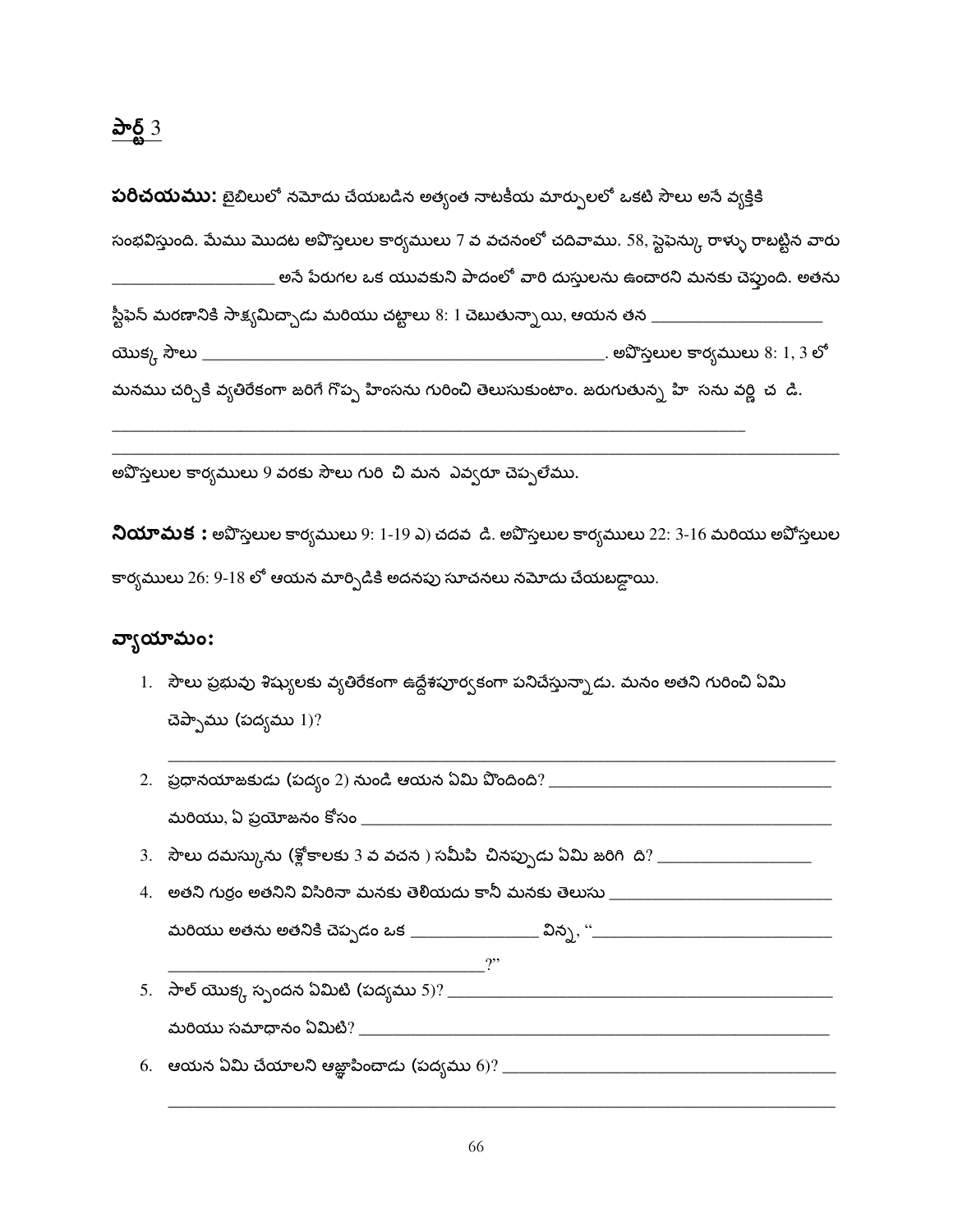| 7.   సౌలు ప్రయాణిస్తున్న సహవాసుల స్పందన ఏమిటి (పద్యము 7)? ____________________________                         |
|----------------------------------------------------------------------------------------------------------------|
|                                                                                                                |
| 9.   అతని సహచరులు "అతనిని చేతితో నడిపించారు" మరియు అతనిని తీసుకున్నారు _____________________                   |
|                                                                                                                |
| $11.$ పద్యం లో $1$ మేము ఒక శిష్యుడు పరిచయం,. లార్డ్ ఒక దృష్టి అతనికి వచ్చింది. అనానియస్ ఎక్కడ                  |
|                                                                                                                |
|                                                                                                                |
|                                                                                                                |
| 12. అనానియస్ లార్డ్ అతను చేయమని అడిగారు ఏమి ఒక సమస్య ఉంది (శ్లోకాలు 13-14): __________________________________ |
| 13. లార్డ్ అతను పెళ్తాడు అని నొక్కి చెప్పాడు! సౌలు గురించి దేవుడు ఏమి అతనికి బహిర్గతం చేస్తాడు (శ్లోకాలు       |
| $15-16$ ?                                                                                                      |
| 14. అనానియకులు విధేయులయ్యారు మరియు సౌలు ఎక్కడకు పెళ్లారు. ఆయన తన చేతులను అతనిపై                                |
| ఉంచాడు (పద్యము 17).                                                                                            |
|                                                                                                                |
| బి. ఎందుకు పంపబడ్డాడు?                                                                                         |
| <u>i. __________________________________</u>                                                                   |
| ii.                                                                                                            |
| 15. తదుపరి ఏమి జరుగుతుంది (శ్లోకాలు $18-19$ )?                                                                 |
| <u> ಒక.___________________________</u>                                                                         |
|                                                                                                                |
| సి. <u>______________________</u>                                                                              |
| ప్రతిబింబం:                                                                                                    |

1. సౌలు మార్పిడి చేసిన ఈ కధను మీరు ప్రతిబింబించేటప్పుడు మీ మనస్సుకు వచ్చిన కొన్ని తక్షణ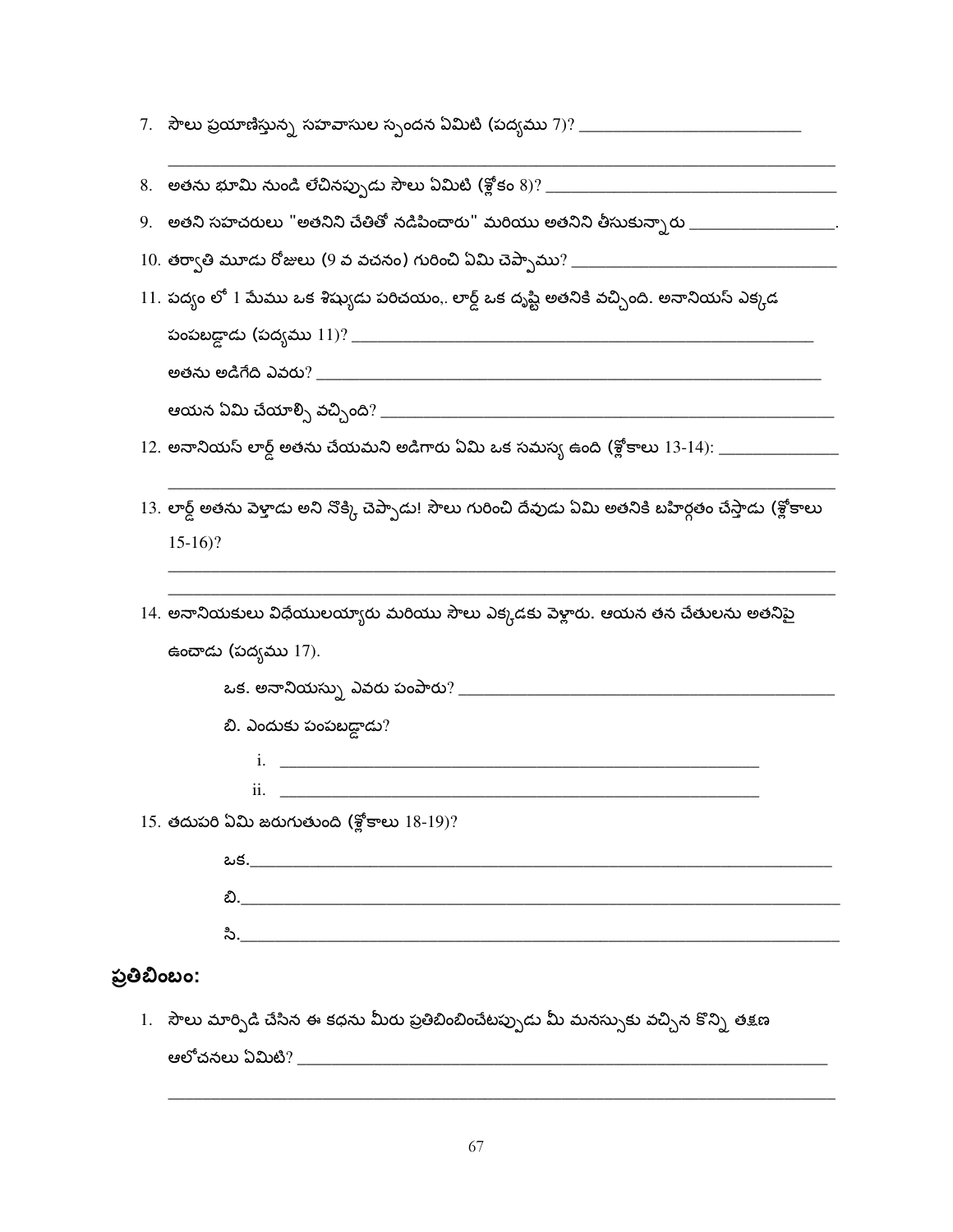- 2. అలా చనిపోయిన ఒక వ్యక్తి జీవితంలో దేవుడు ఎలాంటి మార్పులు చేయగలడని ఊహించడం కష్టం. సౌలు కథ ఇలా ఉంది. ఆయన ఆపేశపూరిత బెదిరింపులతో ఊపిరి పీల్చుకున్నాడు, ప్రభువు పేరు మీద పిలిచిన వారిసే అరెస్టు చేసే అధికారంతో ప్రయాణిస్తున్నారు, చర్చి నాశనం చేయాలని తీర్మానించారు. ఆయన చాలా శక్తిమంతుడు, అయినా పరలోకం నుండి పెలుగు ప్రకాశించి, ఆయన సేలపై గ్రుంగివోయాడు, "సౌలు, నన్ను ఎందుకు బాధపెట్టాడు?" అని ప్రశ్నిస్తున్న ఒక స్వరాన్ని ఆయన చూశాడు. యేసు సౌలు దగ్గరకు వచ్చి, ఆయన దేవుని ప్రజలను హింసించినప్పుడు, ఆయన చర్చి నుండి తనను హింసాడని చెప్పాడు. మరియు, భగవంతుడు తనను ఎందుకు అడిగాడు.
- 3. తరువాత ఆదేశం వచ్చింది… లేచి దమస్కస్ కి వెళ్ళమని చెప్పంది. సౌలు జీవితంలో ఇప్పుడు ఎవరు బాధ్యతలు నిర్వహించారు? ధర్మశాస్త్ర శక్తితో నగరంలోకి ప్రవేశించడానికి బదులు, భగవంతుని కృప వలన ఆయన ఈ విధంగా తగ్గివోయాడు. ఆయన ఏమీ చూడలేకవోయారు. అక్కడ నిలబడి ఉన్న వారిమీద ఆయన పూర్తిగా ఆధారపడ్డాడు. కాబట్టి, వారు అతనిని చేతి ద్వారా దారితీసింది. ఆయన పూర్తిగా బలహీనులు, ఆయనను నడిపిస్తున్న వారి కరుణ వద్ద. ప్రశ్న: నిస్సహాయంగా నన్ను నేను ఎప్పుడైనా కనుగొన్నారా $?$  ఆ ఆధారమైన నన్ను నేను ఎప్పుడైనా కనుగొన్నారా $?$   $\_$
- 4. అదే సమయంలో, దమస్కులో ఒక వ్యక్తి శిష్యుడైన అననీయ, యేసుకు అనుచరుడిగా ఉన్నాడు. భగవంతుడు తన వద్దకు వచ్చి ఒక స్వప్నంలో ఉన్నాడని చెప్పినప్పుడు, అతడు తన స్వంత వ్యాపారాన్ని తానే మిడతాను. మరోసారి ఆ చిన్న మాట చదివాక "పెళ్ళు!" అంది. అననీయ దేవుడు సౌలు నొద్దకు పంపెను. తనను అరెస్టు చేయడం మంచిది అని తన దృక్కోణం నుంచి. దేవుడు నిజంగా చేయమని అడుగుతున్నదేమిటి అని తనిఖీ చేసినందుకు అతన్ని నిందించలేము. అందుకు దేవుడు, "పెళ్ళు!" అనే వాక్యంతో అతనికి అభయమిద్చాడు. ఆ తర్వాత, తన పేరును యూదులు, అన్యులు, తమ రాజులకు కూడా తీసుకుపెళ్లటానికి దేవుడు ఎంపిక చేసుకున్న<sub>,</sub> ఉపకరణమైన సౌలు కోసం ఆయన ఏమి చేశాడు అన్న*దాని*కి ఆయన చెబుతాడు. సౌలు తన పేరుకు ఎంత బాధపడుతుంటాడనేదాన్ని కూడా ఆయన చూపిస్తాడు. అననీయ పెళ్లి సౌలుతో, తాను మరల చూడవచ్చుననియు, పరిశుద్ధాత్మతో నింపబడి యున్నారని ప్రభువు చేత పంపించినట్లు చెప్పాడు.

#### అప్లికేషస్:

1. మీరు ఒకరు కావచ్చు, లేదా ఆధ్యాత్మికంగా గుడ్డిగా ఉన్న ఒక వ్యక్తిని తెలుసుకొని, యేసు పేరును తీసుకుపెళ్ళేవారిని హింసించాలని నిర్ణయించుకొని ఉండవచ్చు. నీవు యేసు చెప్పేది విన్న*ప్పుడు* మీ మనస్సు ద్వారా ఏం జరుగుతుందో, "\_\_\_\_\_\_\_\_\_\_\_\_\_\_\_\_\_\_\_\_\_\_\_\_, నీవు నన్ను ఎందుకు హింసిస్తున్నావు?"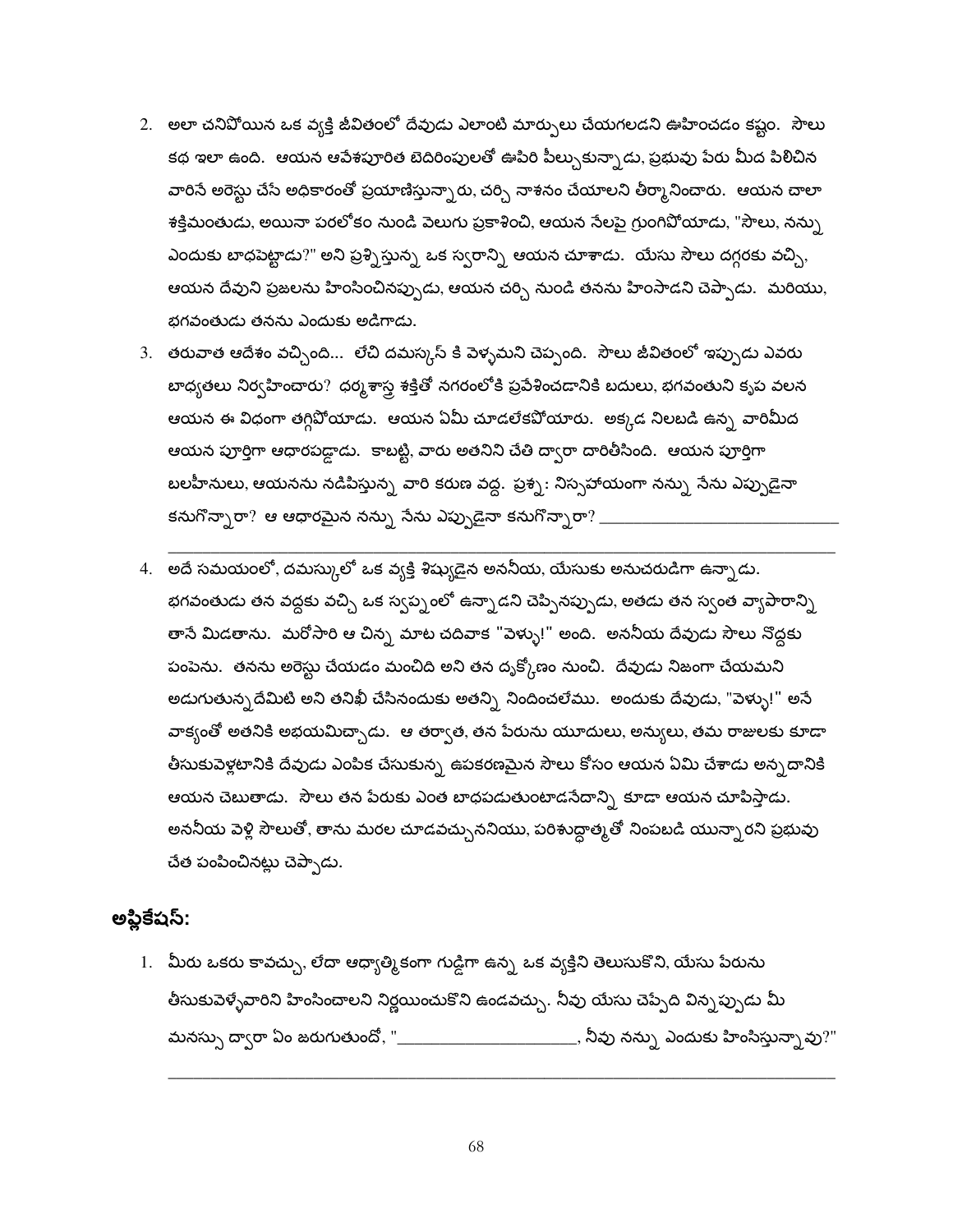- 2. యెహోవా మీ జీవితంలోకి తీసుకువచ్చేందుకు మరియు ఆధ్యాత్మిక కళ్లతో దేవుని విషయాలను చూడడానికి మిమ్మల్ని ఎన్ను కోవచ్చా?
- 3. సౌలు పరిశుద్ధాత్మతో నిండివుండడానికి అననీయ పంపించబడి ఉంది. ప్రభువు వాక్యము దా్ారా, లిఖిత మరియు చెప్పబడిన వాక్యము రెండింటి ద్వారా ఆత్మ వస్తుంది. ఆత్మ వచ్చి మనలను తానే నిండా నింపుకుంటుంది. మీరు ఆధ్యాత్మిక దృష్టి గల వ్యక్తి అయి, తన పరిశుద్ధాత్మతో నిండి ఉండవచ్చని ఆయన వాక్యము మరియు అతని ప్రజలద్వారా మీ వద్దకు రమ్మని యెహోవాను అడగండి. \_\_\_\_\_\_\_\_\_\_\_\_\_\_\_\_\_\_\_\_\_\_\_\_\_\_\_\_\_\_\_\_\_\_\_

#### <u>పార్ట్ 4</u>

 $\vec{c}$ రింగ్ డీపెర్: మేము పెళ్ళేముందు 2 కొరింథీయులకు చదవండి 11: 21 బి -29.

1. వ వచనాలు 22-23: పౌలు (సౌలు) ఎవరు?



2. వచనాలు 23-25: సువార్త నిమిత్తము తాను సహించినట్లు పౌలు మనకు ఏమి చెప్తాడు?



3. వచనాలు 25-29: పౌలు గురి చి మన తెలుసుకున్న ఇతర విషయాలను, ఆయన ఎ తో ప్రమాదాల గురి

చి, బాధలను అనుభవి చడమేమిటి?